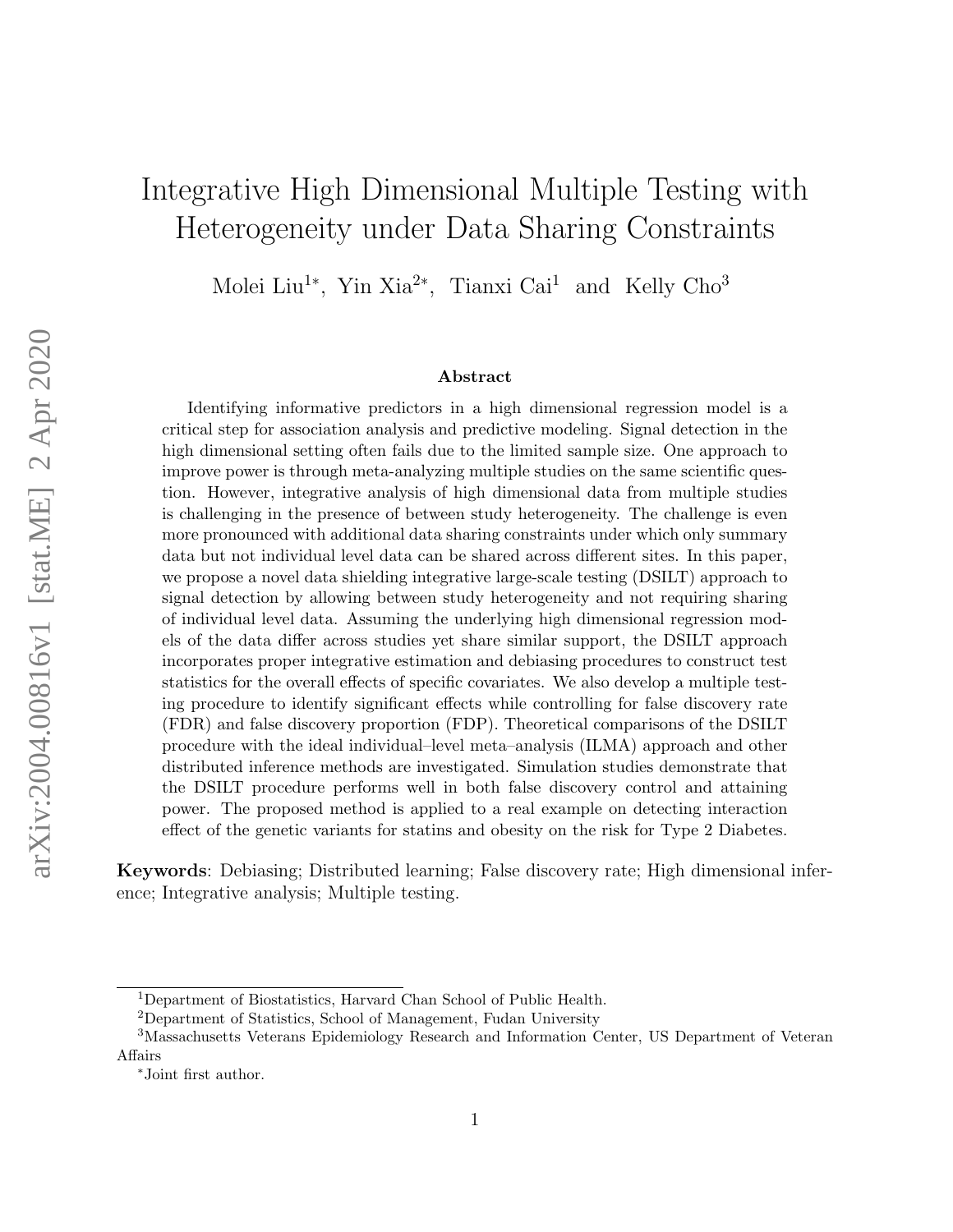# 1 Introduction

### 1.1 Background

High throughput technologies such as genetic sequencing and natural language processing have led to an increasing number and types of predictors are becoming available to assist in predictive modeling. A critical step in developing accurate and robust prediction model is to differentiate true signals from noise. A wide range of high dimensional inference procedures have been developed in recent years to achieve variable selection, hypothesis testing and interval estimation [\(Van de Geer et al., 2014;](#page-52-0) [Javanmard and Montanari, 2014;](#page-50-0) [Zhang and Zhang, 2014;](#page-53-0) [Chernozhukov et al., 2018,](#page-49-0) e.g.). However, regardless of the procedure, drawing precise high dimensional inference is often infeasible in practical settings where the available sample size is too small relative to the number of predictors. One approach to improve the precision and boost power is through meta-analyzing multiple studies that address underlying the same scientific problem. This approach has been widely adopted in practice in many scientific fields, including clinical trials, education, policy evaluation, ecology, and genomics [\(DerSimonian, 1996;](#page-49-1) [Allen et al., 2002;](#page-48-0) [Card et al., 2010;](#page-48-1) [Stewart, 2010;](#page-52-1) [Panagiotou et al., 2013,](#page-51-0) e.g.), as tools for evidence based decision making. Meta-analysis is particularly valuable in the high dimensional setting. For example, metaanalysis of high dimensional genomic data from multiple studies has uncovered new disease susceptibility loci for a broad range of diseases including crohn's disease, colorectal cancer, childhood obesity and type II diabetes [\(Study et al., 2008;](#page-52-2) [Bradfield et al., 2012;](#page-48-2) [Franke](#page-49-2) [et al., 2010;](#page-49-2) [Zeggini et al., 2008,](#page-53-1) e.g.).

Integrative analysis of high dimensional data, however, is highly challenging especially with biomedical studies for several reasons. First, between study heterogeneity arises frequently due to the difference in patient population and data acquisition. Second, due to privacy and legal constraints, individual level data often cannot be shared across study sites but rather only summary statistics can be passed between researchers. For example, patient level genetic data linked with clinical variables extracted from electronic health records (EHR) of several hospitals are not allowed to leave the firewall of each hospital.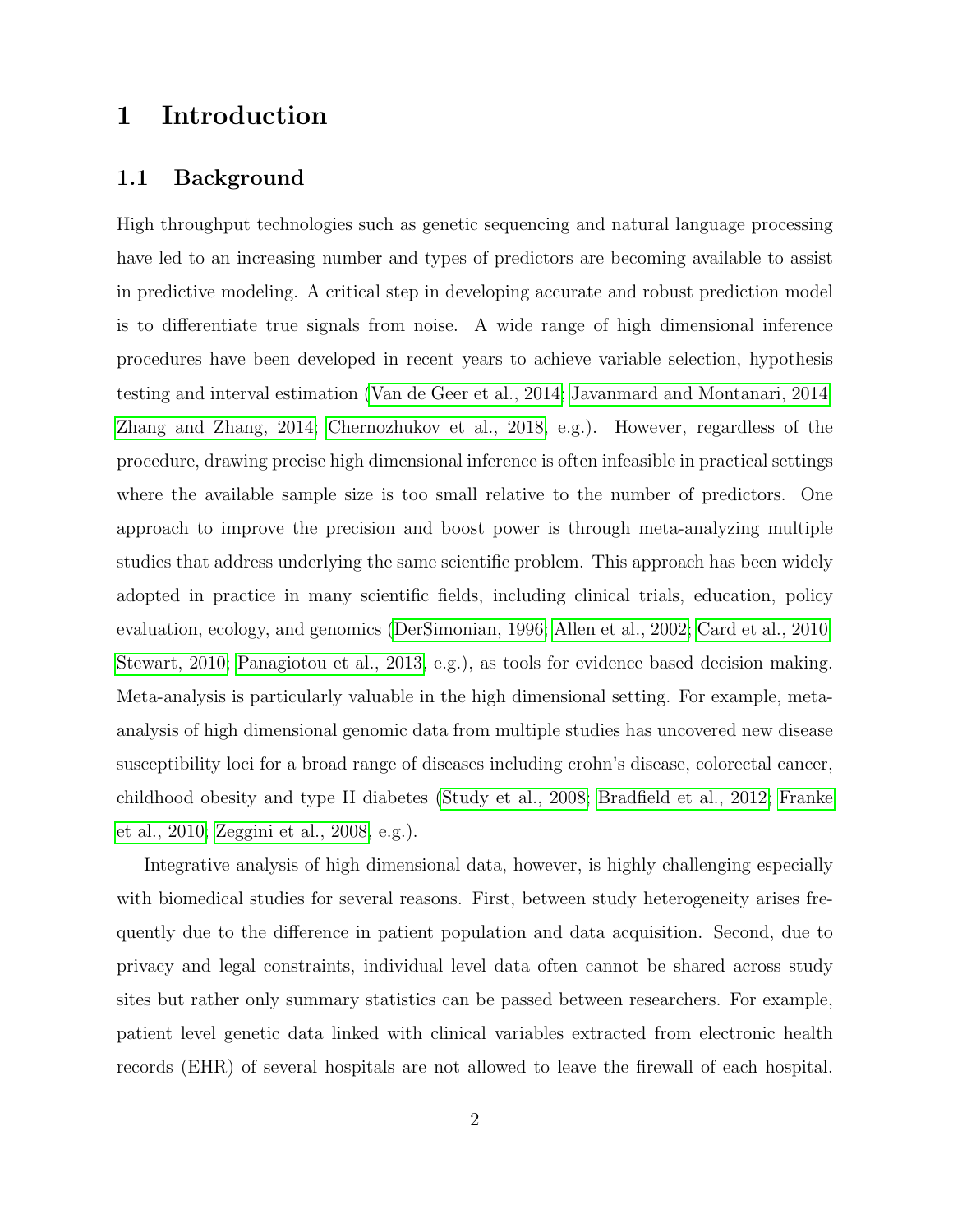In addition to high dimensionality, attentions to both heterogeneity and data sharing constraints are needed to perform meta-analysis of multiple EHR linked genomic studies.

The aforementioned data sharing mechanism is referred to as DataSHIELD (Data aggregation through anonymous Summary-statistics from Harmonised Individual levEL Databases) in [Wolfson et al. \(2010\)](#page-53-2), which has been widely accepted as a useful strategy to protect patient privacy [\(Jones et al., 2012;](#page-50-1) [Doiron et al., 2013\)](#page-49-3). Several statistical approaches to integrative analysis under the DataSHILED framework have been developed for low dimensional settings [\(Gaye et al., 2014;](#page-49-4) Zöller et al., 2018; [Tong et al., 2020,](#page-52-3) e.g.). In the absence of cross-site heterogeneity, distributed high dimensional estimation and inference procedures have also been developed recently that can facilitate DataSHIELD constraints [\(Lee et al., 2017;](#page-50-2) [Battey et al., 2018;](#page-48-3) [Jordan et al., 2019,](#page-50-3) e.g.). Recently, [Cai](#page-48-4) [et al. \(2019b\)](#page-48-4) proposed an integrative high dimensional sparse regression approach that accounts for heterogeneity. However, their method is limited to parameter estimation and variable selection. No hypothesis testing procedures currently exist to enable identification of significant predictors with false discovery error control under the setting of interest. In this paper, we propose a data shielding integrative large-scale testing (DSILT) procedure to fill this gap.

#### <span id="page-2-0"></span>1.2 Problem statement

Suppose there are M independent studies and the mth study contains observations on an outcome  $Y^{(m)}$  and a p-dimensional covariate vector  $\boldsymbol{X}^{(m)}$ , where  $Y^{(m)}$  can be binary or continuous and without loss of generality we assume that  $X^{(m)}$  contains 1 as its first element. Specifically, data from the mth study consist of  $n<sub>m</sub>$  independent and identically distributed random vectors,  $\mathcal{D}^{(m)} = {\{\mathbf{D}_i^{(m)} = (Y_i^{(m)}, \mathbf{X}_i^{(m)\mathsf{T}})^{\mathsf{T}}, i = 1, ..., n_m\}}$ . Let  $N = \sum_{m=1}^{M} n_m$  and  $n = N/M$ . We assume a generalized linear model

$$
\mathrm{E}(Y^{(\mathrm{m})}\mid \boldsymbol{X}^{(\mathrm{m})})=g(\boldsymbol{\beta}_0^{(\mathrm{m})\mathrm{T}}\boldsymbol{X}^{(\mathrm{m})})
$$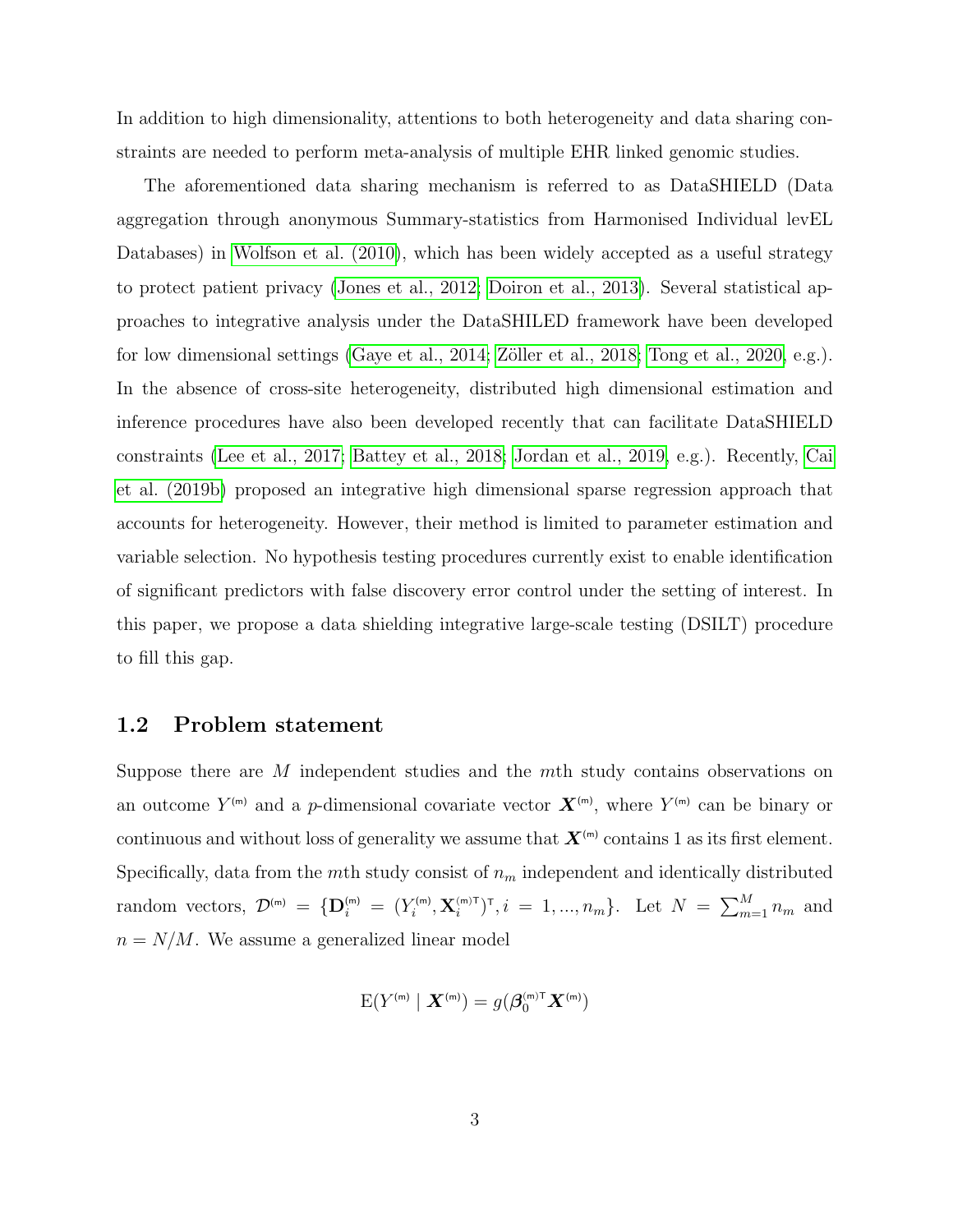and the true model parameter  $\beta_0^{(m)}$  is the minimizer of the population loss function:

$$
\boldsymbol{\beta}_0^{(m)} = \underset{\boldsymbol{\beta}^{(m)} \in \mathbb{R}^p}{\operatorname{argmin}} \mathcal{L}_m(\boldsymbol{\beta}^{(m)}), \text{ where } \mathcal{L}_m(\boldsymbol{\beta}^{(m)}) = \mathsf{E}\{f(\mathbf{X}_i^{(m)\mathsf{T}}\boldsymbol{\beta}^{(m)}, Y_i^{(m)})\}, \quad f(x, y) = \phi(x) - yx,
$$

where  $\dot{\phi}(x) \equiv d\phi(x)/dx = g(x)$ . When  $\phi(x) = \log(1 + e^x)$ , this corresponds to logistic model if Y is binary and a quasi-binomial model if  $Y \in [0,1]$  is a continuous probability metric sometimes generated from an EHR probabilistic phenotyping algorithm. We may let  $\phi(x) = x^2/2$  to correspond the standard least square for continuous Y. Under the DataSHIELD constraints, the individual–level data  $\mathcal{D}^{(m)}$  is stored at the  $m^{th}$  data computer (DC) and only summary statistics are allowed to transfer from the distributed DCs to the analysis computer (AC) as the central node.

Our goal is to develop procedures under the DataSHIELD constraints for testing

<span id="page-3-0"></span>
$$
H_{0,j} : \beta_{0,j} \equiv (\beta_{0,j}^{(1)}, \dots, \beta_{0,j}^{(M)})^{\top} = \mathbf{0} \text{ v.s. } H_{a,j} : \beta_{0,j} \neq \mathbf{0}
$$
 (1)

simultaneously for  $j \in \mathcal{H}$  to identify  $\mathcal{H}_0 = \{j \in \mathcal{H} : \beta_{0,j} = 0\}$ , while controlling for the false discovery rate (FDR) and false discovery proportion (FDP), where  $\mathcal{H} \subseteq \{2, \ldots, p\}$  is a user-specified subset with  $|\mathcal{H}| = q \approx p$  and  $|\mathcal{A}|$  denotes the size of any set  $\mathcal{A}$ . Here  $\beta_{0,j} = 0$ indicates that  $X_j$  is independent of Y given all remaining covariates. To ensure effective integrative analysis, we assume that  $\beta_0^{(1)},...,\beta_0^{(M)}$  are sparse and share similar support. Specifically, we assume that  $|\mathcal{S}_0| \ll p$  and  $s^{(m)} \approx s$  for  $m = 1, 2, ..., M$ , where  $\mathcal{S}_0 = \{j = 1, ..., N\}$  $2, ..., p : \mathcal{B}_{0,j}^{(m)} \neq \mathbf{0}$  =  $\cup_{m=1}^{M} \mathcal{S}^{(m)}$ ,  $\mathcal{S}^{(m)} = \{j = 2, ..., p : \beta_{0,j}^{(m)} \neq 0\}$ ,  $s^{(m)} = |\mathcal{S}^{(m)}|$ , and  $s = |\mathcal{S}_0|$ .

#### 1.3 Our contribution and the related work

We propose in this paper a novel DSILT procedure with FDR and FDP control for the simultaneous inference problem [\(1\)](#page-3-0). The DSILT procedure consists of three major steps: (I) derive an integrative estimator on the AC using locally derived summary statistics from the DCs and send the estimator back to the DCs; (II) construct group effect test statistic for each covariate through an integrative debiasing method; and (III) develop an FDR and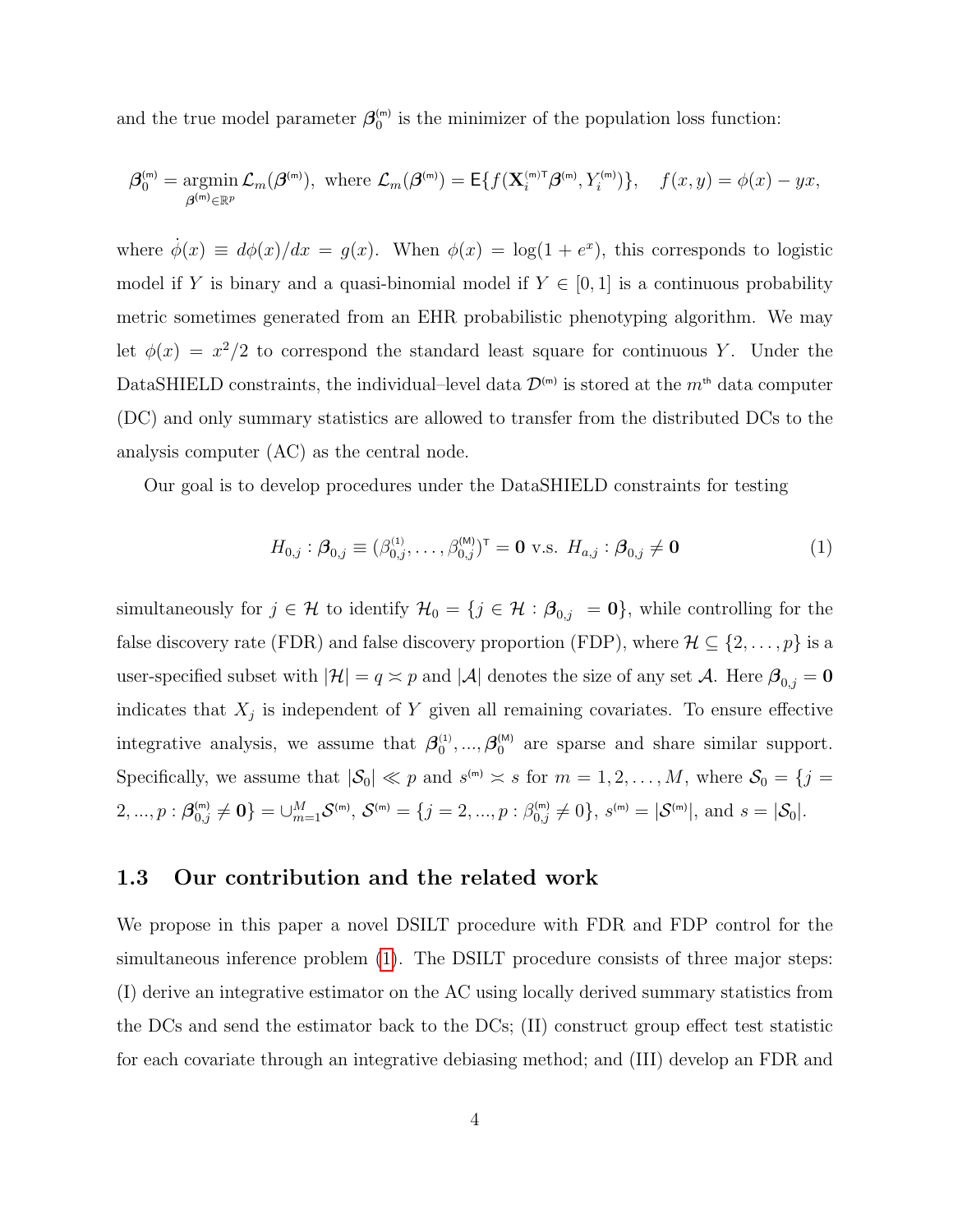FDP controlled multiple testing procedure based on the group effect statistics.

The integrative estimation approach in the first step is closely related to the group inference methods in the literature. Denote by  $\boldsymbol{\beta}_j = (\beta_j^{(1)}, ..., \beta_j^{(M)})^{\intercal}, \boldsymbol{\beta}^{(\bullet)} = (\boldsymbol{\beta}^{(1)\intercal}, ..., \boldsymbol{\beta}^{(M)\intercal})^{\intercal}$ ,

$$
\widehat{\mathcal{L}}^{(\mathsf{m})}(\boldsymbol{\beta}^{(\mathsf{m})}) = n_m^{-1} \sum_{i=1}^{n_m} f(\boldsymbol{\beta}^{(\mathsf{m})\mathsf{T}} \mathbf{X}_i^{(\mathsf{m})}, Y_i^{(\mathsf{m})}) \quad \text{and} \quad \widehat{\mathcal{L}}^{(\bullet)}(\boldsymbol{\beta}^{(\bullet)}) = N^{-1} \sum_{m=1}^{M} n_m \widehat{\mathcal{L}}_m(\boldsymbol{\beta}^{(\mathsf{m})}).
$$

Literature in group LASSO and multi-task learning [\(Huang and Zhang, 2010;](#page-50-4) [Lounici et al.,](#page-51-1) [2011,](#page-51-1) e.g.) established that, under the setting  $s^{(m)} \approx s$  as introduced in Section [1.2,](#page-2-0) the group LASSO estimator with tuning parameter  $\lambda$ 

<span id="page-4-0"></span>
$$
\underset{\beta^{(\bullet)}}{\operatorname{argmin}} \,\widehat{\mathcal{L}}^{(\bullet)}(\beta^{(\bullet)}) + \lambda \sum_{j=2}^{p} \|\beta_j\|_2 \tag{2}
$$

benefits from the group structure and attains the optimal rate of convergence. In this paper, we adopt the same structured group LASSO penalty as [\(2\)](#page-4-0) for integrative estimation, but under the DataSHIELD constraints where the individual level data are no longer available. Recently, [Mitra et al. \(2016\)](#page-51-2) proposed a group structured debiasing approach for  $\widehat{\boldsymbol{\beta}}^{(\bullet)}$  under the integrative analysis setting, where they restricted their analysis to linear models and required strong group sparsity assumptions on the covariates of the distributed datasets. In contrast, our method accommodates GLM setting and has more relaxed assumption on the generation mechanism of the design matrix.

The second step of our method, i.e., the construction of the test statistics for each of the hypotheses, relies on the group debiasing of the above integrative estimation. The earlier work [\(Van de Geer et al., 2014;](#page-52-0) Janková and Van De Geer, 2016, e.g) of debiasing for GLM was mostly based on the nodewise LASSO regression. Recently, [Belloni et al. \(2018\)](#page-48-5) and [Caner and Kock \(2018\)](#page-48-6) proposed to use Dantzig selector type approach for GLM debiasing. We develop in this article a cross–fitted group Dantzig selector type debiasing method, which requires weaker inverse Hessian assumptions than the aforementioned approaches. In addition, the proposed debiasing step achieves proper bias rate under the same model sparsity assumptions as the ideal individual–level meta–analysis (ILMA) method. Compared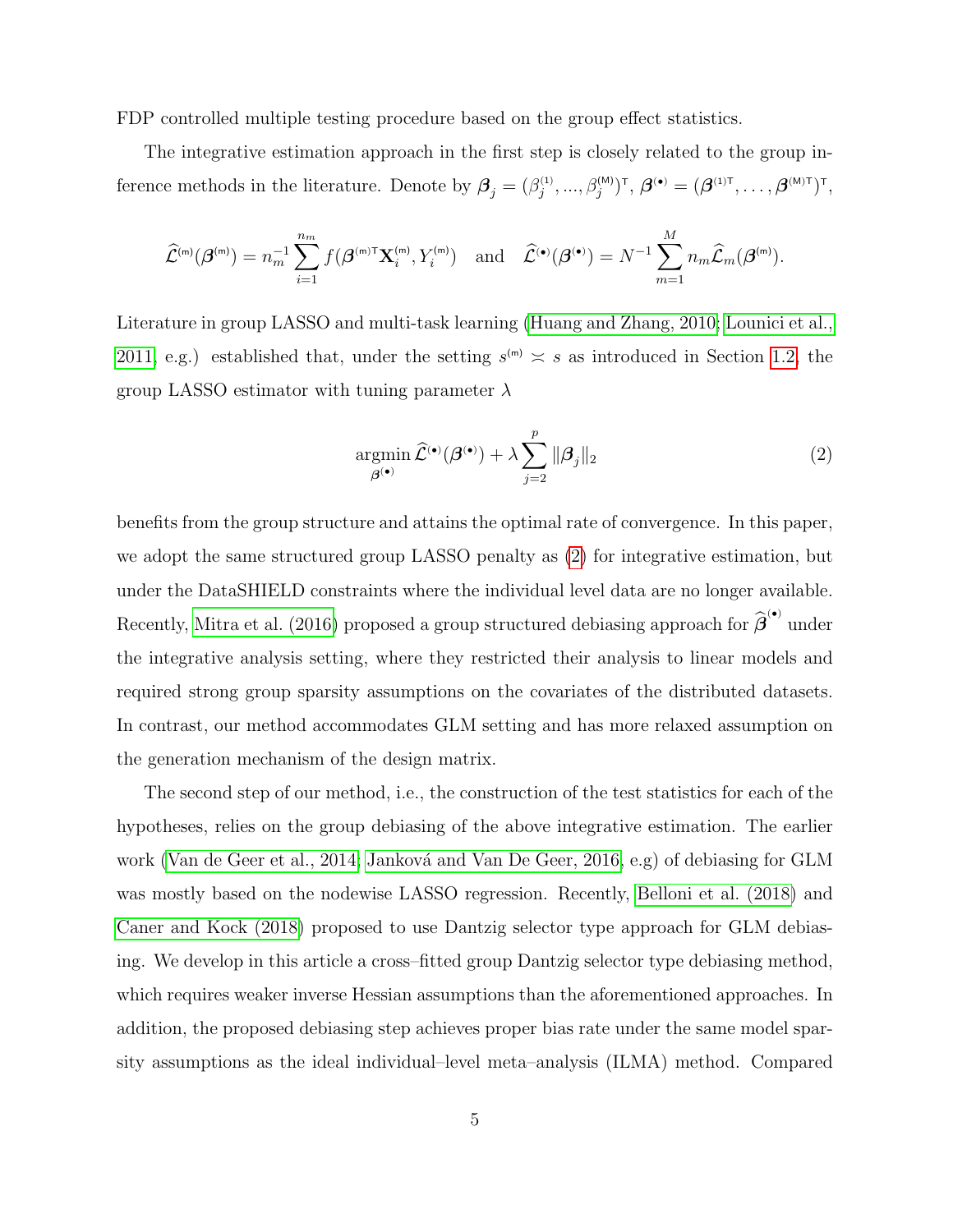with the one–shot distributed inference approaches [\(Tang et al., 2016;](#page-52-4) [Lee et al., 2017;](#page-50-2) [Battey et al., 2018\)](#page-48-3), the proposed method additionally considers model heterogeneity and group inference; it further reduces the bias rate by sending the integrative estimator to the DCs to derive updated summary statistics, which in turn benefits the subsequent multiple testing procedure. See Section [3.4](#page-18-0) for detailed comparisons.

As the last step, simultaneous inference with theoretical error rates control was performed based on the group effect statistics. The group test statistics are shown to be asymptotically chi-square distributed under the null, and the proposed multiple testing procedure asymptotically controls both the overall FDR and FDP at the pre-specified level. Multiple testing for high-dimensional regression models has been recently popularly studied in the literature [\(Liu and Luo, 2014;](#page-51-3) [Xia et al., 2018a,](#page-53-4)[b,](#page-53-5) e.g) The simultaneous inference approach we establish in this article is considerably different from the aforementioned papers in the following aspects. First, we consider a more general M-estimation setting which can accommodate different types of outcomes, while the earlier works mostly focus on the linear models. Second, in contrast to the joint inference considered in [Xia et al. \(2018b\)](#page-53-5) where they assumed the covariate homogeneity and common support of the regression coefficients, we allow the heterogeneity in both the covariates and the coefficients. Third, the DataSHIELD framework only allows the communication of summary statistics, and thus the existing testing approaches developed for individual-level data are no longer suitable to the current setup. Last, the novel integrative multiple testing procedure proposed in the paper brings new technical difficulties on the theoretical error rates studies under the complicated dependence structures. Hence, our proposal makes a useful addition to the general toolbox of simultaneous regression inference.

We also demonstrate via numerical experiments that the DSILT procedure attains good power while maintaining error rate control has the error rates. Furthermore, our new approach outperforms existing distributed inference methods and enjoys similar performance as the ideal ILMA approach.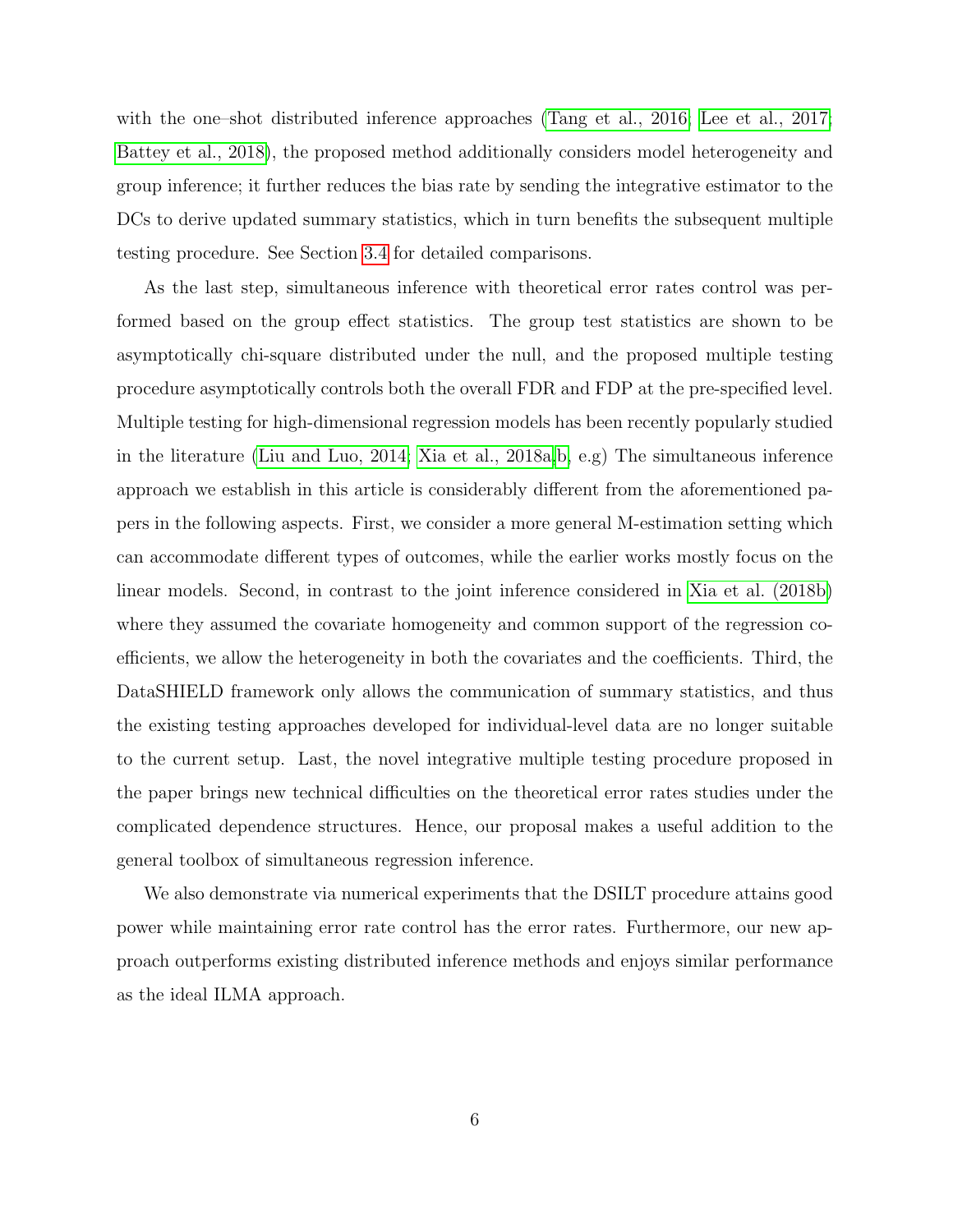#### 1.4 Outline of the paper

The rest of this paper is organized as follows. We detail the DSILT approach in Section [2.](#page-6-0) In Section [3,](#page-13-0) we present asymptotic analysis on the false discovery control of our method and compare it with the ILMA and one–shot approach. In Section [4,](#page-20-0) we summarize finite sample performance of DSILT along with other methods from simulation studies. In Section [5,](#page-22-0) we apply our proposed method to a real example. Proofs of the theoretical results and additional technical lemmas are collected in the Supplementary Material.

### <span id="page-6-0"></span>2 DSILT Procedure

#### <span id="page-6-1"></span>2.1 Notation

Throughout, for any integer d, any  $\boldsymbol{x} = (x_1, x_2, \dots, x_d)^\top \in \mathbb{R}^d$ , and any set  $\mathcal{S} = \{j_1, \dots, j_k\} \subseteq$  $[d] \equiv \{1,\ldots,d\}$ , let  $\mathbf{x}_{\mathcal{S}} = [x_{j_1},\ldots,x_{j_k}]'$ ,  $\mathbf{x}_{-j}$  denotes the vector  $\mathbf{x}$  with its  $j^{\text{th}}$  entry removed,  $\|\boldsymbol{x}\|_q$  denotes the  $\ell_q$  norm of  $\boldsymbol{x}$  and  $\|\boldsymbol{x}\|_{\infty} = \max_{j \in [d]} |x_j|$ . For any d-dimensional vectors  $\{ \boldsymbol{a}^{(\mathsf{m})} = (a_1^{(\mathsf{m})}, \dots, a_d^{(\mathsf{m})})^{\mathsf{T}}, m \in [M] \}$  and  $\mathcal{S} \subseteq [d]$ , let  $\boldsymbol{a}^{(\bullet)} = (\boldsymbol{a}^{(1)\mathsf{T}}, \dots, \boldsymbol{a}^{(\mathsf{M})\mathsf{T}})^{\mathsf{T}}$ ,  $a_{\mathcal{S}}^{(\bullet)} = (\boldsymbol{a}_{\mathcal{S}}^{(1)\text{T}}, \ldots, \boldsymbol{a}_{\mathcal{S}}^{(M)\text{T}})^{\text{T}}, \ \boldsymbol{a}_{j} = (a_{j}^{(1)}, \ldots, a_{j}^{(M)})^{\text{T}}, \text{ and } \boldsymbol{a}_{-j}^{(\bullet)} = (\boldsymbol{a}_{-j}^{(1)\text{T}}, \ldots, \boldsymbol{a}_{-j}^{(M)\text{T}})^{\text{T}}.$  Let  $\boldsymbol{e}_{j}$  be the unit vector with  $j^{\text{th}}$  element being 1 and remaining elements being 0 and  $\boldsymbol{e}_j^{(\bullet)} = (\boldsymbol{e}_j^{\intercal}, \dots, \boldsymbol{e}_j^{\intercal})^{\intercal}$ . We define the  $\ell_2/\ell_1$  and  $\ell_2/\ell_\infty$  norm of  $\boldsymbol{a}^{(\bullet)}$  respectively as  $\|\boldsymbol{a}^{(\bullet)}\|_{2,1} = \sum_{j=1}^d \|\boldsymbol{a}_j\|_2$  and  $\|\boldsymbol{a}^{(\bullet)}\|_{2,\infty} = \max_{j\in[d]}\|\boldsymbol{a}_j\|_2.$  For any K-fold partition of  $[n_m]$ , denoted by  $\{\mathcal{I}_k^{(m)}, k\in[K]\},$  let  $\mathcal{I}_{k}^{(m)}=[n_m]\setminus \mathcal{I}_{k}^{(m)},\mathcal{I}_{k}^{(\bullet)}=\{\mathcal{I}_{k}^{(m)}: m\in[M]\},\mathcal{I}_{k}^{(\bullet)}=\{\mathcal{I}_{k}^{(m)}: m\in[M]\}.$  For any index set  $\mathcal{I}^{(\bullet)}=$  $\{\mathcal{I}^{(m)} \subseteq [n_m], m \in [M]\}, \mathcal{D}_{\mathcal{I}^{(m)}}^{(m)}$  $\mathcal{I}_{\mathcal{I}^{(m)}}^{(m)} = \{ \mathbf{D}_{i}^{(m)} : i \in \mathcal{I}^{(m)} \}, \text{ and } \mathcal{D}_{\mathcal{I}^{(m)}}^{(m)} \}$  $\mathcal{I}^{( \bullet )}_{\mathcal{I}^{( \bullet )}} = \{\mathcal{D}^{( \mathsf{m} )}_{\mathcal{I}^{( \mathsf{m} )}} : m \in [M]\}.$  Let  $\boldsymbol{\beta} _{0,j}$ and  $\beta_0^{(\bullet)}$  respectively denote the true values of  $\beta_j$  and  $\beta^{(\bullet)}$ , and let  $\ddot{\phi}(\theta) = d^2\phi(\theta)/d\theta^2 \ge 0$ . For any  $\mathcal{I}^{(\bullet)}$  and  $\boldsymbol{\beta}^{(\bullet)}$ , define the sample measure operators

$$
\widehat{\mathscr{P}}_{\mathcal{I}^{(m)}} \eta_{\boldsymbol{\beta}^{(m)}} = |\mathcal{I}^{(m)}|^{-1} \sum_{i \in \mathcal{I}^{(m)}} \eta_{\boldsymbol{\beta}^{(m)}}(\mathbf{D}_i^{(m)}), \quad \text{and} \quad \widehat{\mathscr{P}}_{\mathcal{I}^{(\bullet)}} \eta_{\boldsymbol{\beta}^{(\bullet)}} = |\mathcal{I}^{(\bullet)}|^{-1} \sum_{m=1}^M \sum_{i \in \mathcal{I}^{(m)}} \eta_{\boldsymbol{\beta}^{(m)}}(\mathbf{D}_i^{(m)}),
$$

and the population measure operator  $\mathscr{P}^{(m)}\eta_{\beta^{(m)}} = \mathsf{E}\eta_{\beta^{(m)}}(\mathbf{D}_{i}^{(m)})$ , for all integrable functions  $\eta_{\boldsymbol{\beta}^{(\bullet)}} = \{\eta_{\boldsymbol{\beta}^{(m)}}, m \in [M]\}$  parameterized by  $\boldsymbol{\beta}^{(\bullet)}$  or  $\boldsymbol{\beta}^{(m)}$ .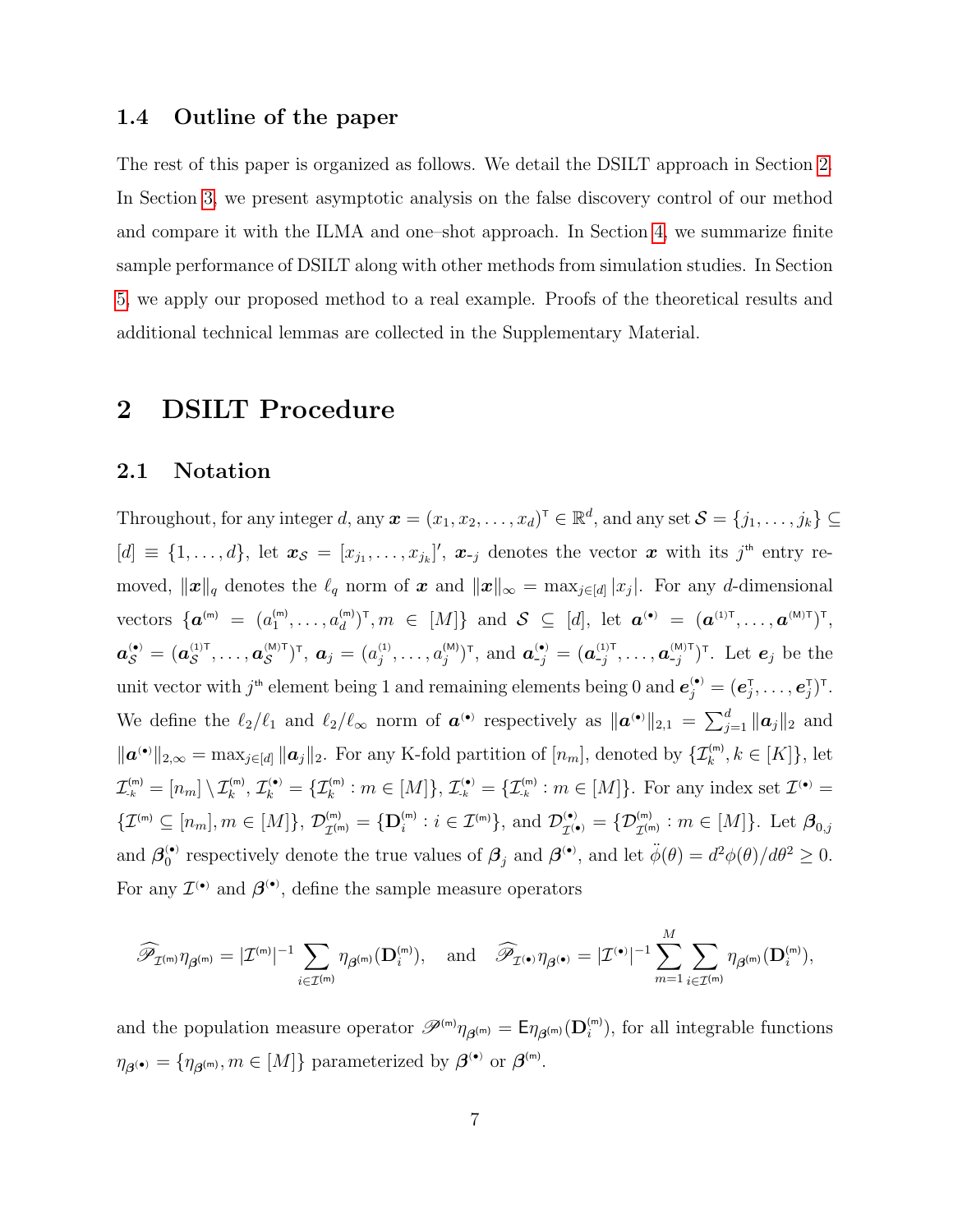For any given  $\boldsymbol{\beta}^{(m)}$ , we define  $\theta_i^{(m)} = \mathbf{X}_i^{(m)\mathsf{T}} \boldsymbol{\beta}^{(m)}$ ,  $\theta_{0,i}^{(m)} = \mathbf{X}_i^{(m)\mathsf{T}} \boldsymbol{\beta}_0^{(m)}$ , and the residual  $\epsilon_i^{(m)} :=$  $Y_i^{(m)} - \dot{\phi}(\theta_{0,i}^{(m)})$ . Similar to [Cai et al. \(2019a\)](#page-48-7) and [Ma et al. \(2020\)](#page-51-4), given coefficient  $\boldsymbol{\beta}^{(m)}$ , we can express  $Y_i^{(m)} \sim \mathbf{X}_i^{(m)}$  in an approximately linear form:

$$
Y_i^{^{(m)}}-\dot{\phi}(\theta_i^{^{(m)}})+\ddot{\phi}(\theta_i^{^{(m)}})\theta_i^{^{(m)}}=\ddot{\phi}(\theta_i^{^{(m)}}){\bf X}_i^{^{(m)\mathsf{T}}}\boldsymbol{\beta}_0^{^{(m)}}+\epsilon_i^{^{(m)}}+R_i^{^{(m)}}(\theta_i^{^{(m)}}),
$$

where  $R_i^{(m)}(\theta_i^{(m)})$  is the reminder term and  $R_i^{(m)}(\theta_{0,i}^{(m)})=0$ . For a given observation set **D** and coefficient  $\beta$ , we let

$$
\theta = \mathbf{X}^{\mathsf{T}} \boldsymbol{\beta}, \quad Y_{\boldsymbol{\beta}} = \ddot{\phi}^{-\frac{1}{2}}(\theta) \left\{ Y - \dot{\phi}(\theta) + \ddot{\phi}(\theta)\theta \right\}, \text{ and } \mathbf{X}_{\boldsymbol{\beta}} = \ddot{\phi}^{\frac{1}{2}}(\theta)\mathbf{X}.
$$

Note that for logistic model, we have  $Var(Y_{\beta}|\mathbf{X}_{\beta}) = 1$  and  $\mathbf{X}_{\beta}$  and  $Y_{\beta}$  can be viewed as the covariates and responses adjusted for the heteroscedasticity of the residuals.

### 2.2 Outline of the DSILT Procedure

We first outline in this section the DSILT procedure in Algorithm [1](#page-8-0) and then study the details of each key step later in Sections [2.3,](#page-7-0) [2.4](#page-9-0) and [2.5.](#page-10-0) The procedure involves partitioning of  $\mathcal{D}^{(m)}$  into K folds  $\{\mathcal{I}_k^{(m)}: k \in [K]\}\$  for  $m \in [M]$ , where without loss of generality we let  $K \geq 2$  be an even number. With a slight abuse of notation, we write  $\mathcal{D}_{[k]}^{(m)} = \mathcal{D}_{\tau^{(m)}}^{(m)}$  ${\cal I}_k^{({\sf m})}$ ,  $\mathcal{D}_{[\overline{k}]}^{(\bullet)}=\mathcal{D}_{\tau^{(\bullet)}}^{(\bullet)}$  $\mathcal{I}_k^{(\bullet)}$ ,  $\mathcal{D}_{\left\lceil -k\right\rceil }^{\left( \mathsf{m}\right) }=\mathcal{D}_{_{\mathcal{J}\left( \mathsf{n}\right) }}^{\left( \mathsf{m}\right) }$  $\mathcal{I}_{\text{-}k}^{(\textsf{m})}$ , and  $\mathcal{D}_{\left[\cdot k\right]}^{(\bullet)} = \mathcal{D}_{\tau(\cdot)}^{(\bullet)}$  $\mathcal{I}_{\text{-}k}^{(\bullet)}$ .

### <span id="page-7-0"></span>2.3 Step 1: Integrative sparse regression

As a first step, we fit integrative sparse regression under DataSHIELD with  $\mathcal{D}_{\lceil k \rceil}^{(\bullet)}$  following similar strategies as given in Cai et al.  $(2019b)$ . To carry out Step 1(a) of Algorithm [1,](#page-8-0) we split the index set  $\mathcal{I}_{-k}^{(m)}$  into  $K'$  folds  $\mathcal{I}_{-k,1}^{(m)},\ldots,\mathcal{I}_{-k,K'}^{(m)}$ . For  $k \in [K]$  and  $k' \in [K']$ , we construct local LASSO estimator with tuning parameter  $\lambda^{(m)}$ :

$$
\widehat{\boldsymbol{\beta}}^{^{(m)}}_{\scriptscriptstyle{[.k,-k^\prime]}}=\underset{\boldsymbol{\beta}^{(m)}\in\mathbb{R}^p}{\arg\!\min}\, \widehat{\mathscr{P}}_{\mathcal{I}^{(m)}_{\cdot k}\backslash\mathcal{I}^{(m)}_{\cdot k,k^\prime}}f(\mathbf{X}^{\scriptscriptstyle{\text{T}}}\boldsymbol{\beta}^{^{(m)}},Y)+\lambda^{^{(m)}}\|\boldsymbol{\beta}^{^{(m)}}_{\text{-}1}\|_1.
$$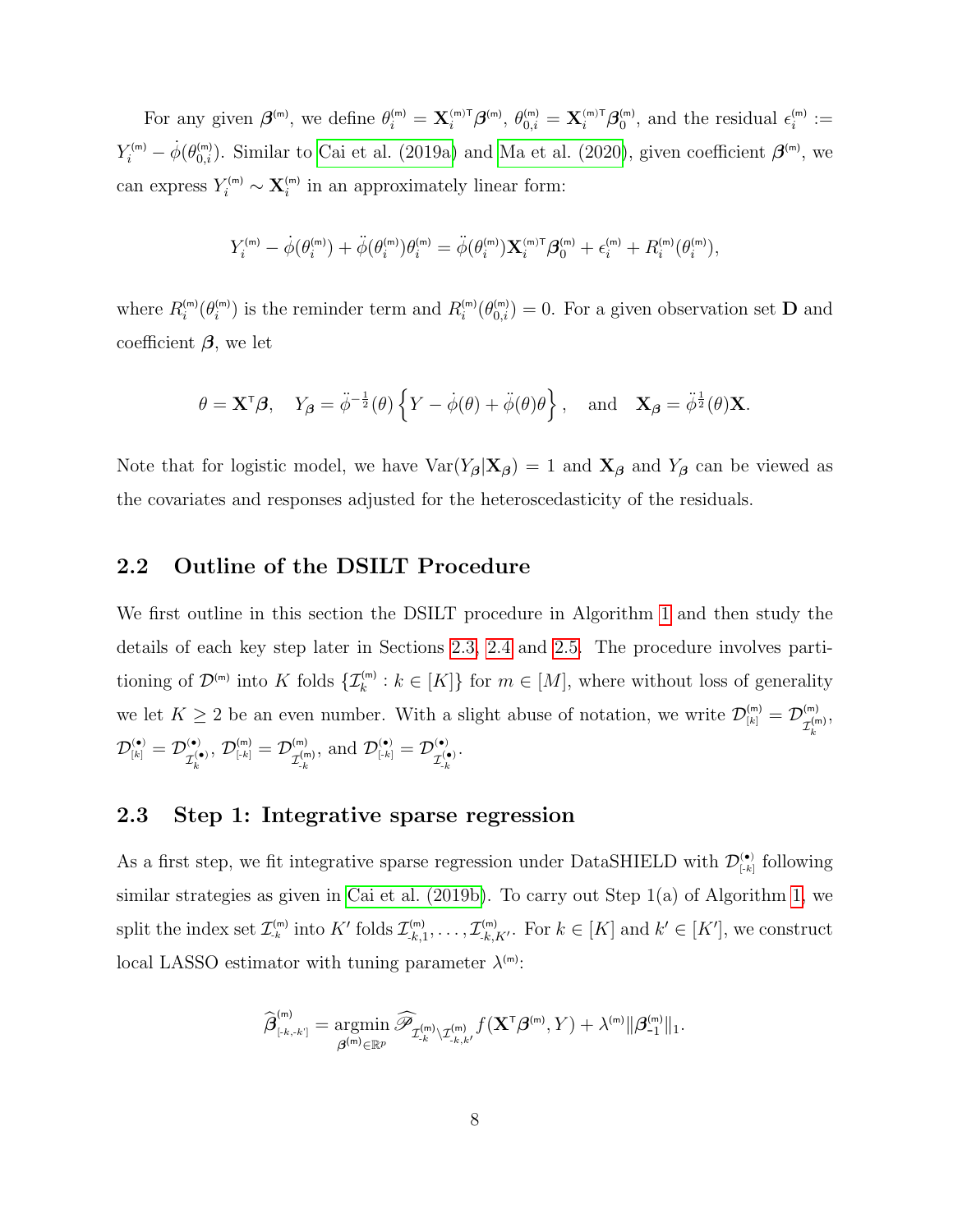#### Algorithm 1 DSILT Algorithm.

**Input:**  $\mathcal{D}^{(m)}$  at the  $m^{\text{th}}$  DC for  $m \in [M]$ .

- <span id="page-8-2"></span>Step 1. For each  $k \in [K]$ , fit integrative sparse regression under DataSHIELD with  $\mathcal{D}^{(\bullet)}_{[k]}$ : (a) at the  $m^{\text{th}}$  DC, construct cross-fitted summary statistics based on local LASSO estimator, and send them to the AC; (b) at the AC, obtain the integrative estimator  $\widetilde{\beta}_{\text{\tiny{[*]}}}^{(\bullet)}$  $\left( \begin{matrix} \cdot \\ \cdot \\ \cdot \end{matrix} \right)$ , and send them back to each DC.
- <span id="page-8-1"></span>Step 2. Obtain debiased group test statistics: (a) for each  $k$ , at the  $m<sup>th</sup>$  DC, obtain the updated summary statistics based on  $\widetilde{\beta}_{\left[k\right]}^{(\bullet)}$  $[\mathcal{L}]_{[k]}$  and  $\mathcal{D}_{[k]}^{(m)}$  and send them to the AC; (b) at the AC, construct a set of cross-fitted debiased group estimators  $\{\breve{\zeta}_j, j \in \mathcal{H}\}.$

<span id="page-8-0"></span>Step 3. Construct a multiple testing procedure based on the test statistics from Step [2.](#page-8-1)

Output: The set of significant covariates.

With data  $\mathcal{D}_{[k]}^{(m)}$ , we then derive summary data  $\mathcal{S}_{[k]}^{(m)} = \{|\mathcal{I}_{k}^{(m)}|, \hat{\boldsymbol{\xi}}_{[k]}^{(m)}\}$  $[\bar{f}_{[k]}, \widehat{\mathbb{H}}_{[k]}^{(m)}],$  where

<span id="page-8-3"></span>
$$
\widehat{\xi}_{\text{[-k]}}^{(\text{m})} = K'^{-1} \sum_{k'=1}^{K'} \widehat{\mathscr{P}}_{\mathcal{I}_{\text{-k},k'}^{(\text{m})}} X_{\widehat{\beta}_{\text{[-k,-k]}}^{(\text{m})}} Y_{\widehat{\beta}_{\text{[-k,-k]}}^{(\text{m})}}, \quad \widehat{\mathbb{H}}_{\text{[-k]}}^{(\text{m})} = K'^{-1} \sum_{k'=1}^{K'} \widehat{\mathscr{P}}_{\mathcal{I}_{\text{-k},k'}^{(\text{m})}} X_{\widehat{\beta}_{\text{[-k,-k]}}^{(\text{m})}} X_{\widehat{\beta}_{\text{[-k,-k]}}^{(\text{m})}}.
$$
 (3)

In Step [1\(](#page-8-2)b) of Algorithm [1,](#page-8-0) for  $k \in [K]$ , we aggregate the M sets of summary data  $\{\mathcal{S}_{\lceil k \rceil}^{(m)}, m \in [M]\}\$ at the central AC and solve a regularized quasi-likelihood problem to obtain the integrative estimator with tuning parameter  $\lambda$ :

<span id="page-8-4"></span>
$$
\widetilde{\boldsymbol{\beta}}_{\left[\cdot k\right]}^{(\bullet)} = \underset{\boldsymbol{\beta}^{(\bullet)}}{\operatorname{argmin}} \, |\mathcal{I}_{\cdot k}^{(\bullet)}|^{-1} \sum_{m=1}^{M} |\mathcal{I}_{\cdot k}^{(m)}| \left( \boldsymbol{\beta}^{(m)\top} \widehat{\mathbb{H}}_{\left[\cdot k\right]}^{(m)} \boldsymbol{\beta}^{(m)} - 2 \boldsymbol{\beta}^{(m)\top} \widehat{\boldsymbol{\xi}}_{\left[\cdot k\right]}^{(m)} \right) + \lambda ||\boldsymbol{\beta}_{-1}^{(\bullet)}||_{2,1}.
$$
 (4)

These K sets of estimators,  $\{ \widetilde{\beta}_{\text{\tiny{[-k]}}}^{(•)} \}$  $[\mu_k, k \in [K]$ , are then sent back to the DCs. The summary statistics introduced in [\(3\)](#page-8-3) can be viewed as the covariance terms of  $\mathcal{D}_{[k]}^{(m)}$  with the local LASSO estimator plugged-in to adjust for the heteroscedasticity of the residuals. Cross– fitting is used to remove the dependence of the observed data and the fitted outcomes - a strategy frequently employed in high dimensional inference literatures [\(Chernozhukov et al.,](#page-49-5) [2016,](#page-49-5) [2018\)](#page-49-0). As in [Cai et al. \(2019b\)](#page-48-4), the integrative procedure can also be viewed in such a way that  $\beta^{(m)\top} \widehat{\mathbb{H}}_{[-k]}^{(m)} \beta^{(m)} - 2\beta^{(m)\top} \widehat{\xi}_{[-k]}^{(m)}$  provides a second order one-step approximation to the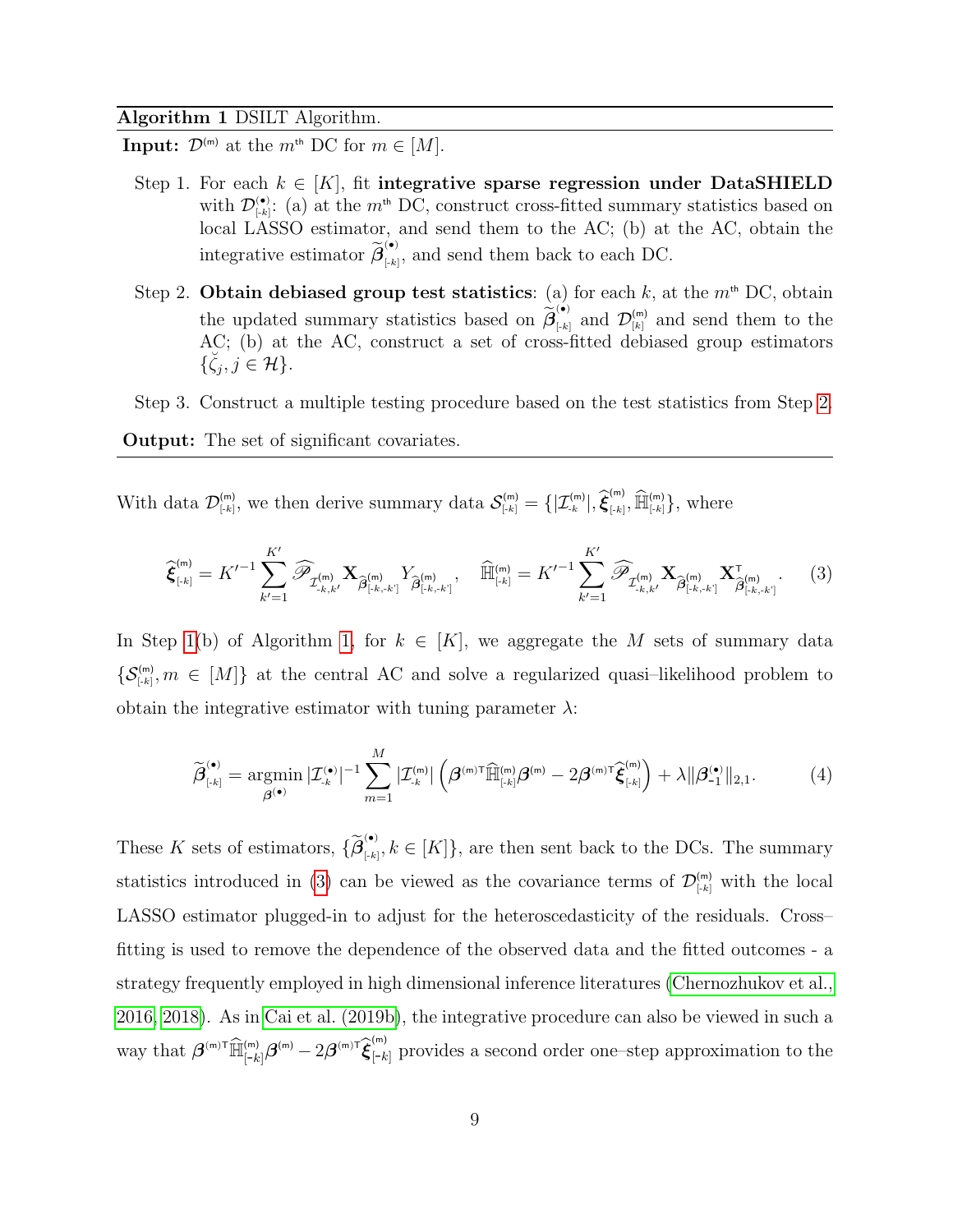individual–level data loss function  $2\mathscr{P}_{\mathcal{I}^{(m)}_{k}}f(\mathbf{X}^{\tau}\boldsymbol{\beta}^{(m)},Y)$  initializing with the local LASSO estimators. In contrast to [Cai et al. \(2019b\)](#page-48-4), we introduce cross–fitting procedure at each local DC to reduce fitting bias and this in turn relaxes their uniformly bounded assumption on  $\mathbf{X}_{i}^{(\text{m})\text{T}} \boldsymbol{\beta}^{(\text{m})}$  for each i and m, i.e., Condition 4(i) of [Cai et al. \(2019b\)](#page-48-4).

### <span id="page-9-0"></span>2.4 Step 2: Debiased group test statistics

We next derive group effect test statistics in Step [2](#page-8-1) by constructing debiased estimators for  $\beta_0^{(\bullet)}$  and estimating their variances. In Step [2\(](#page-8-1)a), we construct updated summary statistics

$$
\widetilde{\boldsymbol{\xi}}_{\scriptscriptstyle[k]}^{(\sf{m})}=\widehat{\mathscr{P}}_{\mathcal{I}^{(\sf{m})}_{k}}\mathbf{X}_{\widetilde{\boldsymbol{\beta}}_{\scriptscriptstyle \lfloor k\rfloor}^{(\sf{m})}}Y_{\widetilde{\boldsymbol{\beta}}_{\scriptscriptstyle \lfloor k\rfloor}^{(\sf{m})}},\;\;\widetilde{\mathbb{H}}_{\scriptscriptstyle [k]}^{(\sf{m})}=\widehat{\mathscr{P}}_{\mathcal{I}^{(\sf{m})}_{k}}\mathbf{X}_{\widetilde{\boldsymbol{\beta}}_{\scriptscriptstyle \lceil k\rfloor}^{(\sf{m})}}\; \text{and}\;\; \widetilde{\mathbb{J}}_{\scriptscriptstyle [k]}^{(\sf{m})}=\widehat{\mathscr{P}}_{\mathcal{I}^{(\sf{m)}}_{k}}\mathbf{X}\mathbf{X}^{\intercal}\left\{Y-\dot{\phi}(\mathbf{X}^{\intercal}\widetilde{\boldsymbol{\beta}}_{\scriptscriptstyle \lceil k\rfloor}^{(\sf{m})})\right\}^2
$$

at the mth DC, for  $k \in [K]$ . These mK sets of summary statistics are then sent to the AC in Step [2\(](#page-8-1)b) to be aggregated and debiased. Specifically, for each  $j \in \mathcal{H}$  and  $k \in [K]$ , we solve the group dantzig selector type optimization problem:

<span id="page-9-2"></span>
$$
\widehat{\boldsymbol{u}}_{j,[k]}^{(\bullet)} = \underset{\boldsymbol{u}^{(\bullet)}}{\operatorname{argmin}} \max_{m \in [M]} \|\boldsymbol{u}^{(m)}\|_1 \quad \text{s.t.} \quad \|\widetilde{\mathbb{H}}_{[k]}^{(\bullet)} \boldsymbol{u}^{(\bullet)} - \boldsymbol{e}_j^{(\bullet)}\|_{2,\infty} \leq \tau,\tag{5}
$$

to obtain a vector of projection directions for some tuning parameter  $\tau$ , where  $\widetilde{\mathbb{H}}_{[k]}^{(\bullet)} =$  $\textsf{diag}\{\widetilde{\mathbb{H}}^{(1)}_{[k]},\ldots,\widetilde{\mathbb{H}}^{(\mathsf{M})}_{[k]}\}.$  Combining across the  $K$  splits, we construct the cross-fitted group debiased estimator for  $\beta_j^{(m)}$  by

$$
\breve{\beta}_{j}^{(\mathsf{m})}=K^{-1}\sum_{k=1}^{K}\left[\widetilde{\beta}_{j,[-k]}^{(\mathsf{m})}+\widehat{\mathbf{u}}_{j,[k]}^{(\mathsf{m})\mathsf{T}}\left(\widetilde{\boldsymbol{\xi}}_{[k]}^{(\mathsf{m})}-\widetilde{\mathbb{H}}_{[k]}^{(\mathsf{m})}\widetilde{\boldsymbol{\beta}}_{[-k]}^{(\mathsf{m})}\right)\right],
$$

In Section [3.2,](#page-15-0) we show that the distribution of  $n_m^{\frac{1}{2}}(\check{\beta}_j^{(m)} - \beta_{0,j})$  is approximately normal with mean 0 and variance  $(\sigma_{0,j}^{(m)})^2$ , which can be estimated by

<span id="page-9-1"></span>
$$
(\widehat{\sigma}_j^{(\mathsf{m})})^2 = K^{-1} \sum_{k=1}^K \widehat{\mathbf{u}}_{j,[k]}^{(\mathsf{m}) \mathsf{T}} \widetilde{\mathbf{J}}_{[k]}^{(\mathsf{m})} \widehat{\mathbf{u}}_{j,[k]}^{(\mathsf{m})}.
$$
\n(6)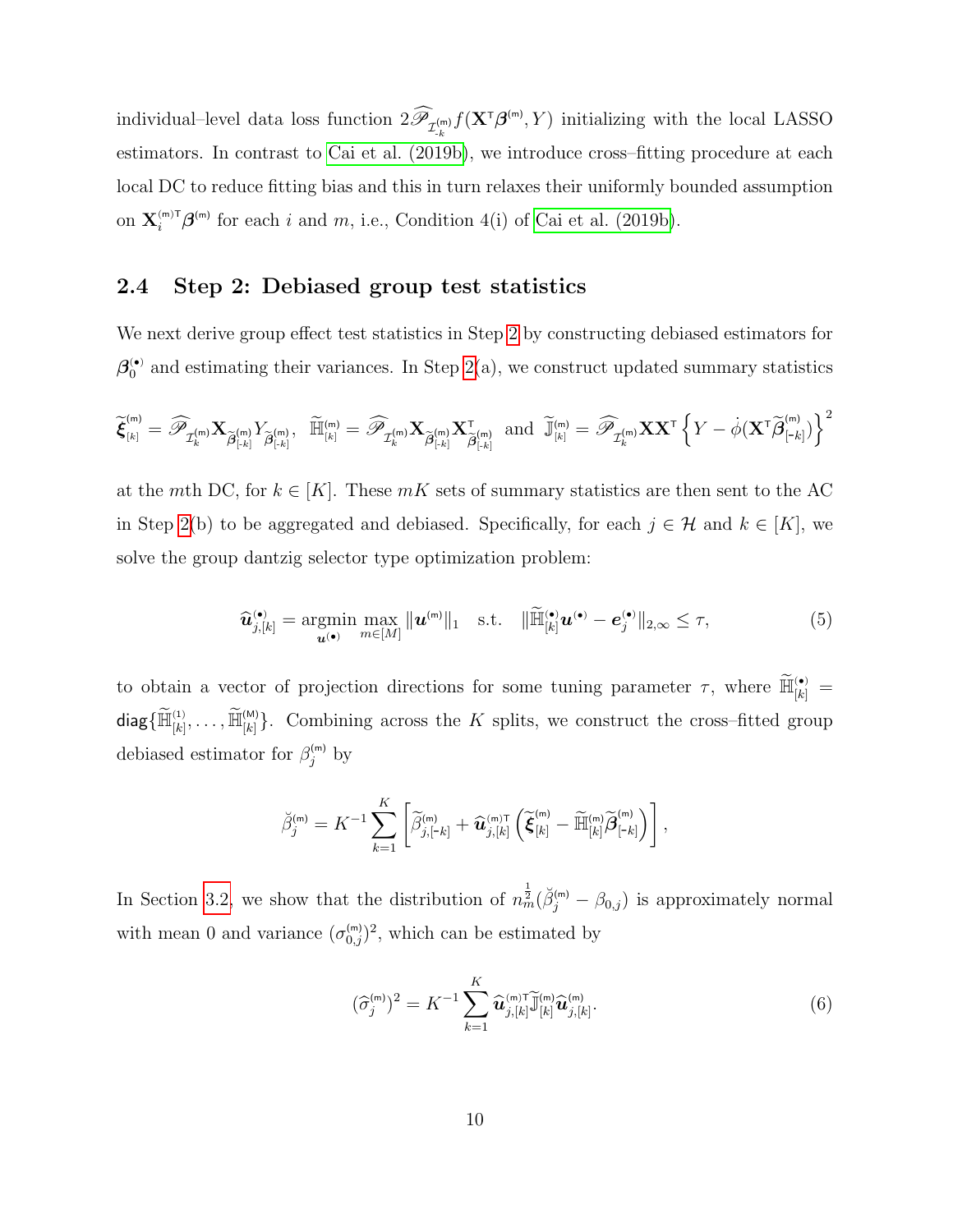Finally, we test for the group effect of the j-th covariate across  $M$  studies based on the following standardized sum of square type statistics

$$
\breve{\zeta}_j = \sum_{m=1}^M n_m \{ \breve{\beta}_j^{(m)} / \widehat{\sigma}_j^{(m)} \}^2, \quad j \in \mathcal{H}.
$$

We show in Section [3.2](#page-15-0) that, under mild regularity assumptions,  $\check{\zeta}_j$  is asymptotically chisquare distributed with degree of freedom  $M$  under the null. This result is crucial to ensure the error rate control for the downstream multiple testing procedure.

#### <span id="page-10-0"></span>2.5 Step 3: Multiple testing

To construct an FDR and FDP controlled multiple testing procedure for

$$
H_{0,j} : \boldsymbol{\beta}_{0,j} = \mathbf{0} \text{ versus } H_{a,j} : \boldsymbol{\beta}_{0,j} \neq \mathbf{0}, \quad j \in \mathcal{H} \subseteq \{2,\ldots,p\},
$$

we first take a normal quantile transformation of  $\check{\zeta}_j$ , namely

$$
\mathcal{N}_j = \bar{\Phi}^{-1} \left\{ \bar{\mathbb{F}}_{\chi_M^2}(\zeta_j)/2 \right\}, \quad j \in \mathcal{H}, \tag{7}
$$

where  $\Phi$  is the standard normal cumulative distribution function,  $\bar{\Phi} = 1 - \Phi$ , and  $\bar{\mathbb{F}}_{\chi^2_M}(\cdot)$ is the survival function of  $\chi^2_M$ . Based on the asymptotic  $\chi^2_M$  distribution of  $\check{\zeta}_j$  as will be shown in Theorem [1,](#page-17-0) we present in the proof of Theorem [2](#page-17-1) that  $\mathcal{N}_j$  asymptotically has the same distribution as the absolute value of a standard normal random variable. Thus, to test a single hypothesis of  $H_{0,j}$ :  $\beta_{0,j} = 0$ , we reject the the null at nominal level  $\alpha > 0$ whenever  $\Psi_{\alpha,j} = 1$ , where

$$
\Psi_{\alpha,j} = I\left\{\mathcal{N}_j \ge \bar{\Phi}^{-1}(\alpha/2)\right\}.
$$
\n(8)

However, for simultaneous inference across q hypotheses  $\{H_{0,j}, j \in \mathcal{H}\}\)$ , we shall further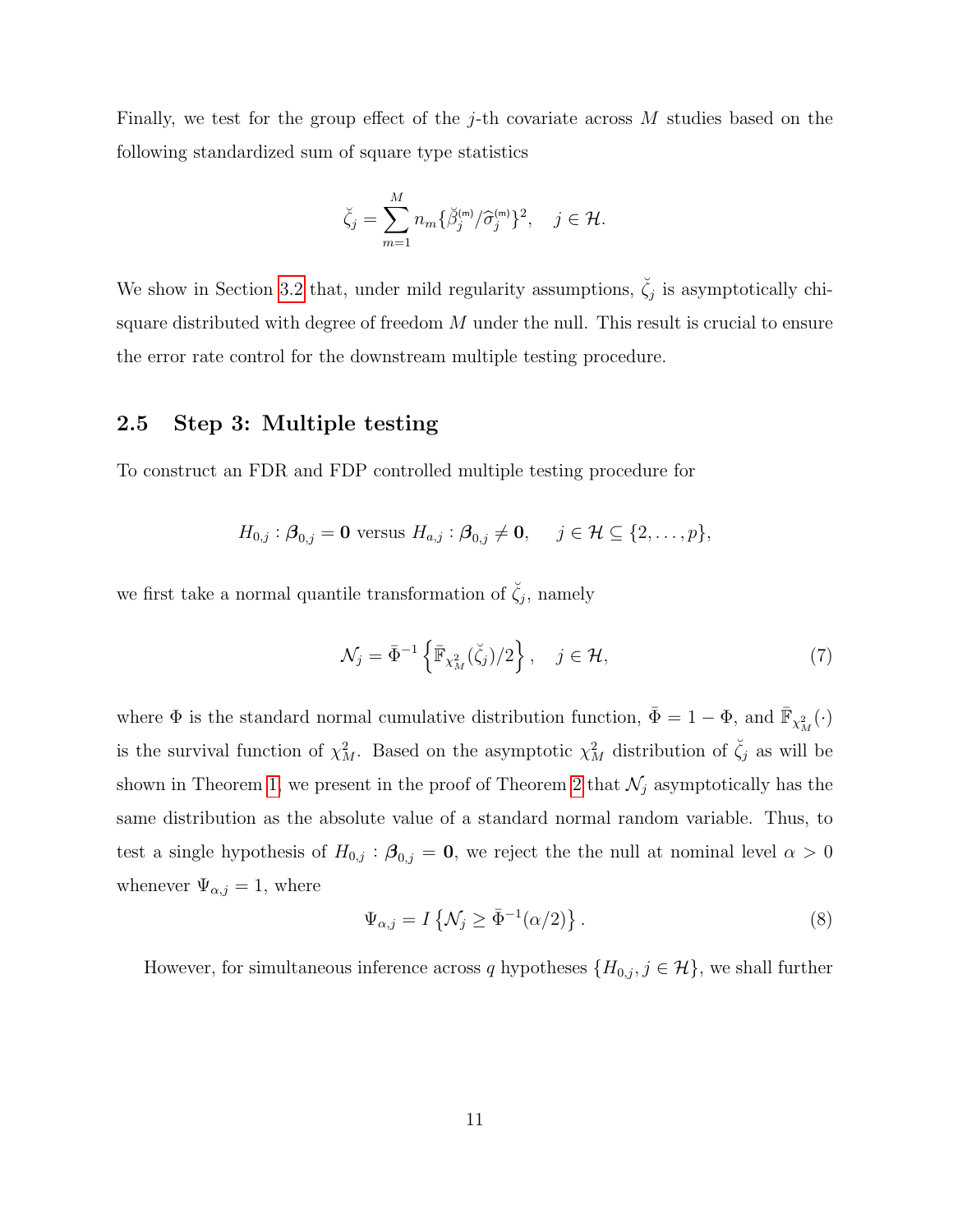adjust the multiplicity of the tests as follows. For any threshold level t, let

$$
R_0(t) = \sum_{j \in \mathcal{H}_0} I(\mathcal{N}_j \ge t) \quad \text{and} \quad R(t) = \sum_{j \in \mathcal{H}} I(\mathcal{N}_j \ge t)
$$

respectively denote the total number of false positives and the total number of rejections associated with t. Then the FDP and FDR for a given t are respectively defined as

$$
\mathsf{FDP}(t) = \frac{R_0(t)}{R(t) \vee 1} \quad \text{and} \quad \mathsf{FDR}(t) = \mathsf{E}\{\mathsf{FDP}(t)\}.
$$

The smallest t such that  $\textsf{FDP}(t) \leq \alpha$ , namely

$$
t_0 = \inf \left\{ 0 \le t \le (2 \log q)^{1/2} : \text{ FDP}(t) \le \alpha \right\}
$$

would be a desirable threshold since it maximizes the power under FDP control. However, since the FDP is unknown, we estimate  $R_0(t)$  by  $2\bar{\Phi}(t)|\mathcal{H}_0|$  and conservatively estimate  $|\mathcal{H}_0|$  by q because of the model sparsity. We next calculate

<span id="page-11-0"></span>
$$
\hat{t} = \inf \left\{ 0 \le t \le t_q : \frac{2q\bar{\Phi}(t)}{R(t) \vee 1} \le \alpha \right\} \quad \text{where} \quad t_q = (2\log q - 2\log \log q)^{1/2} \tag{9}
$$

to approximate the ideal threshold  $t_0$ . If [\(9\)](#page-11-0) does not exist, we set  $\hat{t} = (2 \log q)^{1/2}$ . Finally, we obtain the rejection set  $\{j : \mathcal{N}_j \geq \hat{t}, j \in \mathcal{H}\}\$ as the output of Algorithm [1.](#page-8-0) The theoretical analysis of the asymptotic error rates control of the proposed multiple testing procedure will be studied in Section [3.3.](#page-17-2)

### <span id="page-11-1"></span>2.6 Tuning parameter selection

In this section, we detail data-driven procedures for selecting the tuning parameters  $\eta$  $\{\boldsymbol{\lambda}^{(\bullet)} = (\lambda^{(1)}, \ldots, \lambda^{(M)})^{\dagger}, \lambda, \tau\}.$  Since our primary goal is to perform simultaneous testing, we follow a similar strategy as that of [Xia et al. \(2018b\)](#page-53-5) and select tuning parameters to minimize a  $\ell_2$  distance between  $\widehat{R}_0(t)/\{2|\mathcal{H}_0|\bar{\Phi}(t)\}$  and its expected value of 1, where  $\widehat{R}_0(t)$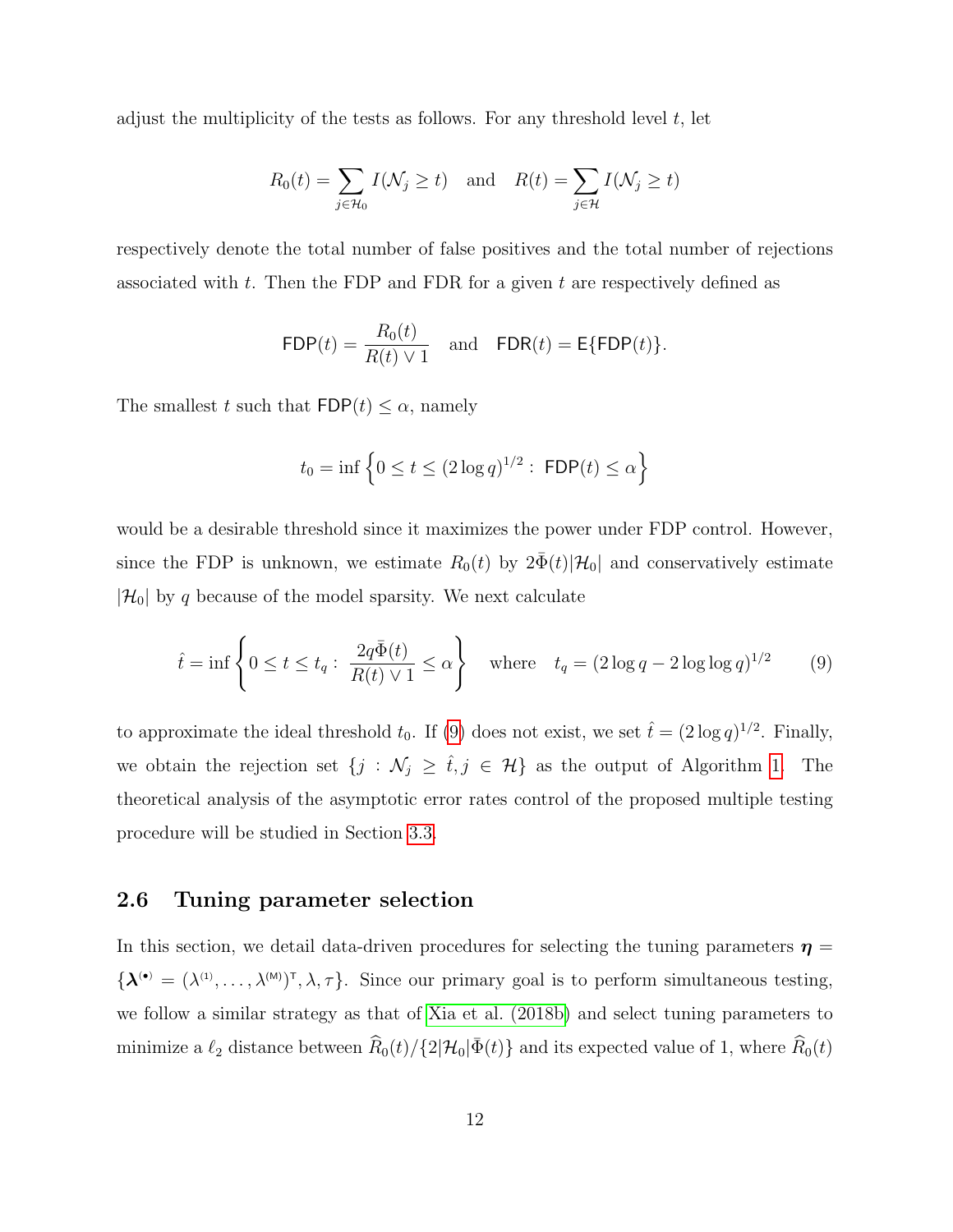is an estimate of  $R_0(t)$  from the testing procedure. However, unlike [Xia et al. \(2018b\)](#page-53-5), it is not feasible to tune  $\eta$  simultaneously due to DataSHILED constraint. We instead tune  $\lambda^{(•)}$ ,  $\lambda$  and  $\tau$  sequentially as detailed below. Furthermore, based on the theoretical analyses of the optimal rates for  $\eta$  given in Section [3,](#page-13-0) we select  $\eta$  within a set of candidate values that are of the same order as their respective optimal rates.

First for  $\lambda^{(n)}$  in Algorithm [1,](#page-8-0) we tune  $\lambda^{(m)}$  via cross validation within the mth DC. Second, to select  $\lambda$  for the integrative estimation in [\(4\)](#page-8-4), we minimizes an approximated generalized information criterion (GIC) that only involve derived data from M studies. Specifically, we choose  $\lambda$  as the minimizer of

$$
\text{GIC}\left(\lambda,\widetilde{\boldsymbol{\beta}}_{\left[\text{-}k\right],\lambda}^{\left(\bullet\right)}\right)=\text{Dev}\left(\widetilde{\boldsymbol{\beta}}_{\left[\text{-}k\right],\lambda}^{\left(\bullet\right)}\right)+\gamma\text{DF}\left(\lambda,\widetilde{\boldsymbol{\beta}}_{\left[\text{-}k\right],\lambda}^{\left(\bullet\right)}\right),
$$

where  $\gamma$  is some pre-specified scaling parameter,  $\widetilde{\beta}_{[-k],\lambda}^{(m)}$  is the estimator obtained with  $\lambda$ ,

$$
\text{Dev}(\boldsymbol{\beta}^{(\bullet)}) = |\mathcal{I}_{\cdot k}|^{-1} \sum_{m=1}^{M} |\mathcal{I}_{\cdot k}^{(m)}| \left( \boldsymbol{\beta}^{(m)\mathsf{T}} \widehat{\mathbb{H}}_{\left[ -k \right]}^{(m)} \boldsymbol{\beta}^{(m)} - 2 \boldsymbol{\beta}^{(m)\mathsf{T}} \widehat{\boldsymbol{\xi}}_{\left[ -k \right]}^{(m)} \right) \text{ and}
$$
\n
$$
\text{DF}(\lambda, \boldsymbol{\beta}^{(\bullet)}) = \left[ \partial_{\widehat{\mathcal{S}}}^2 \left\{ \text{Dev}(\boldsymbol{\beta}^{(\bullet)}) + \lambda ||\boldsymbol{\beta}_{-1}^{(\bullet)}||_{2,1} \right\} \right]^{-1} \left[ \partial_{\widehat{\mathcal{S}}}^2 \text{Dev}(\boldsymbol{\beta}^{(\bullet)}) \right],
$$

are the approximated deviance and degree of freedom measures, respectively,  $\widehat{S}$  is the set of non-zero elements in  $\beta^{(•)}$  and the operator  $\partial_{\hat{\beta}}^2$  $\mathcal{S}_{\beta}$ denotes the second order partial derivative with respect to  $\beta_{\hat{\varepsilon}}^{(•)}$ (•). Common choices of  $\gamma$  include  $2|\mathcal{I}_{k}|^{-1}$  (AIC),  $|\mathcal{I}_{k}|^{-1} \log |\mathcal{I}_{k}|$  (BIC),  $|\mathcal{I}_{k}|^{-1} \log |\mathcal{I}_{k}| \log \log p$  [\(Wang et al., 2009,](#page-52-5) modified BIC) and  $2|\mathcal{I}_{k}|^{-1} \log |\mathcal{I}_{k}| \log p$  [\(Foster](#page-49-6) [and George, 1994,](#page-49-6) RIC). For numerical studies in Sections [4](#page-20-0) and [5,](#page-22-0) we use BIC which appears to perform well across settings.

At the last step, we tune  $\tau$  by minimizing an  $\ell_2$  distance between  $\widehat{R}_{0,\text{null}}(t \mid \tau) / {2q\bar{\Phi}(t)}$ , where  $\hat{R}_{0,\text{null}}(t \mid \tau)$  is an estimate of  $R_0(t)$  with a given tuning parameter  $\tau$  under the complete null and we replace  $\mathcal{H}_0$  by q as in [Xia et al. \(2018b\)](#page-53-5). Our construction of  $\widehat{R}_{0,\text{null}}(t |$  $\tau$ ) differs from that of [Xia et al. \(2018b\)](#page-53-5) in that we estimate  $R_0(t)$  under the complete null to better approximate the denominator of  $2q\bar{\Phi}(t)$  which estimates  $|\mathcal{H}_0|$  under the complete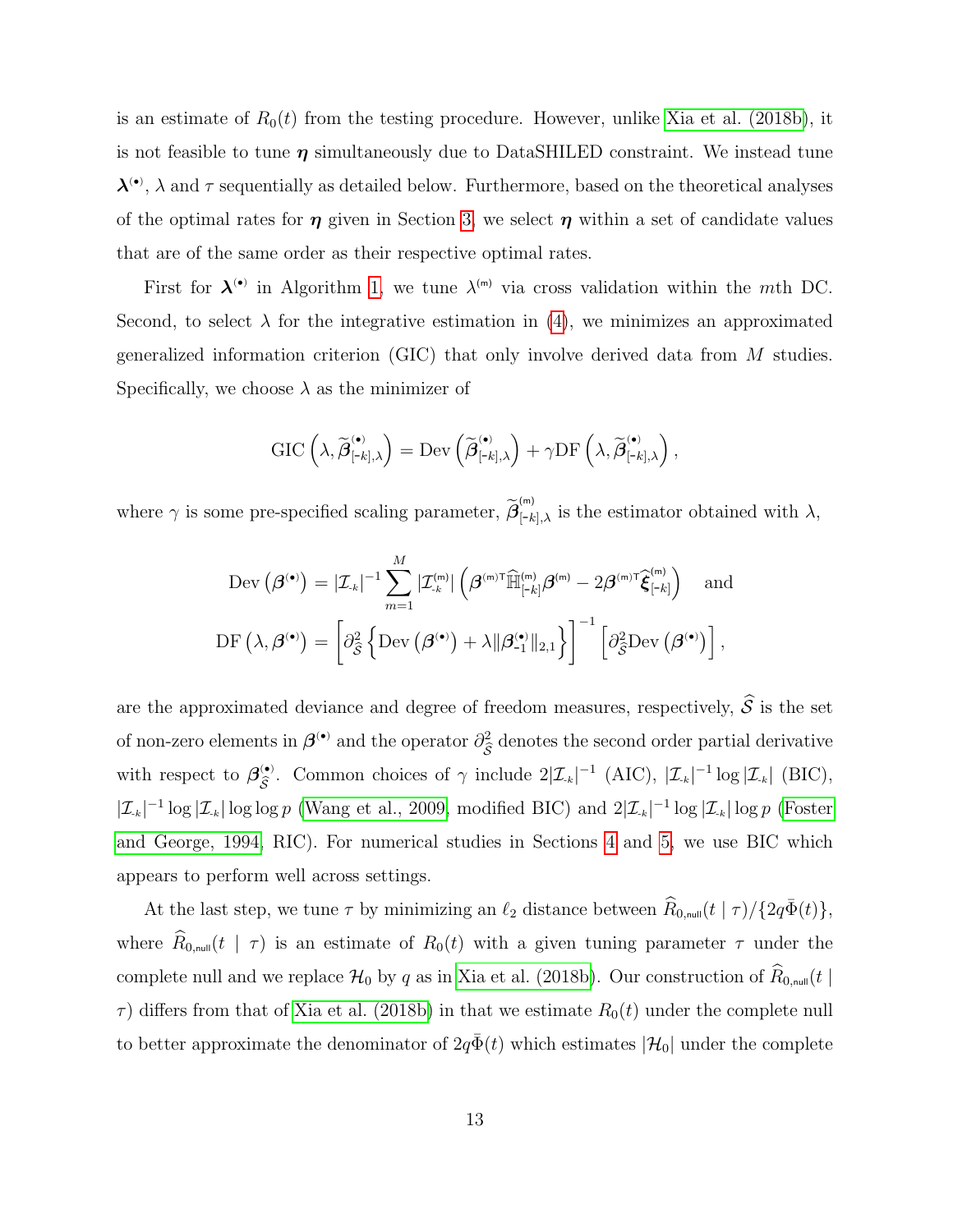null. As detailed in Algorithm [2,](#page-13-1) we construct  $\breve{\beta}_{j,\text{null}}^{(m)}$  as the difference between the estimator obtained with the first  $K/2$  folds of data and the corresponding estimator obtained using the second  $K/2$  folds of data, which is always centered around 0 rather than  $\beta_{0j}^{(m)}$ . Since the accuracy of  $\widehat{R}_{0,\text{null}}(t \mid \tau)$  is most relevant to FDR control for large t, we construct the distance measure  $\hat{d}(\tau)$  in Algorithm [2](#page-13-1) focusing on t around  $\bar{\Phi}^{-1}[\bar{\Phi}\{(2\log q)^{1/2}\}\iota]$  for some values of  $\iota \in (0,1]$ .

#### **Algorithm 2** Selection of  $\tau$  for multiple testing.

For any given  $\tau$  and each  $j \in \mathcal{H}$ , calculate  $\check{\zeta}_{j,\text{null}}(\tau) = \sum_{m=1}^{M} n_m \{ \check{\beta}_{j,\text{null}}^{(m)}(\tau) / \hat{\sigma}_j^{(m)} \}^2$  with

$$
\widetilde{\beta}_{j,\text{null}}^{(m)}(\tau) = K^{-1} \sum_{k=1}^{K} (-1)^{k > K/2} \left\{ \widetilde{\beta}_{j,[-k]}^{(m)} + \widehat{\mathbf{u}}_{j,[k]}^{(m)}(\tau) \left( \widetilde{\boldsymbol{\xi}}_{[k]}^{(m)} - \widetilde{\mathbb{H}}_{[k]}^{(m)} \widetilde{\boldsymbol{\beta}}_{[-k]}^{(m)} \right) \right\},
$$

where  $\widehat{u}_{j,[k]}^{(\bullet)}(\tau)$  is the debiasing projection direction obtained at tuning value  $\tau$ . Define  $\widehat{R}_{0,\text{null}}(t \mid \tau) = \sum_{j \in \mathcal{H}} I[\overline{\mathbb{F}}_{\chi^2_M} \{\breve{\zeta}_{j,\text{null}}(\tau)\} \leq 2\bar{\Phi}(t)]$  and a modified distance measure

<span id="page-13-1"></span>
$$
\widehat{d}(\tau) = \int_0^1 \left[ \frac{\widehat{R}_{0,\text{null}}\{\bar{\Phi}^{-1}(x) \mid \tau\}}{2qx} - 1 \right]^2 d\widehat{\omega}(x) \tag{10}
$$

where  $\widehat{\omega}(x) = H^{-1} \sum_{h=1}^{H} I(\overline{\Phi} \{ (2 \log q)^{\frac{1}{2}} \} h/H \leq x)$  and  $H > 0$  is some specified constant.

### <span id="page-13-0"></span>3 Theoretical Results

#### 3.1 Notation and assumptions

For any semi–positive definite matrix  $A \in \mathbb{R}^{d \times d}$  and  $i, j \in [d]$ , denote by  $A_{ij}$  the  $(i, j)$ <sup>th</sup> element of A and  $\mathbb{A}_j$  its  $j^{\text{th}}$  row,  $\Lambda_{\text{min}}(\mathbb{A})$  and  $\Lambda_{\text{max}}(\mathbb{A})$  the smallest and largest eigenvalue of A. Define the sub-gaussian norm of a random variable X as  $||X||_{\psi_2} := \sup_{q \geq 1} q^{-1/2} (\mathsf{E}|X|^q)^{1/q}$ and the sub-gaussian norm of a *d*-dimensional random vector  $\boldsymbol{X}$  be define as  $\|\boldsymbol{X}\|_{\psi_2} :=$  $\sup_{x \in \mathbb{S}^{d-1}} \|x^{\mathsf{T}} X\|_{\psi_2}$ , where  $\mathbb{S}^{d-1}$  is the unit sphere in  $\mathbb{R}^d$ . For  $c > 0$  and a scalar or vector x, define  $\mathcal{B}(x,c) := \{x' : ||x'||_1 \leq c\}$  as its  $\ell_1$  neighbor with radius c. Denote by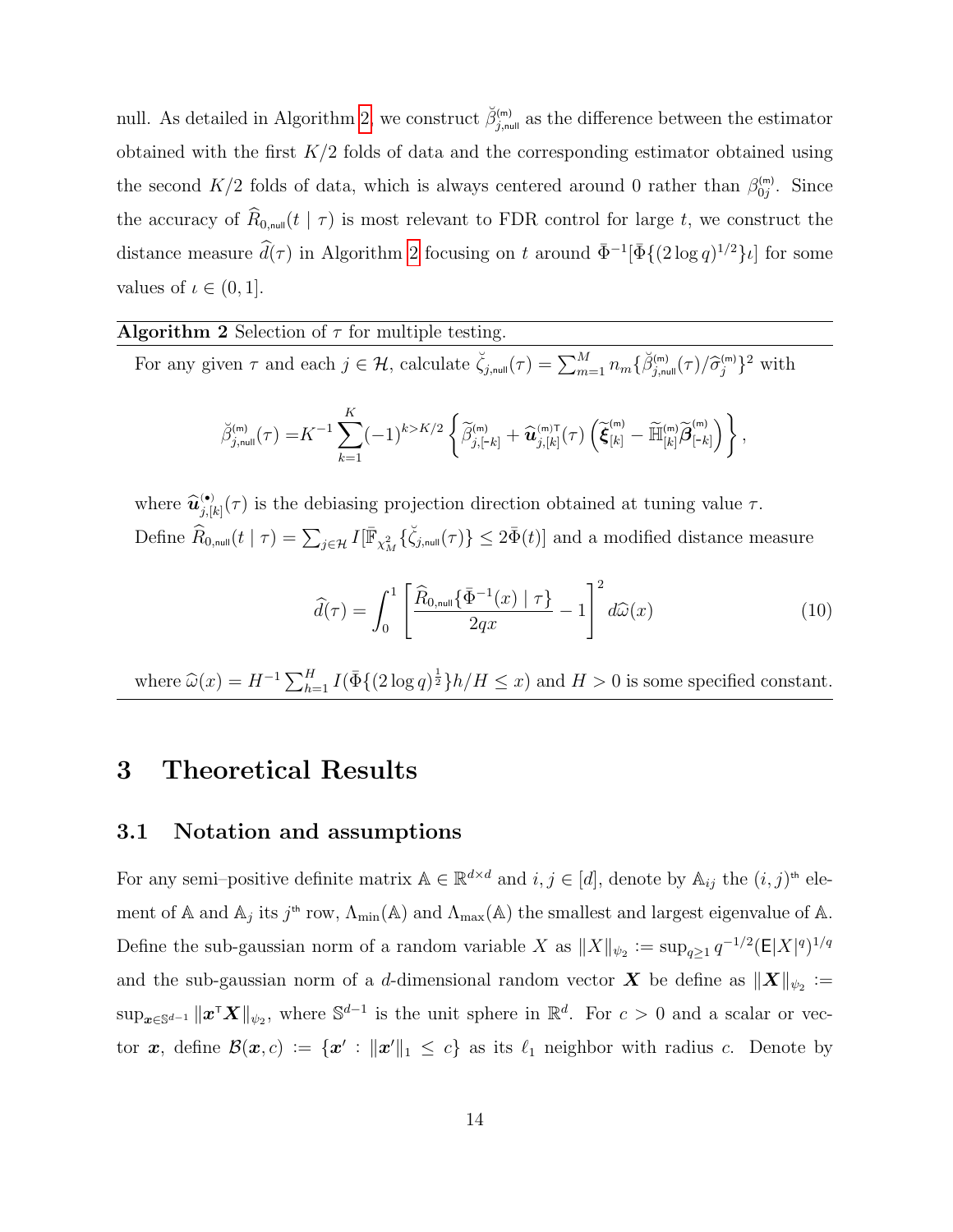$\boldsymbol{\Sigma}_0^{(\mathsf{m})} = \mathscr{P}^{(\mathsf{m})}\mathbf{X}\mathbf{X}^{\mathsf{T}}, \ \mathbb{H}_{\boldsymbol{\beta}}^{(\mathsf{m})} = \mathscr{P}^{(\mathsf{m})}\mathbf{X}_{\boldsymbol{\beta}}\mathbf{X}_{\boldsymbol{\beta}}^{\mathsf{T}}, \ \mathbb{J}_{\boldsymbol{\beta}}^{(\mathsf{m})} = \mathscr{P}^{(\mathsf{m})}\mathbf{X}\mathbf{X}^{\mathsf{T}}\{Y - \dot{\phi}(\mathbf{X}^{\mathsf{T}}\boldsymbol{\beta})\}^2 \ \text{and} \ \mathbb{U}_{\boldsymbol{\beta}}^{(\mathsf{m})$ For simplicity, let  $\mathbb{H}_0^{(m)} = \mathbb{H}_{\mathcal{A}^{(n)}}^{(m)}$  $\mathcal{B}_0^{(m)}$ ,  $\mathbb{J}_0^{(m)} = \mathbb{J}_{\boldsymbol{\beta}_0^{(m)}}^{(m)}$  $\beta_0^{(m)}$  and denote the  $j^{\text{th}}$  row of  $\mathbb{U}_{\beta_0^{(m)}}^{(m)}$  $\overset{\mathsf{(m)}}{\beta_0^{\mathsf{(m)}}}$  by  $\bm{u}_{0,j}^{\mathsf{(m)}}$ . In our following analysis, we assume that the cross–fitting folds  $K', K = \mathbb{O}(1)$ ,  $n_m \simeq N/M \equiv n$ for all  $m \in [M]$ . Here and in the sequel we use  $\mathbb{O}(1)$  and  $\mathbb{O}_P(1)$  denote of order 1. Next, we introduce assumptions for our theoretical results. For Assumption 4, we only require either  $4(a)$  or  $4(b)$  to hold.

<span id="page-14-0"></span>**Assumption 1** (Regular covariance). (i) There exists absolute constant  $C_{\Lambda} > 0$  such that  $for \ all \ m \in [M], \ C_{\Lambda}^{-1} \leq \Lambda_{\min}(\mathbf{\Sigma}_{0}^{(\mathsf{m})}) \leq \Lambda_{\max}(\mathbf{\Sigma}_{0}^{(\mathsf{m})}) \leq C_{\Lambda}, \ C_{\Lambda}^{-1} \leq \Lambda_{\min}(\mathbb{H}_{0}^{(\mathsf{m})}) \leq \Lambda_{\max}(\mathbb{H}_{0}^{(\mathsf{m})}) \leq C_{\Lambda}$  $C_{\Lambda}$  and  $C_{\Lambda}^{-1} \leq \Lambda_{\min}(\mathbb{J}_{0}^{(m)}) \leq \Lambda_{\max}(\mathbb{J}_{0}^{(m)}) \leq C_{\Lambda}$ . (ii) Also, there exist  $C_{\Omega} > 0$  and  $\delta > 0$  that for all  $m \in [M]$  and  $\boldsymbol{\beta} \in \mathscr{B}(\boldsymbol{\beta}_0^{\text{(m)}}, \delta)$ ,  $\ell_1$  norm of each row of  $\mathbb{U}_{\boldsymbol{\beta}}^{\text{(m)}}$  is bounded by  $C_{\Omega}$ .

<span id="page-14-1"></span>**Assumption 2** (Smooth link function). There exists a constant  $C_L > 0$  such that for all  $\theta, \theta' \in \mathbb{R}, \, |\ddot{\phi}(\theta) - \ddot{\phi}(\theta')| \leq C_L |\theta - \theta'|.$ 

<span id="page-14-2"></span>**Assumption 3** (Sub-gaussian residual). For any  $x \in \mathbb{R}^p$ ,  $\epsilon_i^{(m)}$  is conditional sub-gaussian, *i.e.* there exists  $\kappa(x)$  such that  $\|\epsilon_i^{(\text{m})}\|_{\psi_2} < \kappa(x)$  given  $\mathbf{X}_i^{(\text{m})} = x$ . In addition, there exists some absolute constant  $C_{\epsilon} > 0$  such that  $\kappa(\mathbf{X}_{i}^{(\text{m})}) \leq C_{\epsilon}$  and  $\ddot{\phi}^{-1}(\mathbf{X}_{i}^{(\text{m})} \tau \mathcal{B}_{0}^{(\text{m})}) \kappa^{2}(\mathbf{X}_{i}^{(\text{m})}) \leq C_{\epsilon}$ , almost surely for  $m = 1, 2, \ldots, M$ .

**Assumption 4(a)** (Sub-gaussian design).  $\mathbf{X}_i^{(m)}$  is sub-gaussian, i.e. there exists some constant  $\kappa > 0$  that  $\|\mathbf{X}_{i}^{(m)}\|_{\psi_2} < \kappa$ .

**Assumption 4(b)** (Bounded design).  $\|\mathbf{X}_i^{(m)}\|_{\infty}$  is bounded by some absolute constant almost surely.

**Remark [1](#page-14-0).** Assumptions 1 (i) and  $\mathcal{A}(a)$  (or  $\mathcal{A}(b)$ ) are commonly used technical conditions in high-dimensional inference in order to guarantee rate optimality of the regularized regression and debiasing approach [\(Negahban et al., 2012;](#page-51-5) [Javanmard and Montanari, 2014\)](#page-50-0). Assumptions  $\mathcal{A}(a)$  and  $\mathcal{A}(b)$  are typically unified by the sub-gaussian design assumption [\(Ne](#page-51-5)[gahban et al., 2012\)](#page-51-5). In our analysis, they are separately considered, since  $\|\mathbf{X}_i^{(\text{m})}\|_{\infty}$  affects the bias rate, which leads to different sparsity assumptions under different design types. Similar conditions as our Assumption [1](#page-14-0) (ii) were used in the context of high dimensional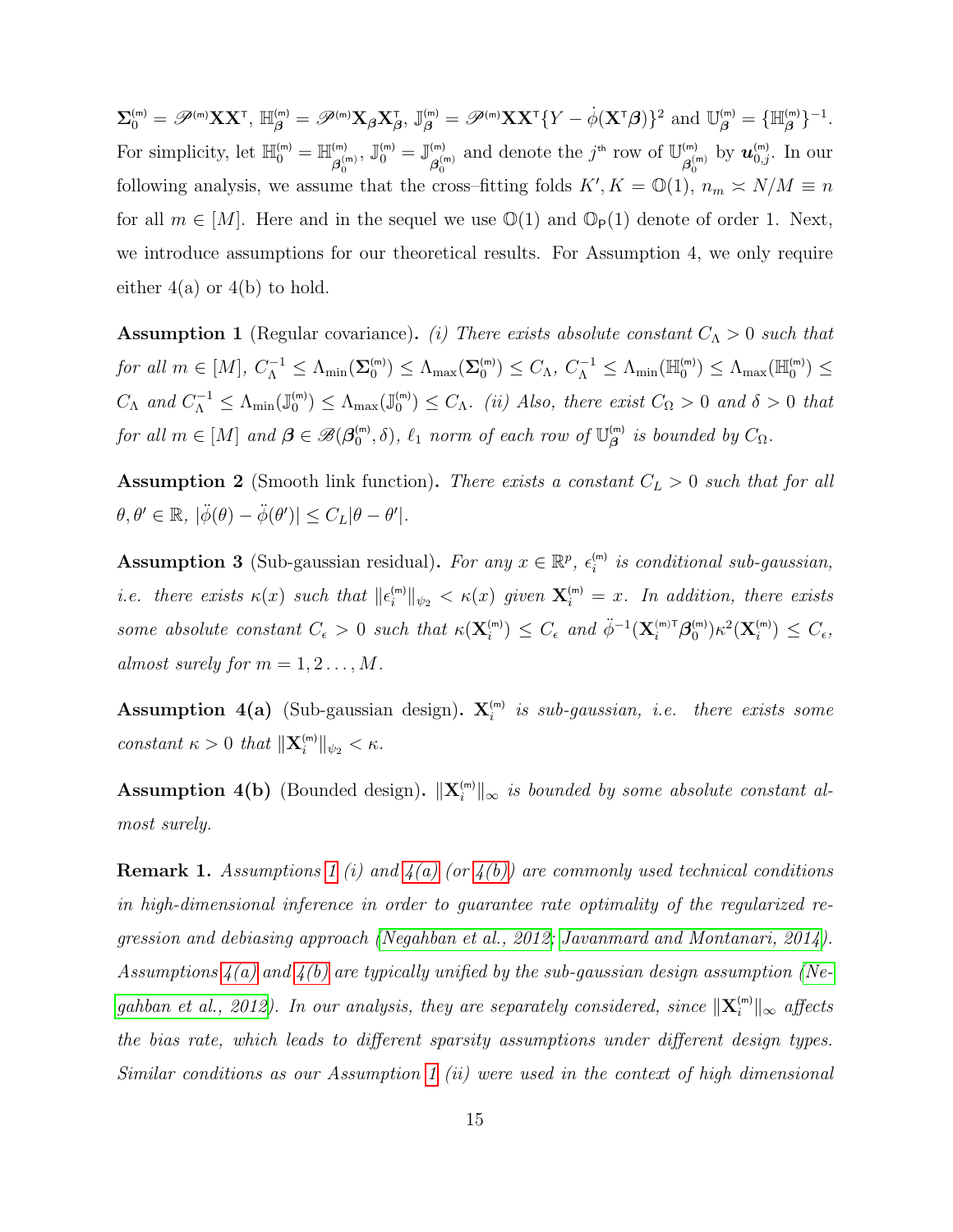precision matrix estimation [\(Cai et al., 2011\)](#page-48-8) and debiased inference [\(Chernozhukov et al.,](#page-49-0) [2018;](#page-49-0) [Caner and Kock, 2018;](#page-48-6) [Belloni et al., 2018\)](#page-48-5). Compared with their exact or approximate sparsity assumption imposed on the inverse hessian, this  $\ell_1$  boundness assumption is essentially less restrictive. As an important example in our analysis, logistics model satisfies the smoothness conditions for  $\phi(\cdot)$  presented by Assumption [2.](#page-14-1) As used in [Lounici](#page-51-1) [et al. \(2011\)](#page-51-1) and [Huang and Zhang \(2010\)](#page-50-4), Assumption [3](#page-14-2) regularizes the tail behavior of the residuals and is satisfied in many common settings like logistic model.

#### <span id="page-15-0"></span>3.2 Asymptotic properties of the debiased estimator

We next study the asymptotic properties of the group effect statistics  $\check{\zeta}_j$ ,  $j \in \mathcal{H}$ . We shall begin with some important prerequisite results on the convergence properties of  $\widetilde{\beta}_{\scriptscriptstyle{[k]}}^{(\bullet)}$  $\left[\begin{smallmatrix} \cdot & \cdot \\ \cdot & k \end{smallmatrix}\right]$  and the debiased estimators  $\{\breve{\beta}_j^{(m)}, j \in \mathcal{H}, m \in [M]\}$  as detailed in Lemmas [1](#page-15-1) and [2.](#page-16-0)

<span id="page-15-1"></span>**Lemma 1.** Under Assumptions [1-](#page-14-0)[3,](#page-14-2)  $4(a)$  or  $4(b)$ , and additionally assume that  $s =$  $o\{n(\log p)^{-1}\}\$ , there exist a sequence of the tuning parameters

$$
\lambda_n^{(m)} \asymp \frac{(\log p)^{\frac{1}{2}}}{n^{\frac{1}{2}}} \quad \text{and} \quad \lambda_N \asymp \frac{(M + \log p)^{\frac{1}{2}}}{n^{\frac{1}{2}}M} + \frac{sM^{-\frac{1}{2}}(\log pN)^{a_0}\log p}{n},
$$

with  $a_0 = 1/2$  under Assumption  $4(a)$  and  $a_0 = 0$  under Assumption  $4(b)$ , such that the integrative estimator satisfies

$$
\|\widetilde{\boldsymbol{\beta}}_{\scriptscriptstyle{[+k]}}^{\scriptscriptstyle{(\bullet)}} - \boldsymbol{\beta}_0^{\scriptscriptstyle{(\bullet)}}\|_{2,1} = O_{\mathsf{P}}(sM\lambda_N), \quad \text{and} \quad \|\widetilde{\boldsymbol{\beta}}_{\scriptscriptstyle{[+k]}}^{\scriptscriptstyle{(\bullet)}} - \boldsymbol{\beta}_0^{\scriptscriptstyle{(\bullet)}}\|_2^2 = O_{\mathsf{P}}(sM^2\lambda_N^2),
$$

for each  $k \in [K]$ .

<span id="page-15-2"></span>**Remark 2.** Lemma [1](#page-15-1) provides the estimation rates of the integrative estimator  $\widetilde{\beta}_{\left[k\right]}^{(\bullet)}$  $\sum_{\lbrack -k \rbrack}$ . In contrast to the ILMA, the second term in the expression of  $\lambda$  quantifies the additional noise incurred by using summary data under the DataSHIELD constraint. Similar results can be observed through debiasing truncation in distributed learning [\(Lee et al., 2017;](#page-50-2) [Battey](#page-48-3) [et al., 2018\)](#page-48-3) or integrative estimation under DataSHIELD [\(Cai et al., 2019b\)](#page-48-4). When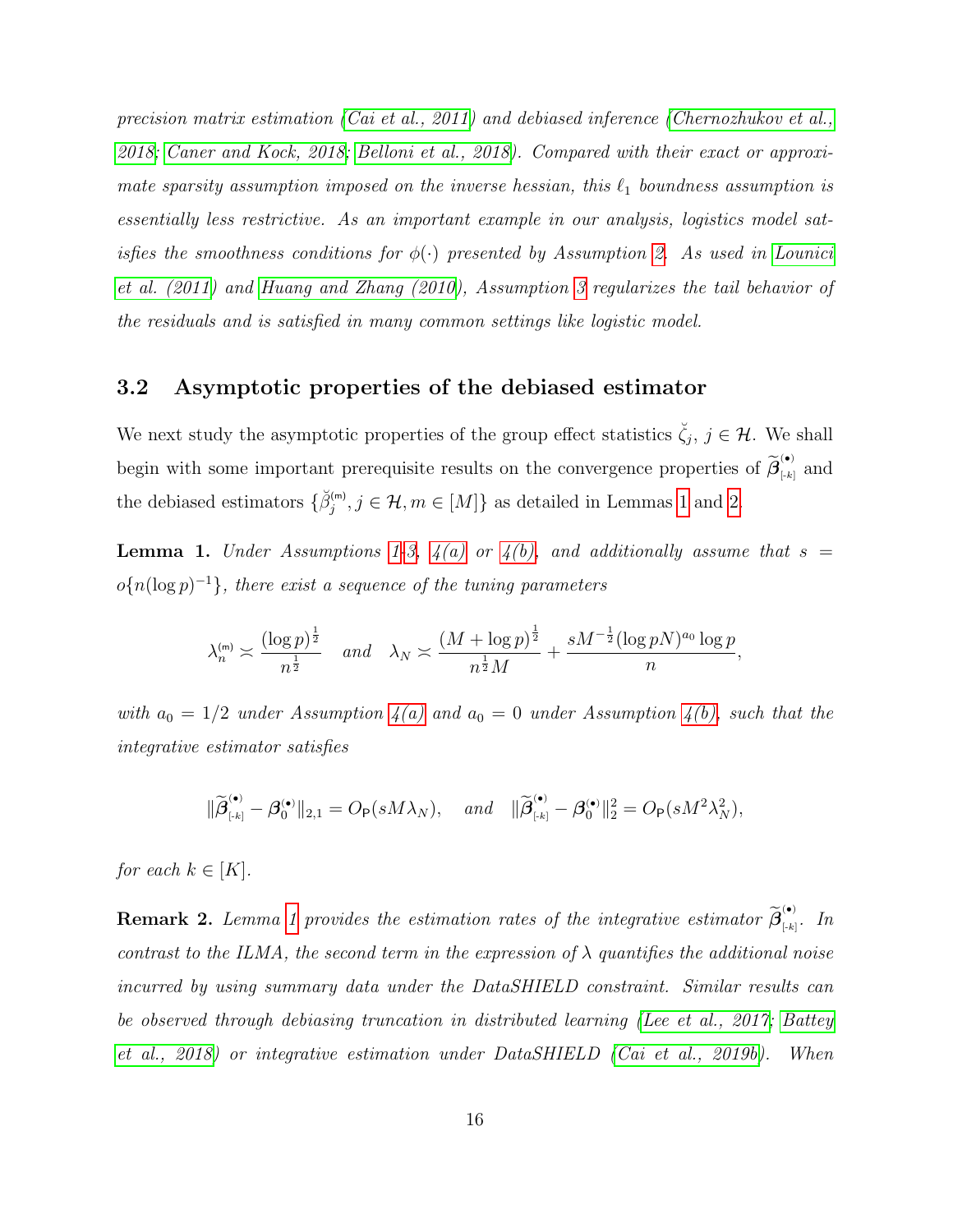$s = o\{n^{\frac{1}{2}}(\log pN)^{-a_0}(M+\log p)^{-1}(\log p)^{-1/2}\}\;$  as assumed in Lemma [2,](#page-16-0) the above mentioned error term becomes negligible and our estimator  $\widetilde{\beta}_{[k]}^{(\bullet)}$  achieves the optimal minimax rate in terms of  $\ell_2/\ell_1$  and  $\ell_2$  errors [\(Lounici et al., 2011;](#page-51-1) [Huang and Zhang, 2010\)](#page-50-4), which is lower than the local estimation rate as M diverges. Note that, we proposed to send  $\widetilde{\beta}_{\scriptscriptstyle{[*]}}^{(\bullet)}$  $\sum_{k=1}^{\infty}$  back to each DC and use them to derive the data for debiasing. This in turn contributes to the lower bias rate of our method compared to the one–shot approach.

We next present in the following lemma the theoretical properties of the group debiased estimators.

<span id="page-16-0"></span>Lemma 2. Under the same assumptions of Lemma [1](#page-15-1) and further assume that

$$
s = o\left\{\frac{n^{\frac{1}{2}}}{(\log pN)^{a_0}(M+\log p)(\log p)^{\frac{1}{2}}}\wedge \frac{n}{M^4(\log p)^4(M+\log p)}\right\},\,
$$

we have  $\breve{\beta}_j^{(m)} - \beta_{0,j}^{(m)} = V_j^{(m)} + \Delta_j^{(m)}$  with  $V_j^{(m)} = K^{-1} \sum_{k=1}^K \widehat{\mathscr{P}}_{\mathcal{I}_k^{(m)}} \boldsymbol{u}_{0,j}^{(m)T} \mathbf{X} \epsilon$  converging to a normal random variable with mean 0 and variance  $n_m^{-1}(\sigma_{0,j}^{(m)})^2$ , where  $(\sigma_{0,j}^{(m)})^2 = \mathbf{u}_{0,j}^{(m)} \mathbb{J}_0^{(m)} \mathbf{u}_{0,j}^{(m)}$ . In addition, there exists  $\tau \asymp (M + \log p)^{\frac{1}{2}} n^{-\frac{1}{2}}$  such that, the bias term  $\Delta_j^{(\mathsf{m})}$  and the variance estimator  $(\widehat{\sigma}_{j}^{(m)})^2$  in [\(6\)](#page-9-1) satisfy that

$$
|\Delta_j^{(m)}| \leq \sum_{m=1}^M |\Delta_j^{(m)}| = o_P\left\{ (n \log p)^{-\frac{1}{2}} \right\} \quad and \quad \left| (\widehat{\sigma}_j^{(m)})^2 - (\sigma_{0,j}^{(m)})^2 \right| = o_P\left\{ (\log p)^{-1} \right\},\,
$$

simultaneously for all  $j \in \mathcal{H}$ .

Remark 3. The sparsity assumption in Lemma [2](#page-16-0) is weaker than the existing debiased estimators for GLM where s is only allowed to diverge in a rate dominated by  $N^{\frac{1}{3}}$  (Janková [and Van De Geer, 2016;](#page-50-5) [Belloni et al., 2018;](#page-48-5) [Caner and Kock, 2018\)](#page-48-6). This is benefited from the cross–fitting technique, through which we could get rid of the dependence on the convergence rate of  $\|\mathbf{u}_{0,j}^{(\mathsf{m})} - \widehat{\mathbf{u}}_{j,[k]}^{(\mathsf{m})}\|_1$ .

Finally, we establish in Theorem [1](#page-17-0) the main result of this section regarding to the asymptotic distribution of the group test statistic  $\check{\zeta}_j$  under the null.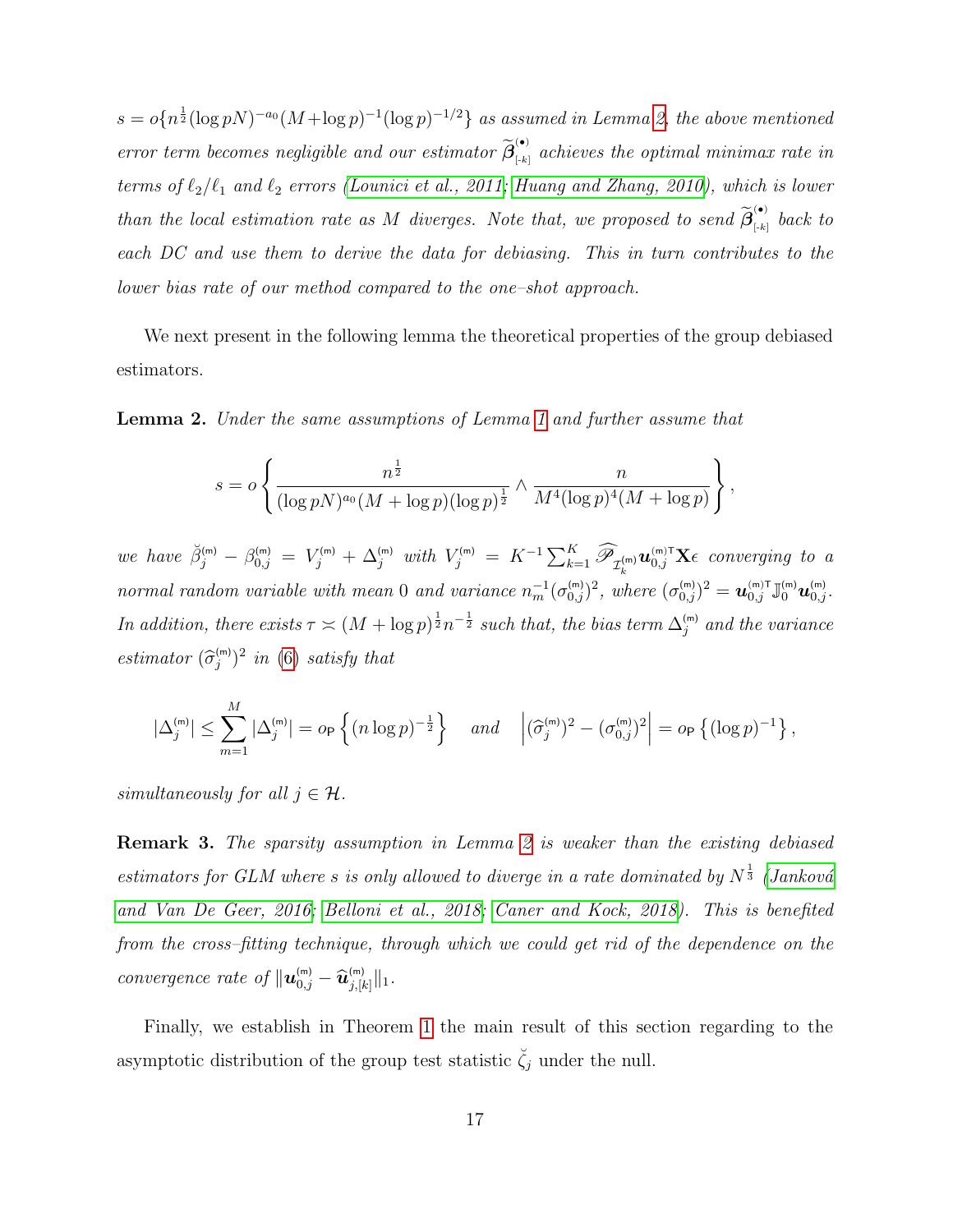<span id="page-17-0"></span>**Theorem 1.** Under all assumptions in Lemma [2,](#page-16-0) simultaneously for all  $j \in \mathcal{H}_0$ , we have  $\zeta_j = S_j + o_P(1)$ , where  $S_j = \sum_{m=1}^M n_m [V_j^{(m)}/\sigma_{0,j}^{(m)}]^2$ . Furthermore, if  $M \leq C \log p$  and  $\log p = o(N^{1/C'})$  for some constants  $C > 0$  and  $C' > 7$ , we have

$$
\sup_{t} |\mathsf{P}(S_j \le t) - \mathsf{P}(\chi_M^2 \le t)| \to 0, \text{ as } n, p \to \infty.
$$

The above theorem shows that, the group effect test statistics  $\check{\zeta}_j$  is asymptotically chi-squared distributed under the null and its bias is uniformly negligible for  $j \in \mathcal{H}_0$ .

#### <span id="page-17-2"></span>3.3 False discovery control

We establish theoretical guarantees for the FDR and FDP control of the multiple testing procedure described in Section [2.5](#page-10-0) in the following two theorems.

<span id="page-17-1"></span>**Theorem [2](#page-16-0).** Assume that  $q_0 = |\mathcal{H}_0| \approx q$ . Then under all assumptions in Lemma 2 with  $p \le cN^r$  and  $M \le C \log p$  for some constants  $c, r, C \in (0, \infty)$ , we have

$$
\limsup_{(n,p)\to\infty} {\sf FDR}(\hat t)\leq \alpha,
$$

and for any  $\epsilon > 0$ ,

$$
\lim_{(n,p)\to\infty}P\{\mathsf{FDP}(\hat{t})\leq \alpha+\epsilon\}=1.
$$

**Remark 4.** Assumption [1](#page-14-0) (i) ensures that most of the group estimates  $\{\breve{\zeta}_j, j \in \mathcal{H}_0\}$  are not highly correlated with each other. Thus the the variance of  $R_0(t)$  can be appropriately controlled, which in turn guarantees the control of FDP.

As described in Section [2.5,](#page-10-0) if  $\hat{t}$  in equation [\(9\)](#page-11-0) is not attained in the range [0,  $(2 \log q - )$  $2\log\log q$ <sup>1/2</sup>, then it is thresholded at  $(2\log q)^{1/2}$ . The following theorem states a weak condition to ensure the existence of  $\hat{t}$  in such range. As a result, the FDP and FDR will converge to the pre-specified level  $\alpha$  asymptotically.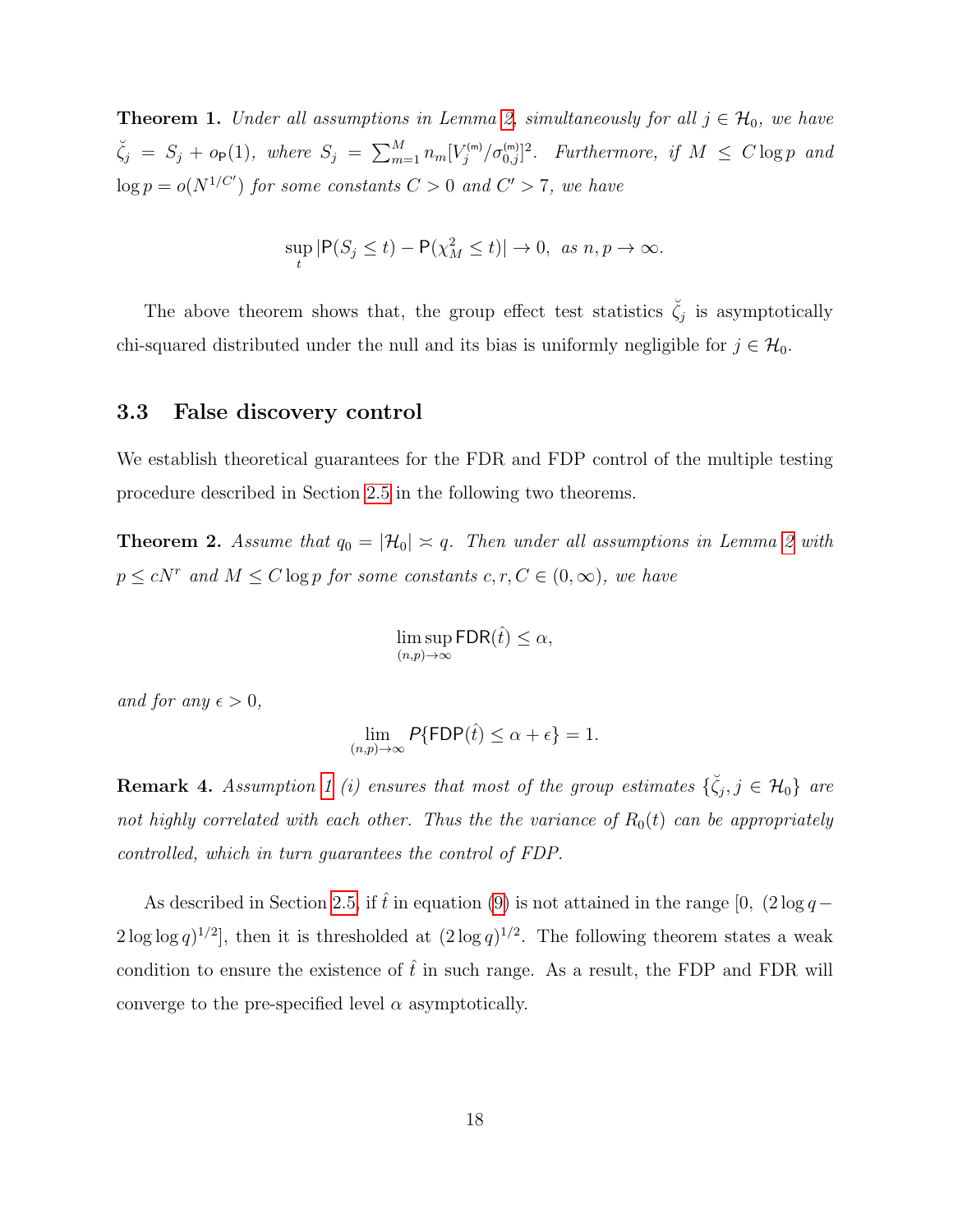<span id="page-18-2"></span>Theorem 3. Let

$$
\mathcal{S}_{\rho} = \left\{ j \in \mathcal{H} : \sum_{m=1}^{M} n_m [\beta_{0,j}^{(m)}]^2 \geq (\log q)^{1+\rho} \right\}.
$$

Suppose for some  $\rho > 0$  and some  $\delta > 0$ ,  $|\mathcal{S}_{\rho}| \geq \{1/(\pi^{1/2}\alpha) + \delta\}(\log q)^{1/2}$ . Then under the same conditions as in Theorem [2,](#page-17-1) we have

$$
\lim_{(n,p)\to\infty} \frac{\textsf{FDR}(\widehat{t})}{\alpha q_0/q} = 1, \quad \frac{\textsf{FDP}(\widehat{t})}{\alpha q_0/q} \to 1
$$

in probability, as  $(n, p) \rightarrow \infty$ .

In the above theorem, the condition on  $\mathcal{S}_{\rho}$  only requires very few covariates having the signal sum of squares across the studies  $\sum_{m=1}^{M} [\beta_{0,j}^{(m)}]^2$  exceeding the rate  $(\log q)^{1+\rho}/n_m$  for some  $\rho > 0$ , and is thus a very mild assumption.

#### <span id="page-18-0"></span>3.4 Comparison with the ILMA and the one–shot approach

To study the advantage of the DSILT approach and the impact of the DataSHIELD constraint, we next compare DSILT to a one–shot approach and the ILMA approach, as described in Algorithms [3](#page-18-1) and [4,](#page-19-0) through a theoretical perspective. The one–shot approach in Algorithm [3](#page-18-1) is inspired by existing literature in distributed learning [\(Lee et al., 2017;](#page-50-2) [Battey et al., 2018,](#page-48-3) e.g.) and is a natural extension of existing methods to the problem of multiple testing under the DataSHIELD constraint. The debiasing step of the one–shot approach is performed locally as in existing methods.

<span id="page-18-1"></span>

|  |  | Algorithm 3 One-shot approach. |                                                                                     |  |  |  |
|--|--|--------------------------------|-------------------------------------------------------------------------------------|--|--|--|
|  |  |                                | Step 1. At each DC, obtain the cross-fitted debiased estimator by solving a dantzig |  |  |  |

Step 2. Send the debiased estimators to the AC and obtain the group test statistics.

selector problem locally, where  $\beta^{(m)}$  is estimated by local LASSO.

Step 3. Perform multiple testing procedure as described in Section [2.5.](#page-10-0)

Parallel to the proofs of Lemma [2](#page-16-0) and Theorems [2](#page-17-1) and [3,](#page-18-2) in order to achieve the same FDR and FDP control results, the required sparsity assumptions for the one–shot and the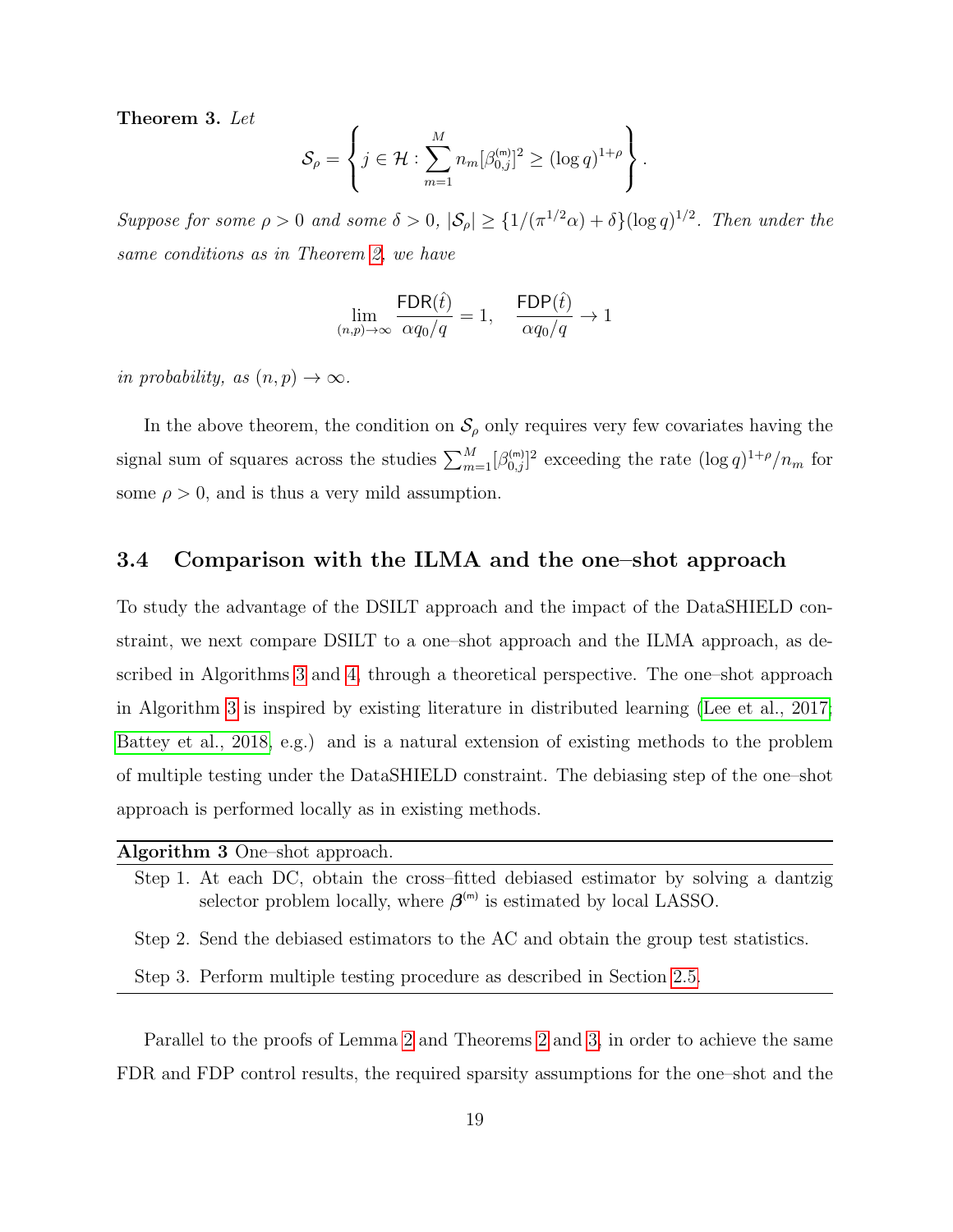#### Algorithm 4 Individual–level meta–analysis (ILMA).

- <span id="page-19-0"></span>Step 1. Integrate all individual–level data at the AC.
- Step 2. Construct the cross–fitted debiased estimator by [\(5\)](#page-9-2) using individual–level integrative estimator analog to [\(4\)](#page-8-4), then obtain the overall effect statistics.
- Step 3. Perform multiple testing procedure in Section [2.5.](#page-10-0)

ILMA approaches are respectively

$$
s = o\left\{\frac{n^{\frac{1}{2}}}{(\log pN)^{a_0}M(\log p)^{\frac{3}{2}}}\wedge \frac{n}{M^4(\log p)^5}\right\}, \text{ and}
$$
  

$$
s = o\left\{\frac{n^{\frac{1}{2}}}{(\log pN)^{a_0}(M+\log p)(\log p)^{\frac{1}{2}}}\wedge \frac{n}{M^4(\log p)^4(M+\log p)}\right\},
$$

while the other assumptions remain to be the same.

In addition, if  $p \le cN^r$  and  $M \le C \log p$  as assumed in Theorems [2](#page-17-1) and [3,](#page-18-2) the sparsity conditions for the one–shot and ILMA approaches reduce to

$$
s = o\left\{ n^{\frac{1}{2}} (\log pN)^{-a_0} M^{-1} (\log p)^{-\frac{3}{2}} \right\} \quad \text{and} \quad s = o\left\{ n^{\frac{1}{2}} (\log pN)^{-a_0} (\log p)^{-\frac{1}{2}} \right\},
$$

respectively. DSILT requires the same sparsity assumption as the ideal ILMA. This is because the additional error rate of DSILT is negligible under our sparsity assumption, as discussed in Remark [2.](#page-15-2) When M diverges with n and p, the ILMA and DSILT approaches require strictly weaker assumption than the one–shot approach, as shown in Table [1.](#page-19-1)

<span id="page-19-1"></span>Table 1: Sparsity assumptions under the bounded and sub-Gaussian design with  $p \leq cN^r$ and  $M \leq C \log p$ , where  $\gamma_1 = (n/\log p)^{\frac{1}{2}} (\log p)^{-1}$ ,  $\gamma_2 = (n/\log p)^{\frac{1}{2}} (M \log p)^{-1}$ .

|                | <b>DSILT</b>                                                                                                                                                                                  | ILMA              | One-shot          |
|----------------|-----------------------------------------------------------------------------------------------------------------------------------------------------------------------------------------------|-------------------|-------------------|
| <b>Bounded</b> | $s = o(\gamma_1)$                                                                                                                                                                             | $s = o(\gamma_1)$ | $s = o(\gamma_2)$ |
|                | Sub-Gaussian $s = o\{\gamma_1(\log pN)^{-\frac{1}{2}}\}\  s = o\{\gamma_1(\log pN)^{-\frac{1}{2}}\}\  s = o\{\gamma_2(\log pN)^{-\frac{1}{2}}\}\  s = o\{\gamma_2(\log pN)^{-\frac{1}{2}}\}\$ |                   |                   |

Remark 5. Our approach involves transferring data twice from the DCs to the AC and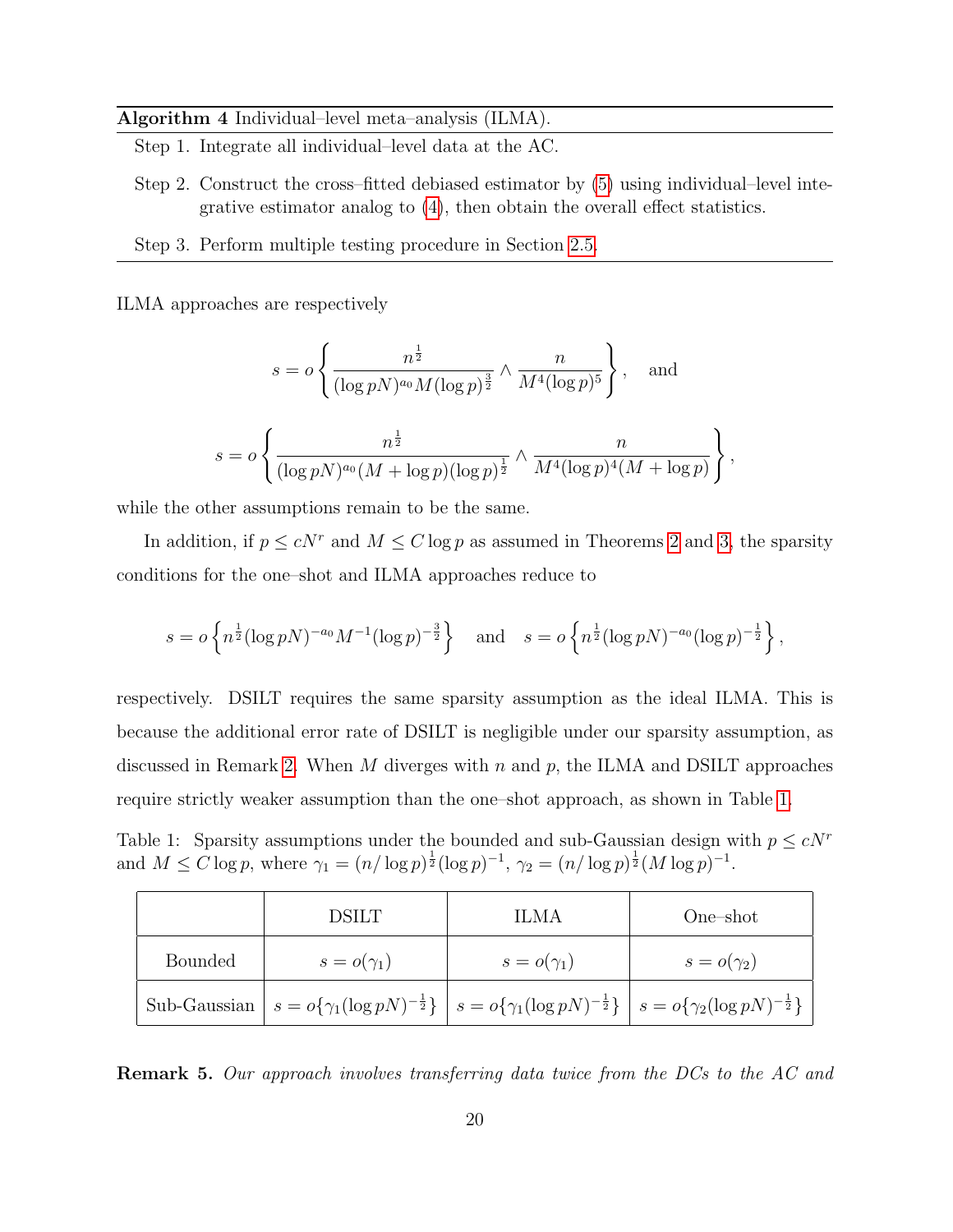once from the AC to the DCs, which requires more communication efforts compared to the one–shot approach. The additional communication gains lower bias rate than the one–shot approach while only requiring the same sparsity assumption as the ILMA, as shown in Table [1.](#page-19-1) Under its sparsity condition, each method is able to draw inference that is asymptotically valid and with the same power as the ideal case when one know the true  $\beta_0^{(m)}$ 's and  $\sigma_{0,j}^{(m)}$ 's. This further implies that, to construct a powerful and valid multiple testing procedure, there is no necessity to adopt further sequential communications between the DCs and the AC like the distributed methods such as [Li et al. \(2016\)](#page-50-6) and [Wang et al. \(2017\)](#page-52-6).

# <span id="page-20-0"></span>4 Simulation Study

In this section, we evaluate the empirical performance of the DSILT method and compare it with the one–shot and the ILMA methods. Throughout, we let  $M = 5$ ,  $n_m = 500$ , and let p vary from 500 to 1000. For each setting, we perform 200 replications and set the number of sample splitting folds  $K = 2$ ,  $K' = 5$  and false discovery level  $\alpha = 0.05$ . The tuning strategies are described in Section [2.6.](#page-11-1)

#### <span id="page-20-1"></span>4.1 Data generation

The covariates  $\boldsymbol{X}$  of each study is generated from either (i) Gaussian auto–regressive (AR) model of order 1 and correlation coefficient 0.5; or (ii) Hidden markov model (HMM) with binary hidden variables and binary observed variables with the transition probability matrix and the emission probability matrix both set as  $\sqrt{ }$  $\left\lfloor \right\rfloor$ 0.8 0.2 0.2 0.8  $\setminus$ . We choose  $\{\boldsymbol{\beta}_0^{(m)}\}$  to be heterogeneous in magnitude across studies but share the same support with

$$
\boldsymbol{\beta}_0^{(m)} = \mu \left\{ (\nu_1^{(m)} + 1) \psi_1, (\nu_2^{(m)} + 1) \psi_2, \dots, (\nu_s^{(m)} + 1) \psi_s, \mathbf{0}_{p-s} \right\}^{\mathsf{T}}
$$

where the sparsity level s is set to be 10 or 50,  $\{\psi_1, ..., \psi_s\}$  are independently drawn from  ${-1, 1}$  with equal probability and are shared across studies while the local signal strength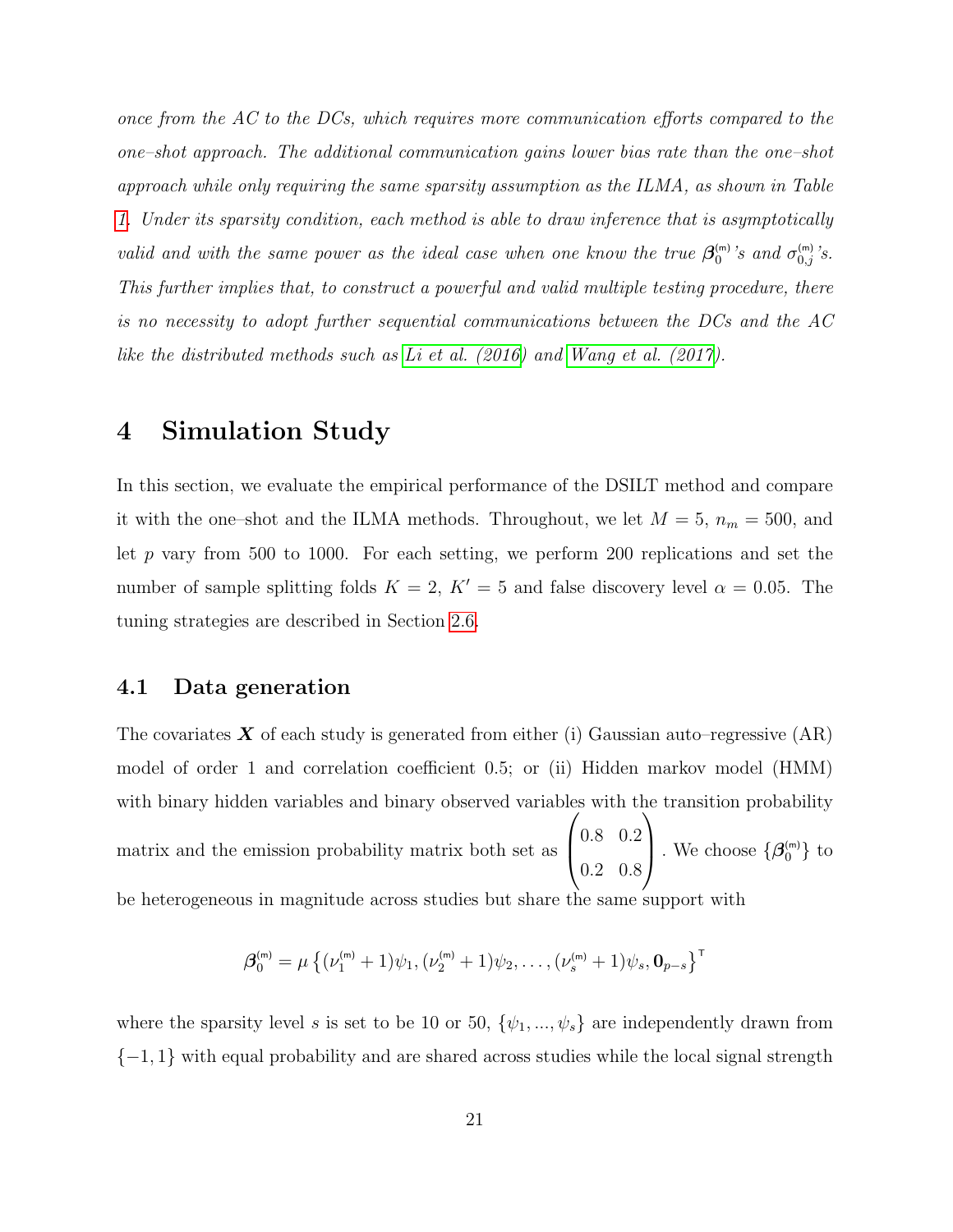$\nu_j^{(m)}$ 's vary across studies and are drawn independently from  $N\{0, (\mu/2)^2\}$ . To ensure the procedures have reasonable magnitudes of power for comparison, we let the overall signal strength  $\mu$  to be in the range of (A) [0.21, 0.42] for  $s = 10$  mimicking a sparse and strong signal setting; and (B) [0.14, 0.35] for  $s = 50$  mimicing a dense and weak signal setting. We then generate binary responses  $Y^{(m)}$  from  $logit P(Y^{(m)} = 1 | \mathbf{X}^{(m)}) = \mathbf{\beta}_0^{(m)T} \mathbf{X}^{(m)}$ .

#### 4.2 Simulation results

In Figures [1](#page-27-0) and [2,](#page-28-0) we report the empirical FDR and power of DSILT, one–shot and ILMA with varying  $p$ ,  $s$ , and  $\mu$  under the Gaussian and binary HMM designs, respectively. Across all settings with varying  $p$  and  $s$ , DSILT achieves almost the same performance as the ideal ILMA in both FDR control and power. All the methods successfully control the desired FDR of  $\alpha = 0.1$ . As  $s = 10$  or the signal strength  $\mu$  is weak, all the methods has conservative FDR level compared with the nominal level 0.1. While for  $s = 50$  with relatively strong signal, DSILT and ILMA become close to exact FDR control empirically. This is consistent with Theorem [3](#page-18-2) that if the number of relatively strong signals is large enough, to be specific,  $|\mathcal{S}_{\rho}| \geq \{1/(\pi^{1/2}\alpha) + \delta\}(\log q)^{1/2}$  where  $\mathcal{S}_{\rho} = \left\{j \in \mathcal{H} : \sum_{m=1}^{M} n_m[\beta_{0,j}^{(m)}]^2 \geq (\log q)^{1+\rho}\right\}$ , our method tends to achieve exact FDR control. The difference in empirical power between the DSILT and the ILMA is less than 1% in all cases. This indicates that the DSILT procedure can accommodates the DataSHIELD constraint at no cost in power compared to ILMA. This is consistent with our theoretical result in Section [3.4](#page-18-0) that the two methods require the same sparsity assumption in order to achieve the same false discovery control.

Furthermore, DSILT and ILMA dominate the one–shot strategy in terms of statistical power. Under every single scenario, the power of the DSILT and ILMA is around 15% higher than that of the one–shot approach in the dense case  $(s = 50)$  and 6% higher in the sparse case  $(s = 10)$ . By developing testing procedures using integrative analysis rather than local estimations, both the DSILT and ILMA utilize the group sparsity structure of the model parameters  $\beta^{\bullet}$  more adequately than the one–shot approach, which leads to the superior power performance of these two methods. The power advantage of the DSILT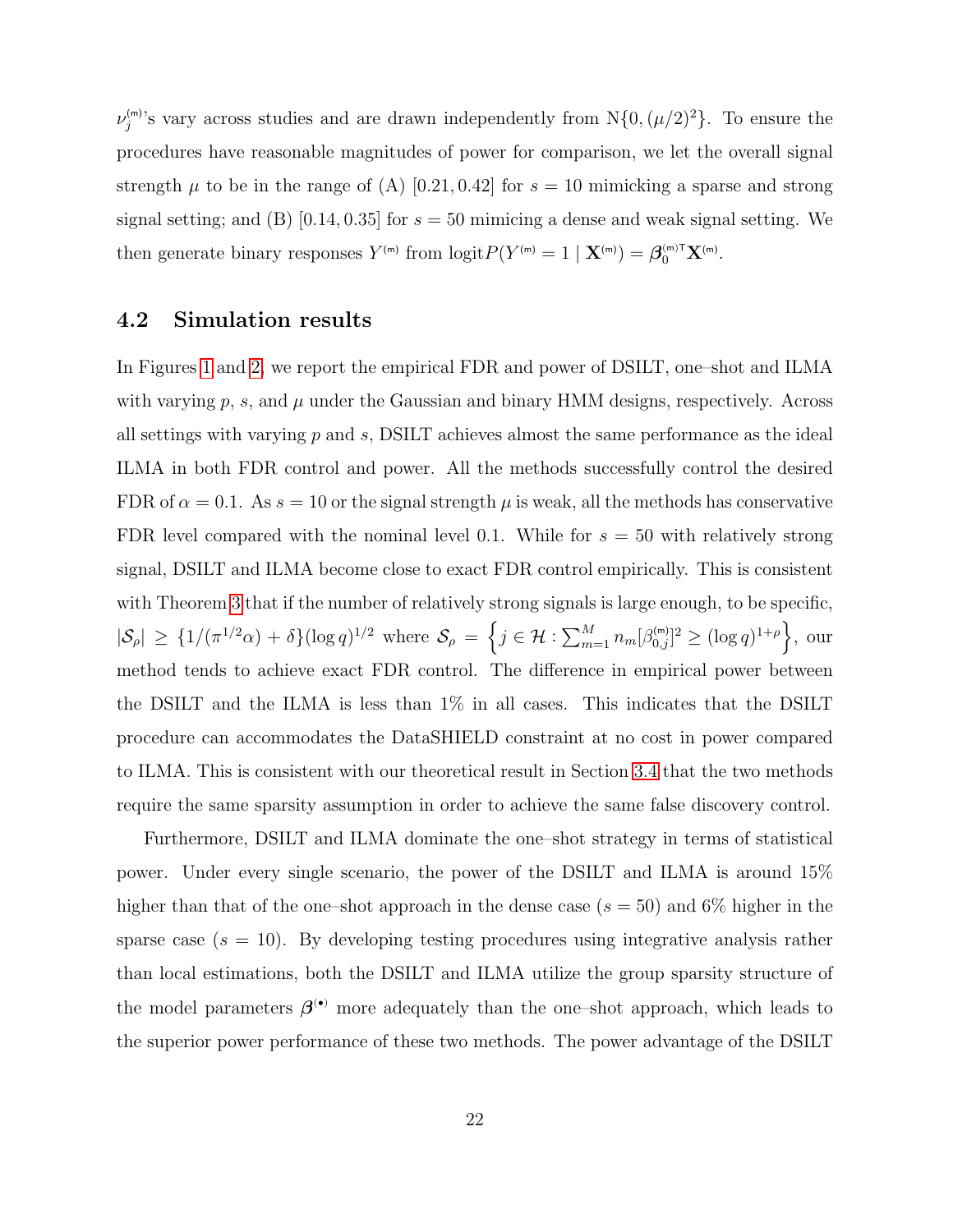and ILMA over the one–shot method is more pronounced as the sparsity level s grows from 10 to 50. This is due to the fact that, to achieve the same result, the one–shot approach requires stronger sparsity assumption than the other two methods, and is thus much easier to be impacted by the growth of s. In comparison, the performance of the DSILT and ILMA is less sensitive to the sparsity growth because the integrative estimator employed in these two methods is more stable than the local estimator under the dense scenario.

# <span id="page-22-0"></span>5 Real Example

Statins are the most widely prescribed drug for lowering the low–density lipoprotein (LDL) and the risk of cardiovascular disease (CVD) with over a quarter of 45 years or older adults receiving this drug in the United States. Statins lower LDL by inhibiting 3-hydroxy-3 methylglutaryl-coenzyme A reductase (HMGCR) [\(Nissen et al., 2005\)](#page-51-6). The treatment effect of statins can be also causally inferred based on the effect of the HMGCR variant  $rs17238484$  – patients carrying the  $rs17238484$ -G allele have profiles similar to individuals receiving statin, with lower LDL and lower risk of CVD [\(Swerdlow et al., 2015\)](#page-52-7). While the benefit of statin has been consistently observed, it is not without risk. There has been increasing evidence that statins increase the risk of type II diabetes (T2D) [\(Rajpathak](#page-51-7) [et al., 2009;](#page-51-7) [Carter et al., 2013\)](#page-49-7). [Swerdlow et al. \(2015\)](#page-52-7) demonstrated via both meta analysis of clinical trials and genetic analysis of the rs17238484 variant that statins are associated with a slight increase of T2D risk. However, the adverse effect of statin on T2D risk appears to differ substantially depending on the number of T2D risk factors patients have prior to receiving statin, with adverse risk higher among patients with more risk factors [\(Waters et al., 2013\)](#page-52-8).

To investigate potential genetic determinants of the statin treatment effect heterogeneity, we studied interactive effects of the rs17238484 variant and 256 SNPs associated with T2D, low–density lipoprotein (LDL), high–density lipoprotein (HDL) cholesterol, and the coronary artery disease (CAD) gene which plays a central role in obesity and insulin sensitivity [\(Kozak and Anunciado-Koza, 2009;](#page-50-7) [Rodrigues et al., 2013\)](#page-51-8). A significant interaction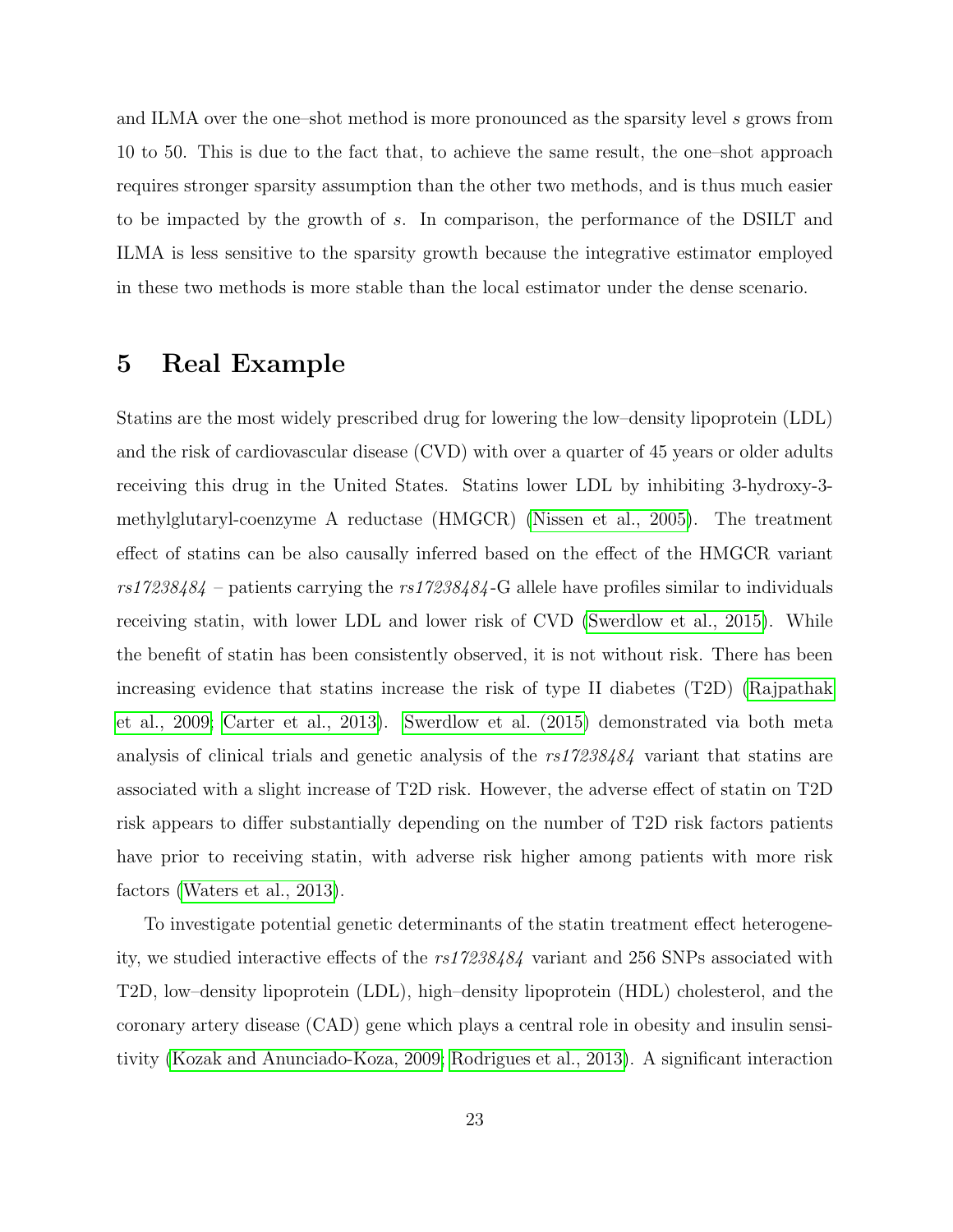between SNP j and the statin variant  $rs17238484$  would indicate that SNP j modifies the effect of statin. Since the LDL, CAD and T2D risk profiles differ greatly between different racial groups and between male and female, we focus on the analysis on the black sub-population and fit separate models for female and male subgroups.

To efficiently identify genetic risk factors that significantly interact with rs17238484, we performed an integrative analysis of data from 3 different studies, including the Million Vetern Project (MVP) from Veteran Health Administration, Partners Healthcare Biobank (PHB), UK Biobank (UKB). Within each study, we have both a male subgroup indexed by subscript m, and a female subgroup indexed by subscript f, leading to  $M = 6$  datasets denoted by  $\text{MVP}_f, \text{MVP}_m, \text{PHB}_f, \text{PHB}_m, \text{UKB}_f$  and  $\text{UKB}_m$ . Since T2D prevalence within the datasets varies greatly from 0.05% to 0.15%, we performed a case control sampling with 1:1 matching so each dataset has equal numbers of T2D cases and controls. Since MVP has a substantially larger number of male T2D cases than all other studies, we down sampled its cases to match the number of female cases in MVP so that the signals are not dominated by the MVP male population. This leads to sample sizes of 216, 392, 606, 822, 3120 and 3120 at  $\mathrm{PHB}_{m}$ ,  $\mathrm{PHB}_{f}$ ,  $\mathrm{UKB}_{m}$ ,  $\mathrm{UKB}_{f}$ ,  $\mathrm{MVP}_{m}$  and  $\mathrm{MVP}_{f}$ , respectively. The covariate vector  $\bm{X} = (\bm{X}_{\text{main}}^{\text{T}}, \bm{X}_{\text{int}}^{\text{T}})^{\text{T}}$  is of dimension  $p = 516$ , where  $\bm{X}_{\text{main}}$  consists of the main effects of rs17238484, age and the aforementioned 256 SNPs, and  $\boldsymbol{X}_{\text{int}}$  consists of the interactions between rs17238484 and age as well as each of the 256 SNPs. All SNPs are encoded such that higher value is associated with higher risk of T2D. We implemented the DSILT method along with the one–shot approach as a benchmark to perform multiple testing of the  $q = 256$  coefficients corresponding to the interaction terms in  $\boldsymbol{X}_{\scriptscriptstyle{\text{int}}}$  at an FDR level of  $\alpha = 0.1$  with the model chosen as logistics regression and the sample splitting folds  $K = 2$  and  $K' = 5$ .

As shown in Table [2,](#page-28-1) the DSILT identifies 5 SNPs significantly interacting with the statin SNP while the one–shot approach detects only 3 SNPs, all of which belong to the set of SNPs identified by the DSILT. The presence of non-zero interactive effects demonstrates that the adverse effect of statin SNP  $rs17238484$ -G on the risk of T2D can differ significantly among patients with different levels of genetic predisposition to T2D. In Figure [3,](#page-29-0) we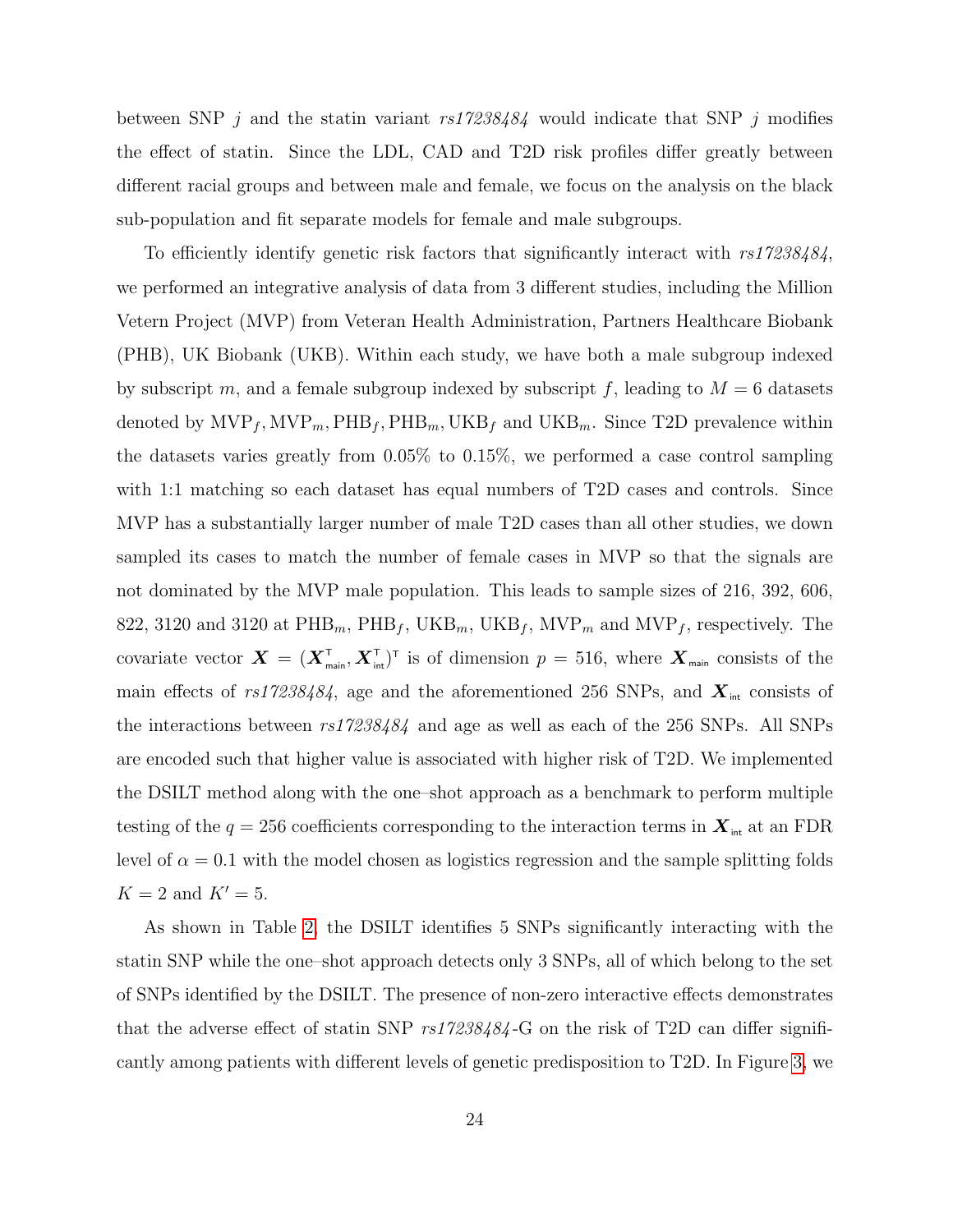also present 90% confidence intervals (CIs) obtained within each dataset for the interactive effects between rs17238484 -G of each of these 5 detected SNPs. The SNP rs581080-G in the TTC39B gene has the strongest interactive effect with the statin SNP with all interactive effects estimated as positive for most studies, suggesting that the adverse effect of statin is generally higher for patients with this mutation compared to those without. Interestingly, there has been a previous report suggesting that a SNP in the TTC39B gene is associated with statin induced response to LDL particle number [\(Chu et al., 2015\)](#page-49-8), suggesting that the effect of statin can be modulated by the rs581080-G SNP.

Results shown in Figure [3](#page-29-0) also suggest some gender differences in the interactive effects. For example, the adverse effect of statin is lower for female patients carrying the rs12328675-T allele compare to female patients without the allele. On the other hand, the effect of statin appear to be higher for male patients with the  $rs12328675$ -T allele compared to those without genetic variants associated with a various of phenotype related to T2D. The variation in the effect sizes across different data sources illustrates that it is necessary to properly account for heterogeneity of  $\beta$  in the modeling procedure. Comparing the lengths of CIs obtained based on the one–shot approach to those from the DSILT approach, we find that the DSILT approach generally yields shorter CIs, which translates to higher power in signal detectiion. It is important to note that since MVP has much larger sample sizes, the width of the CIs from MVP are much smaller than those of UKB and PHB. However, the effect sizes obtained from MVP also tend to be much smaller in magnitude and consequently, using MVP alone would only detect 2 of all these 5 SNPs in multiple testing with level 0.1. This demonstrates the utility of the integrative testing involving  $M = 6$  data sources.

# 6 Discussion

In this paper, we propose the DSILT method for simultaneous testing of high dimensional covariate effects in the presence of between study heterogeneity under the DataSHIELD framework. The proposed method is able to properly control the FDR and FDP in theory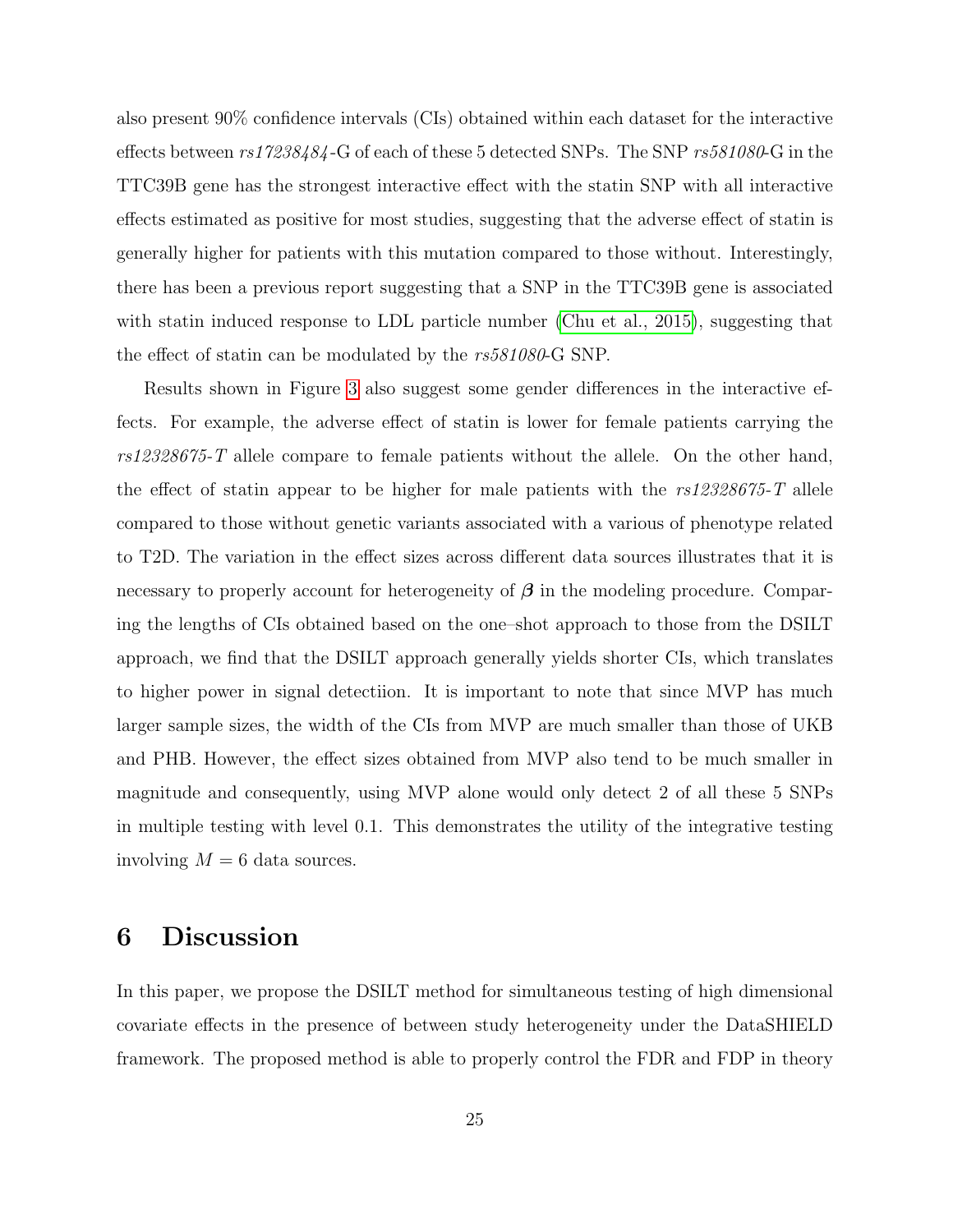asymptotically, and is shown to have similar performance as the ideal ILMA and better than the one–shot approach in terms of the required assumptions and the statistical power for multiple testing. We demostrate that the sparsity assumptions of DSILT are equivalent to those for the ideal ILMA but strictly weaker than those for the one–shot approach. As a price to pay, the DSILT requires one more round of data transferring between the AC and the DCs than the one–shot approach. Meanwhile, the sparsity condition equivalence between the DSILT and ILMA implies that there is no need to include in our method further rounds of communications or adopt iterative procedures like [Li et al. \(2016\)](#page-50-6) and [Wang et al. \(2017\)](#page-52-6), which saves lots of human efforts in practice.

The DSILT approach also adds technical contributions to existing literatures in several aspects. First, our debiasing formulation helps to get rid of the group structure assumption on the covariates  $X^{(m)}$  at different distributed sites. Such assumption is not satisfied in our real data setting, but is unavoidable if one uses the node-wise group LASSO [\(Mitra et al.,](#page-51-2) [2016\)](#page-51-2) or group structured inverse regression [\(Xia et al., 2018b\)](#page-53-5) for debiasing. Second, compared with the existing work on joint testing of high dimensional linear models [\(Xia](#page-53-5) [et al., 2018b\)](#page-53-5), our method considers model heterogeneity and allows the number of studies M to diverge under the data sharing constraint, resulting substantial technical difficulties in characterizing the asymptotic distribution of our proposed test statistics  $\zeta_j$  and their correlation structures for the simultaneous inference.

We next discuss the limitation and possible extension of the current work. First, the proposed DSILT requires transferring of Hessian matrix with  $O(p^2)$  complexity from each DC to the AC. To the best of our knowledge, there is no natural way to reduce such order of complexity for the group debiasing step (Step 2) as introduced in Section [2.4.](#page-9-0) Nevertheless, it is worthwhile to remark that, for the integrative estimation step (Step 1), the communication complexity can be reduced to  $O(p)$  only, by first transferring the locally debiased LASSO estimators from each DC to the AC and then integrating the debiased estimators with a group structured truncation procedure [\(Lee et al., 2017;](#page-50-2) [Battey et al.,](#page-48-3) [2018,](#page-48-3) e.g.) to obtain an integrative estimator with the same error rate as  $\widetilde{\beta}^{(\bullet)}_{[-k]}$ . However, such procedure requires more efforts in deriving the data at each DC, which is not easily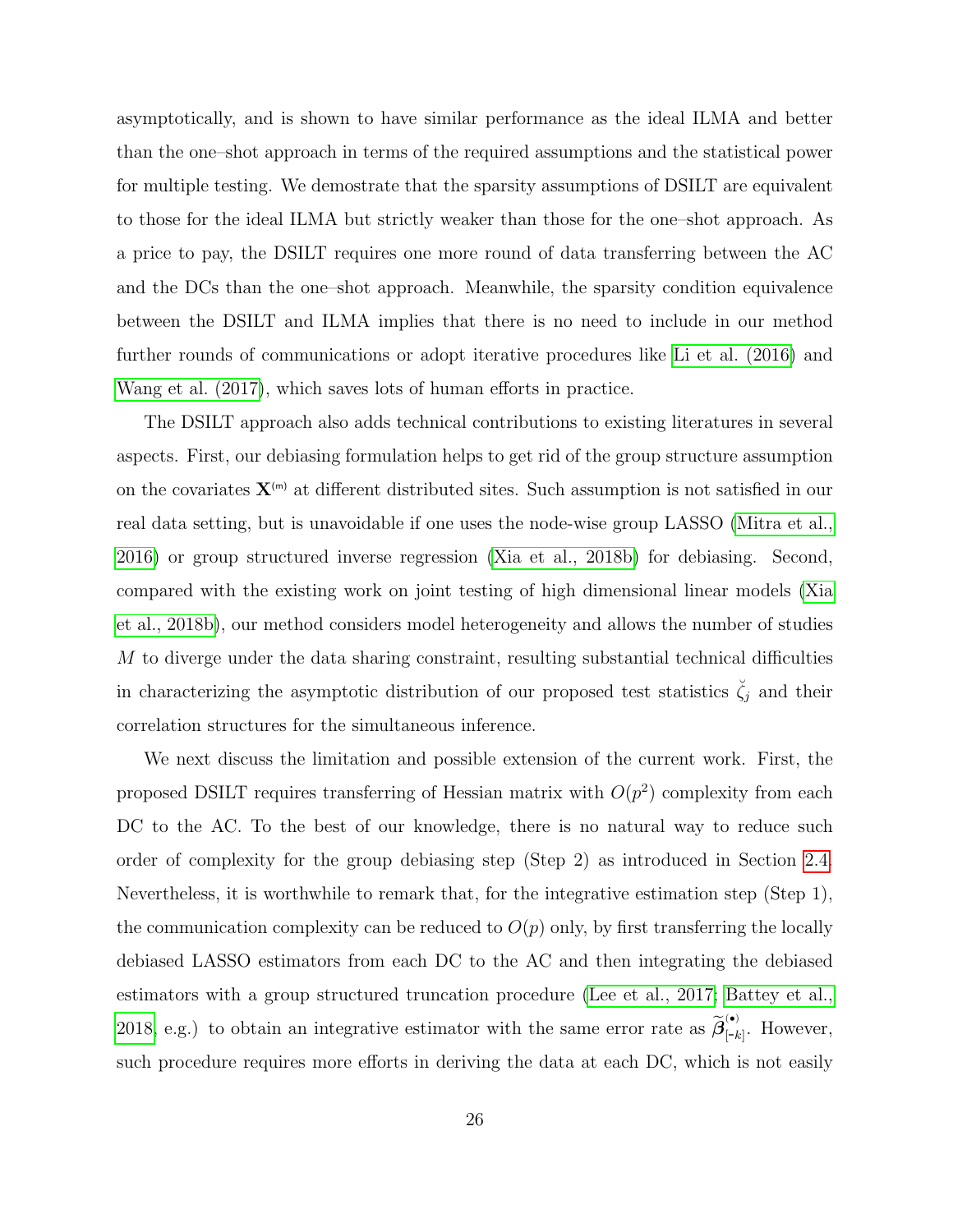attainable in some situations such as our real example. Second, we assume  $q = |\mathcal{H}| \approx p$ in the current paper as we have  $q = p/2$  in the real example of Section [5.](#page-22-0) We can further extend our results to the cases when  $q$  grows slower than  $p$ . In such scenarios, the error rates control results in Theorems [2](#page-17-1) and [3](#page-18-2) still hold, and in the mean while the model sparsity assumptions and the conditions on  $p$  and  $N$  can be further relaxed because we have fewer number of hypotheses to test in total and as a result the error rate tolerance for an individual test  $H_{0,j}$  can be weakened. Third, we require  $M = O(\log p)$  for the limiting null distribution of the test statistics  $\check{\zeta}_j$  and the subsequent simultaneous error rates control. Such assumption is naturally satisfied in many situations as in our real example. However, when the collaboration is of a larger scale, say  $M \gg \log p$  or  $M > n_m$ , developing adaptive and powerful overall effect testing and simultaneous inference procedure, particularly under DataShield constraints, warrants future research.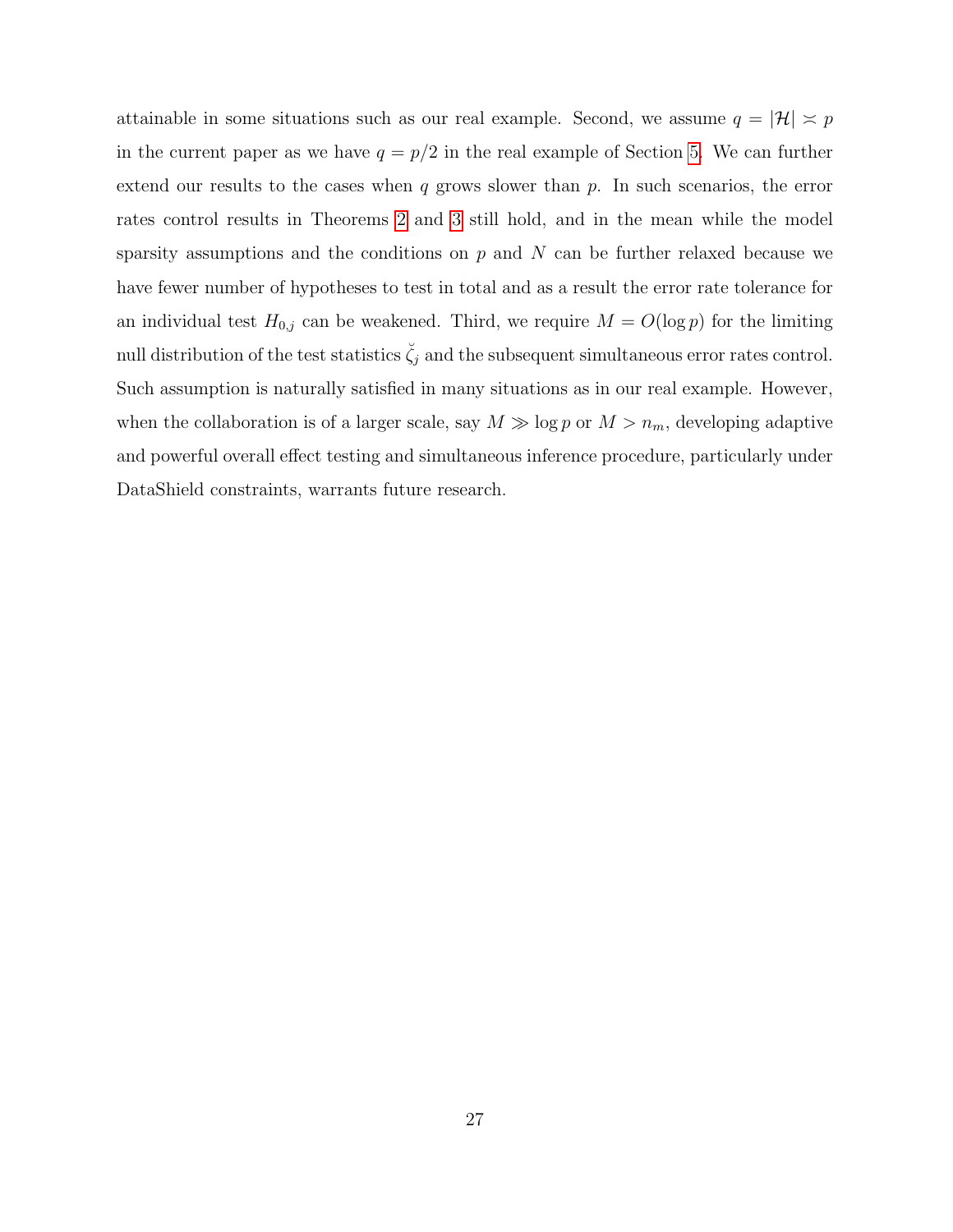<span id="page-27-0"></span>Figure 1: The empirical FDR and power of our proposed DSILT method, the one–step (O-S) approach and the ILMA under the Gaussian design, with  $\alpha = 0.1$ . The FDR and power are plotted versus the overall signal magnitude  $\mu$  introduced in Section [4.1.](#page-20-1)

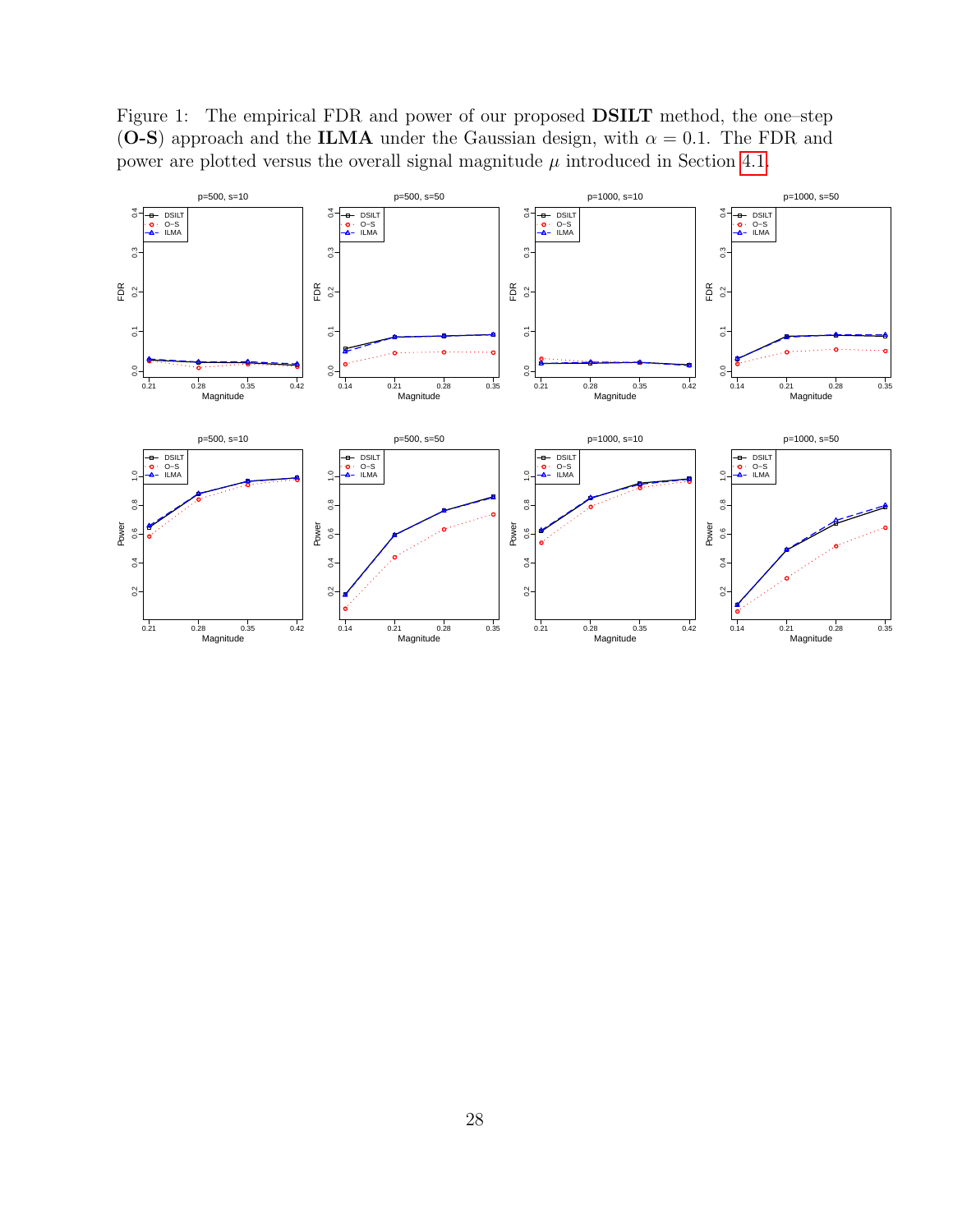<span id="page-28-0"></span>Figure 2: The empirical FDR and power of our proposed DSILT method, the one–step (O-S) approach and the ILMA under the binary HMM design, with  $\alpha = 0.1$ . The FDR and power are again plotted versus the magnitude of signal  $\mu$ .



<span id="page-28-1"></span>Table 2: SNPs identified by DSILT to interact with the statin genetic variants  $rs17238484$ -G on the risk for T2D. In the second column, we present the name of gene where the SNP locates. The minor allele frequency (MAF) of each SNP in the whole UKB population is presented in the third column. The last three columns present the p–values obtained using one–shot approach with all the  $M = 6$  studies, one–shot with solely the datasets  $MVP_f$ and MVP<sub>m</sub> and DSILT with all the  $M = 6$  studies, respectively. And p-value shown in black fonts represents that the SNP is selected by the method.

| <b>SNP</b>       | Gene      | MAF  | $p$ -value (One-shot) | $p$ -value (MVP-only) | $p$ -value (DSILT) |
|------------------|-----------|------|-----------------------|-----------------------|--------------------|
| rs12328675-T     | COBLL1    | 0.12 | $1.1\times10^{-3}$    | $2.3 \times 10^{-3}$  | $6.0\times10^{-4}$ |
| rs2200733-T      | LOC729065 | 0.12 | $3.7 \times 10^{-2}$  | $5.7 \times 10^{-3}$  | $6.2\times10^{-4}$ |
| rs581080-G       | TTC39B    | 0.19 | $3.6\times10^{-6}$    | $1.1\times10^{-6}$    | $2.6\times10^{-6}$ |
| $rs35011184 - A$ | TCF7L2    | 0.21 | $1.9 \times 10^{-2}$  | $5.2 \times 10^{-2}$  | $8.6\times10^{-4}$ |
| rs838880-T       | SCARB1    | 0.32 | $6.7\times10^{-4}$    | $6.0\times10^{-5}$    | $6.2\times10^{-4}$ |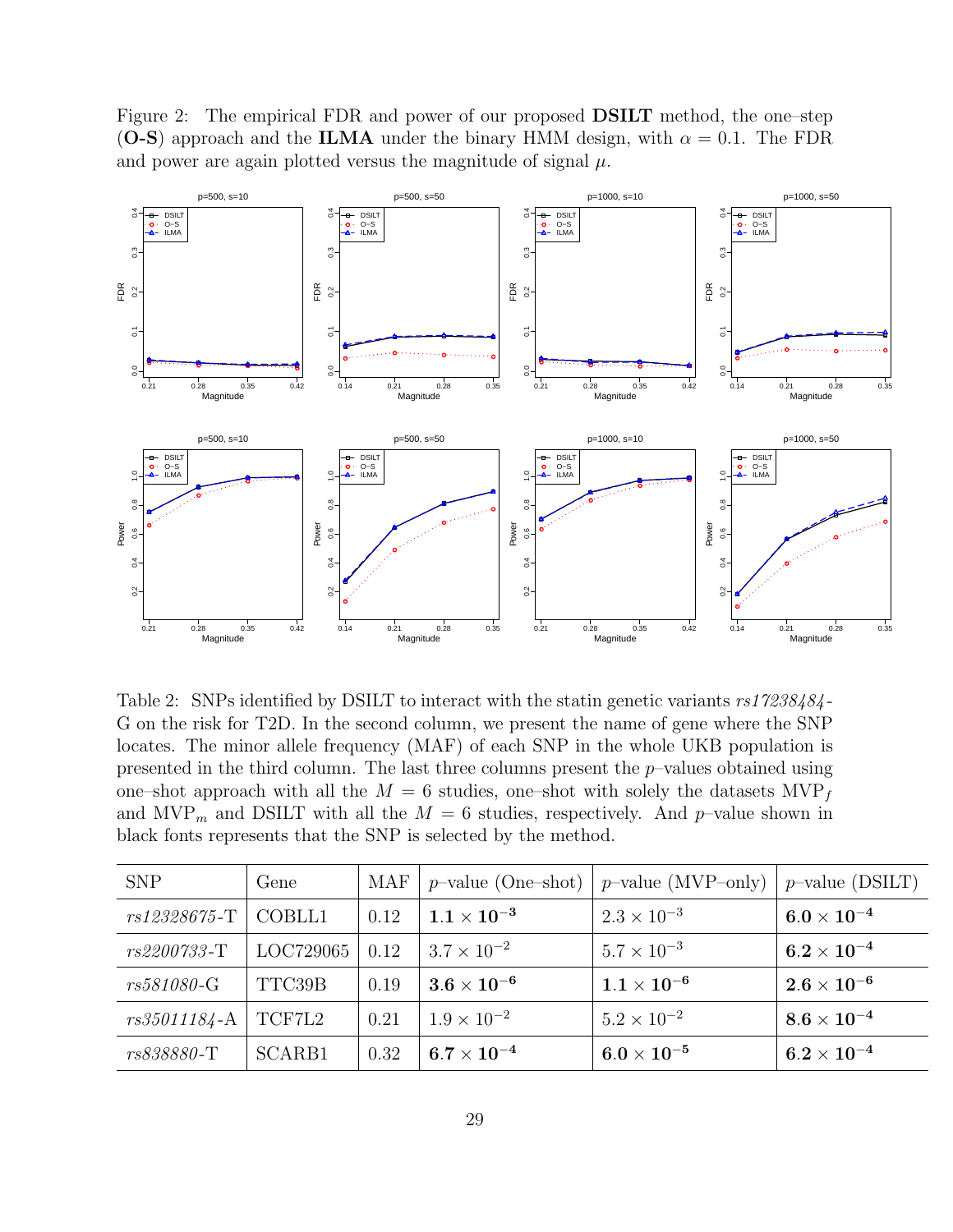<span id="page-29-0"></span>Figure 3: Debiased estimates of the log odds ratios and their 90% CIs in each local site for the interaction effect with rs17238484 -G of the 5 SNPs detected by DSILT, obtained based on DSILT and the one–shot approaches.

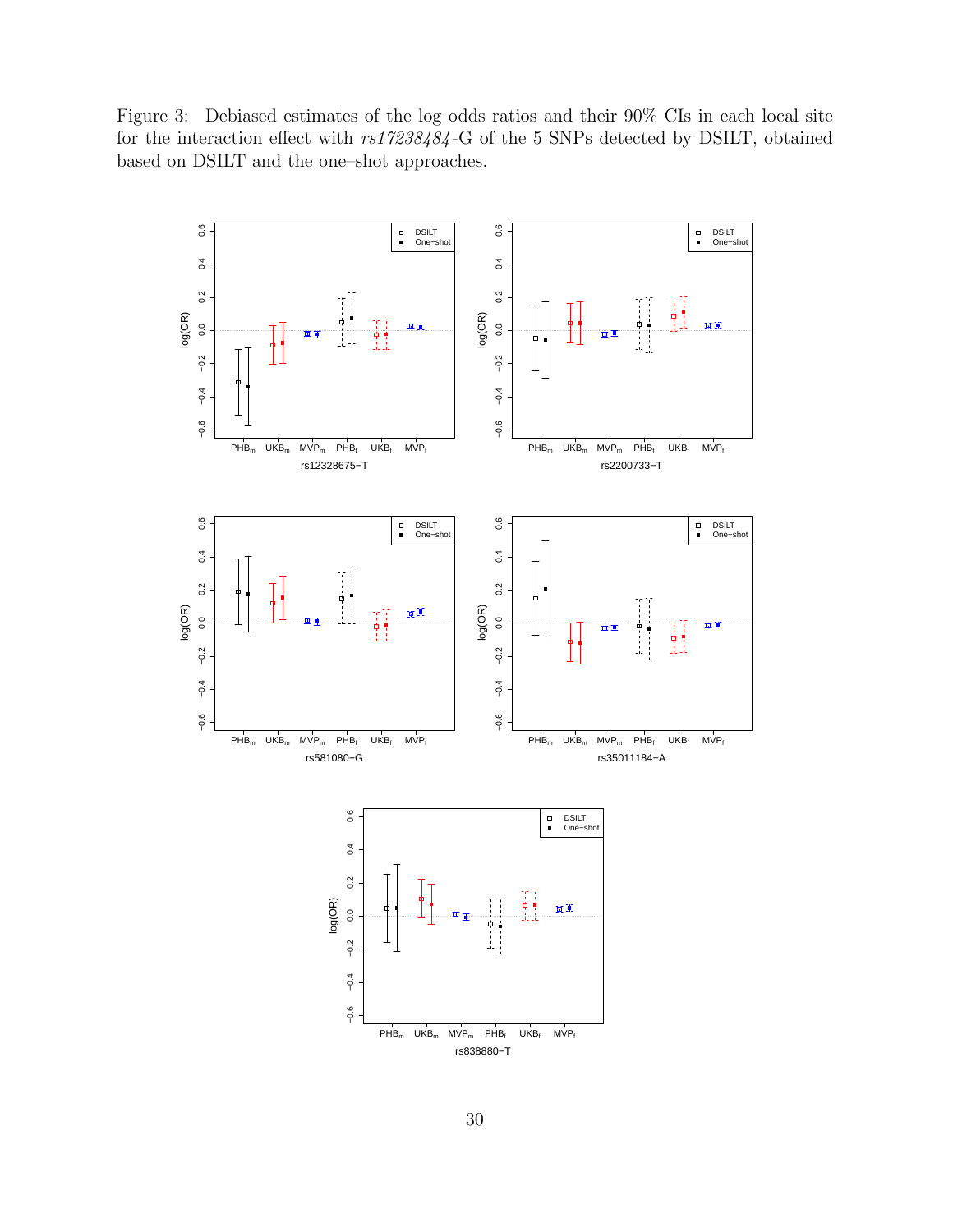# A Proof

In this section, we detail proofs of the theoretical results stated in the main text. Technical lemmas, Lemma A1-A6, used in the proofs will be presented in Appendix [A.6.](#page-45-0) Throughout, for a vector or matrix  $\mathbf{A}(t) = [A_{ij}(t)],$  a function of the scalar  $t \in [0, 1],$  define  $\int_0^1 \mathbf{A}(t)dt =$  $\iint_0^1 A_{ij}(t)dt$ . For any matrix  $\mathbf{A} = [A_{ij}]$ ,  $\|\mathbf{A}\|_{\text{max}} = \max_{ij} |A_{ij}|$ . Additionally, we define the Restricted Eigenvalue Condition ( $\mathscr{C}_{RE}$ ) for data from M studies as follows.

Definition 1. Restricted Eigenvalue Condition  $(\mathscr{C}_{RE})$ : Let  $\mathcal{C}(t, \mathcal{S}) = \{\mathbf{u}^{(\bullet)} \in \mathbb{R}^{p \times M}$ :  $\|\boldsymbol{u}^{(\bullet)}_{\mathcal{S}^c}\|_{2,1} \leq t \|\boldsymbol{u}^{(\bullet)}_{\mathcal{S}}\|_{2,1}$ . The covariance matrices  $\boldsymbol{\Sigma} = \text{diag}\{\boldsymbol{\Sigma}^{(1)}, \boldsymbol{\Sigma}^{(2)}, \dots, \boldsymbol{\Sigma}^{(\mathsf{m})}\}\$  and set  $\mathcal{S} \subseteq$ [p] satisfy Restricted Eigenvalue Condition with some constant t: if there exists  $\phi_0(t, S, \Sigma)$ , for any  $\boldsymbol{\delta}^{(\bullet)} \in \mathcal{C}(t, \mathcal{S}),$ 

$$
\|\boldsymbol{\delta}^{(\bullet)}\|_2^2 \leq \phi_0^{-1}(t, \mathcal{S}, \boldsymbol{\Sigma}) \cdot \|\boldsymbol{\delta}^{(\bullet)}\|_{\boldsymbol{\Sigma}}^2.
$$

Here  $\phi_0(t, \mathcal{S}, \Sigma) > 0$  is a parameter depending on t,  $\Sigma$  and  $\mathcal{S}$ , and  $\|\boldsymbol{\delta}^{(\bullet)}\|_{\Sigma} = (\boldsymbol{\delta}^{(\bullet)T} \Sigma \boldsymbol{\delta}^{(\bullet)})^{\frac{1}{2}}$ .

#### A.1 Proof of Lemma [1](#page-15-1)

*Proof.* First, by Assumption [4\(a\)](#page-14-0) or [4\(b\),](#page-14-1) there exists positive constants  $c_4$  and  $C_4$  such that with probability at least  $1 - c_4 M/p$ ,

$$
\max_{i,j,m} |X_{ij}^{(m)}| \le C_4 (\log pN)^{a_0}, \quad \text{where } a_0 = 1/2 \text{ under } 4(a) \text{ and } a_0 = 0 \text{ under } 4(b).
$$

Let  $\widehat{\mathcal{L}}^{\text{(m)}}_{\text{-}k,k'}(\boldsymbol{\beta}^{\text{(m)}}) = \widehat{\mathscr{P}}_{\mathcal{I}^{\text{(m)}}_{\text{-}k,k'}}f(\mathbf{X}^{\text{T}}\boldsymbol{\beta}^{\text{(m)}}, Y)$  and we expand  $\nabla \widehat{\mathcal{L}}^{\text{(m)}}_{\text{-}k,k'}(\widehat{\boldsymbol{\beta}}^{\text{(m)}}_{\text{-}k,k'})$  $\binom{[m]}{[k,k]}$  around  $\boldsymbol{\beta}_0^{(m)}$  to obtain

$$
\begin{aligned} \nabla \widehat{\mathcal{L}}^{\text{\tiny (m)}}_{\text{\tiny -},k,k^\prime}(\widehat{\boldsymbol{\beta}}^{\text{\tiny (m)}}_{[\text{\tiny -},k,k^\prime]}) &= \nabla \widehat{\mathcal{L}}^{\text{\tiny (m)}}_{\text{\tiny -},k,k^\prime}(\boldsymbol{\beta}^{\text{\tiny (m)}}_{0}) + \int_{0}^{1} \nabla^2 \widehat{\mathcal{L}}^{\text{\tiny (m)}}_{\text{\tiny -},k,k^\prime}\left(\boldsymbol{\beta}^{\text{\tiny (m)}}_{0} + t[\widehat{\boldsymbol{\beta}}^{\text{\tiny (m)}}_{[\text{\tiny -},k,k^\prime]} - \boldsymbol{\beta}^{\text{\tiny (m)}}_{0}]\right) (\widehat{\boldsymbol{\beta}}^{\text{\tiny (m)}}_{[\text{\tiny -},k,k^\prime]} - \boldsymbol{\beta}^{\text{\tiny (m)}}_{0}) dt \\ &= \nabla \widehat{\mathcal{L}}^{\text{\tiny (m)}}_{\text{\tiny -},k,k^\prime}(\boldsymbol{\beta}^{\text{\tiny (m)}}_{0}) + \widehat{\mathbb{H}}^{\text{\tiny (m)}}_{[\text{\tiny -},k,k^\prime]}(\widehat{\boldsymbol{\beta}}^{\text{\tiny (m)}}_{[\text{\tiny -},k,k^\prime]} - \boldsymbol{\beta}^{\text{\tiny (m)}}_{0}) + \boldsymbol{\upsilon}^{\text{\tiny (m)}}_{k,k^\prime}, \end{aligned}
$$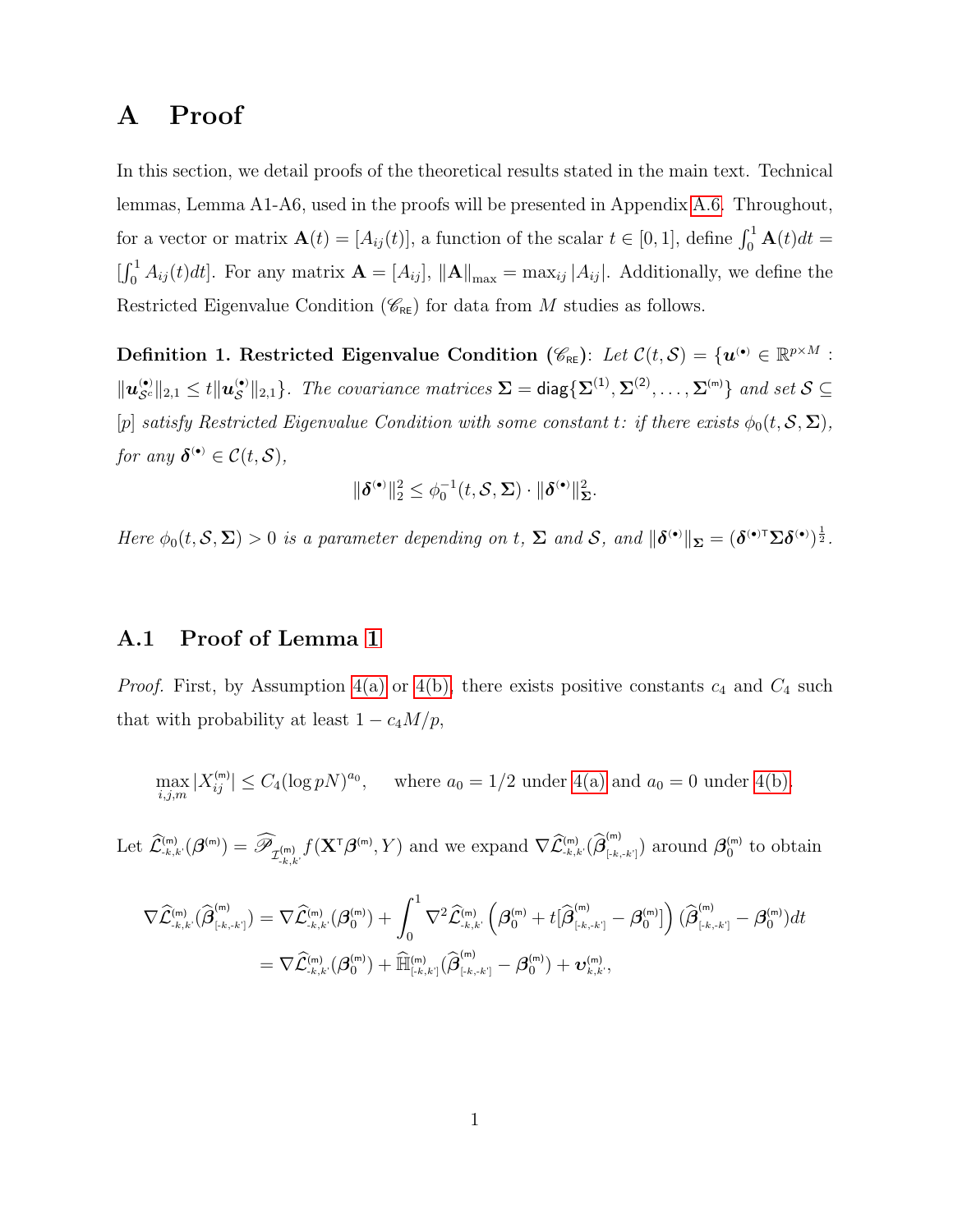where  $\widehat{\mathbb{H}}_{\text{\tiny{[-k,k']}}}^{\text{\tiny{(m)}}} = \widehat{\mathscr{P}}_{\mathcal{I}_{\text{\tiny{-}}k,k'}^{\text{\tiny{(m)}}}} \mathbf{X}$  $\widehat{\bm{\beta}}_{[-k,-k']}^{\text{(m)}} \mathbf{X}_{\widehat{\mathcal{L}}}^{\text{\textsf{T}}}$  $\widehat{\bm{\beta}}_{[-k,-k']}^{(\mathsf{m})}$ , and

$$
\boldsymbol{\upsilon}^{(\textnormal{\texttt{m}})}_{\textnormal{\texttt{k}},\textnormal{\texttt{k}}'} = \int_0^1 \bigg\{\nabla^2 \widehat{\mathcal{L}}^{(\textnormal{\texttt{m}})}_{\textnormal{\texttt{-}}\textnormal{\texttt{k}},\textnormal{\texttt{k}}'}\left(\boldsymbol{\beta}^{(\textnormal{\texttt{m}})}_0 + t[\widehat{\boldsymbol{\beta}}^{(\textnormal{\texttt{m}})}_{\textnormal{\texttt{[-}}\textnormal{\texttt{k}},\textnormal{\texttt{k}}'}] - \boldsymbol{\beta}^{(\textnormal{\texttt{m}})}_0]\right) - \widehat{\mathbb{H}}^{(\textnormal{\texttt{m}})}_{\textnormal{\texttt{[-}}\textnormal{\texttt{k}},\textnormal{\texttt{k}}'}\bigg\}\, (\widehat{\boldsymbol{\beta}}^{(\textnormal{\texttt{m}})}_{\textnormal{\texttt{[-}}\textnormal{\texttt{k}},\textnormal{\texttt{k}}'} - \boldsymbol{\beta}^{(\textnormal{\texttt{m}})}_0) dt.
$$

To bound  $\mathbf{v}_{k,k}^{(m)}$ , we note that under Assumptions [2](#page-14-1) and [4\(a\)](#page-14-0) or [4\(b\),](#page-14-1) there exists constants  $c_4, C_4 > 0$  such that with probability at least  $1 - c_4 M/p$ ,

$$
\begin{split}\label{eq:2} & \left\|\int_0^1\left\{\nabla^2\widehat{\mathcal{L}}^{(\mathrm{m})}_{\cdot,k,k'}\left(\boldsymbol{\beta}_0^{(\mathrm{m})}+t[\widehat{\boldsymbol{\beta}}_{[\cdot k,\cdot k']}^{(\mathrm{m})}-\boldsymbol{\beta}_0^{(\mathrm{m})}\right)-\widehat{\mathbb{H}}^{(\mathrm{m})}_{[\cdot k,k']}\right\}(\widehat{\boldsymbol{\beta}}^{(\mathrm{m})}_{[\cdot k,\cdot k']}-\boldsymbol{\beta}_0^{(\mathrm{m})})dt\right\|_\infty\\ \leq & \max_{t\in[0,1]}\left\|\left\{\nabla^2\widehat{\mathcal{L}}^{(\mathrm{m})}_{\cdot k,k'}\left(\boldsymbol{\beta}_0^{(\mathrm{m})}+t[\widehat{\boldsymbol{\beta}}^{(\mathrm{m})}_{[\cdot k,\cdot k']}-\boldsymbol{\beta}_0^{(\mathrm{m})}\right)-\widehat{\mathbb{H}}^{(\mathrm{m})}_{[\cdot k,k']}\right\}(\widehat{\boldsymbol{\beta}}^{(\mathrm{m})}_{[\cdot k,\cdot k']}-\boldsymbol{\beta}_0^{(\mathrm{m})})\right\|_\infty\\ \leq & \max_{i,j,m}|X_{ij}^{(\mathrm{m})}|\cdot \max_{t\in[0,1]}\widehat{\mathscr{P}}_{\mathcal{I}^{(\mathrm{m})}_{\cdot k,k'}}\left\{\left|\mathbf{X}^{\text{T}}(\widehat{\boldsymbol{\beta}}^{(\mathrm{m})}_{[\cdot k,\cdot k']}-\boldsymbol{\beta}_0^{(\mathrm{m})})\right|\cdot C_L\left|(1-t)\mathbf{X}^{\text{T}}(\widehat{\boldsymbol{\beta}}^{(\mathrm{m})}_{[\cdot k,\cdot k']}-\boldsymbol{\beta}_0^{(\mathrm{m})})\right|\right\}\\ \leq & C_4(\log pN)^{a_0}\cdot \widehat{\mathscr{P}}_{\mathcal{I}^{(\mathrm{m})}_{\cdot k,k'}}\left\{\left\|\mathbf{X}^{\text{T}}(\widehat{\boldsymbol{\beta}}^{(\mathrm{m})}_{[\cdot k,\cdot k']}-\boldsymbol{\beta}_0^{(\mathrm{m})})\right\|_2^2\right\}.\end{split}
$$

Then we note that when  $\widehat{\boldsymbol{\beta}}_{[k]}^{(m)}$  $[\mathbf{z}_{[k,k^{\prime}]}^{(m)}]$  is independent of  $\mathbf{X}_{i}^{(m)}$  for  $i \in \mathcal{I}_{k,k^{\prime}}^{(m)}$ ,  $\mathbf{X}_{i}^{(m)\mathsf{T}}(\widehat{\boldsymbol{\beta}}_{[k,k^{\prime}]}^{(m)} - \boldsymbol{\beta}_{0}^{(m)})$  is subgaussian and  $E \parallel$  $\mathbf{X}^{\scriptscriptstyle(\mathsf{m})\mathsf{T}}_{i}(\widehat{\boldsymbol{\beta}}^{\scriptscriptstyle(\mathsf{m})}_{\scriptscriptstyle[\text{-}k,\text{-}k']} - \boldsymbol{\beta}^{\scriptscriptstyle(\mathsf{m})}_0)\Big\|$ 2  $\sum_{2} \leq C_{3} C_{\Lambda} s \log p / n_{m}$  for all  $m \in [M]$  with probability  $1 - c_3 M/p$  by Lemma [A1.](#page-15-1) Thus there exists  $c_5, C_5 > 0$  such that

<span id="page-31-0"></span>
$$
\left\|\boldsymbol{v}_{k,k'}^{(m)}\right\|_{\infty} \le \frac{C_5 s M (\log p)^{a_0} \log p}{N} \quad \text{with probability at least } 1 - c_5 M/p. \tag{11}
$$

Based on [\(4\)](#page-8-4), we have

$$
|\mathcal{I}_{-k}|^{-1} \sum_{m=1}^{M} |\mathcal{I}_{-k}^{(m)}| (\widetilde{\beta}_{[k]}^{(m)} - \beta_{0}^{(m)})^{\mathrm{T}} \widehat{\mathbb{H}}_{[k]}^{(m)} (\widetilde{\beta}_{[k]}^{(m)} - \beta_{0}^{(m)}) + \lambda_{N} \left\| \widetilde{\beta}_{[k],-1}^{(\bullet)} \right\|_{2,1} \n\leq -2|\mathcal{I}_{-k}|^{-1} \sum_{m=1}^{M} |\mathcal{I}_{-k}^{(m)}| (\widetilde{\beta}_{[k]}^{(m)} - \beta_{0}^{(m)})^{\mathrm{T}} (K')^{-1} \sum_{k'=1}^{K'} \left[ \nabla \widehat{\mathcal{L}}_{-k,k'}^{(m)} (\beta_{0}^{(m)}) + \mathbf{v}_{k,k'}^{(m)} \right] + \lambda_{N} \|\beta_{0}^{(\bullet)}\|_{2,1}.
$$
\n(12)

We next follow procedures similar to Huang and Zhang  $(2010)$ ; Lounici et al.  $(2011)$ ; [Negahban et al. \(2012\)](#page-51-5) to derive the bound for  $\widetilde{\beta}_{[k]}^{(\bullet)} - \beta_0^{(\bullet)}$ . First, by Lemma [A1](#page-15-1) and the sparsity condition,  $\|\hat{\beta}_{[k,k]}^{(m)} - \beta_0^{(m)}\|_2$  is bounded by any absolute constant when N is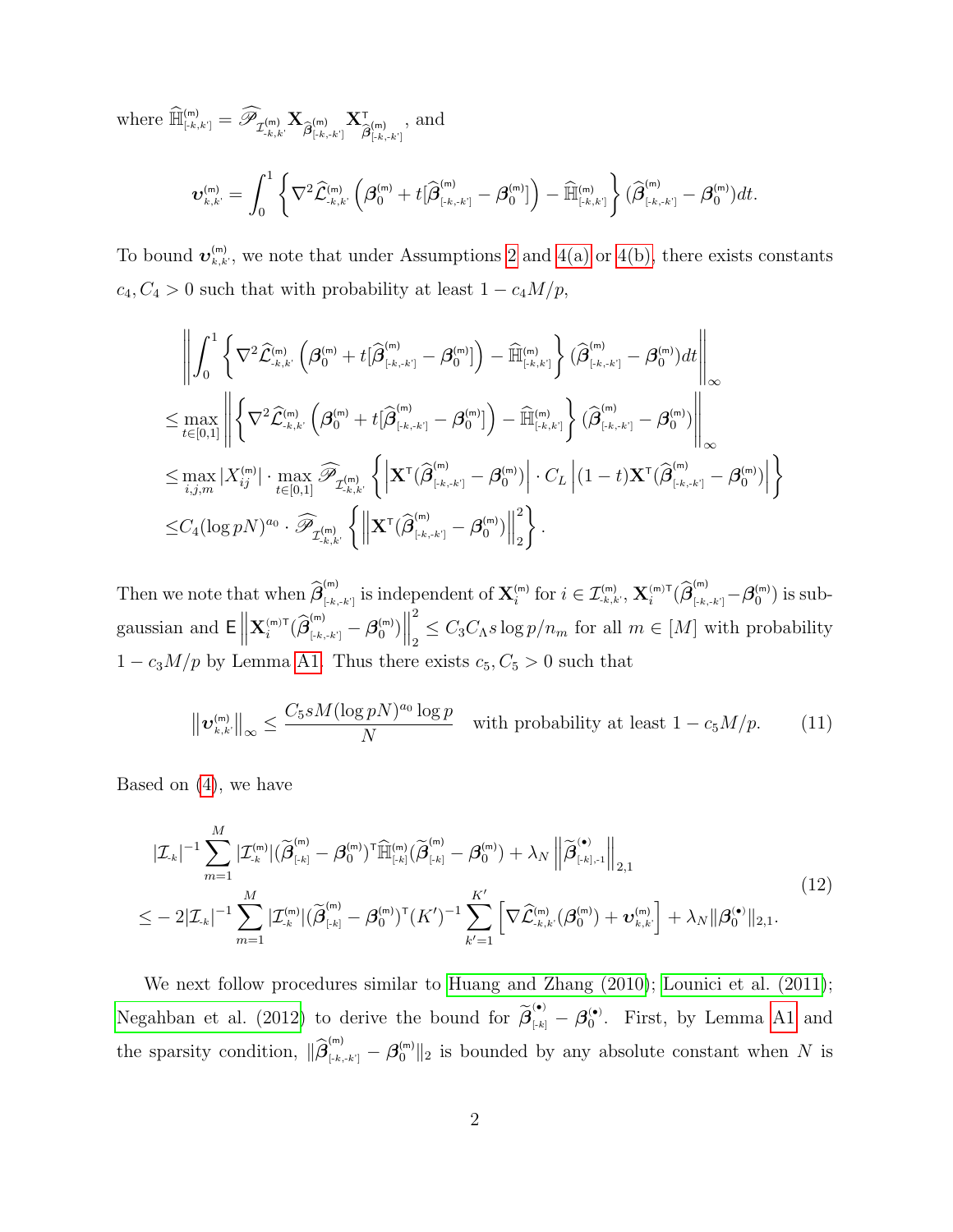sufficiently large. From Lemma [A2](#page-16-0) and the fact  $K' = \mathbb{O}(1)$ , there exists a constant  $\phi_0$ , such that  $\widehat{\mathbb{H}}^{\bullet}_{\lbrack k\rbrack}$  satisfies  $\mathscr{C}_{\texttt{RE}}$  on any  $|\mathcal{S}|\leq s$  with parameter  $\phi_0\{t,\mathcal{S},\widehat{\mathbb{H}}^{\bullet}_{\lbrack k\rbrack}\}\geq\phi_0$  when N is sufficiently large. By Assumption [3,](#page-14-2) there exists constant  $c_6, C_6 > 0$  that

$$
\frac{1}{\sqrt{M}} \left\| \nabla \widehat{\mathcal{L}}_{\scriptscriptstyle k,k'}^{(\bullet)} (\boldsymbol{\beta}_0^{(\bullet)}) \right\|_{2,\infty} \leq C_6 \sqrt{\frac{1+M^{-1}\log p}{n}} \quad \text{with probability at least } 1-c_6/p,
$$

where  $\nabla \mathcal{L}_{k,k'}^{(\bullet)}(\boldsymbol{\beta}_0^{(\bullet)}) = \{\mathcal{L}_{k,k'}^{(1)T}(\boldsymbol{\beta}_0^{(1)}), \ldots, \mathcal{L}_{k,k'}^{(m)T}(\boldsymbol{\beta}_0^{(M)})\}^{\tau}$ . Combining this with [\(11\)](#page-31-0), we have

$$
\left\|\nabla\widehat{\mathcal{L}}_{k,k'}^{(\bullet)}(\boldsymbol{\beta}_0^{(\bullet)}) + \boldsymbol{v}_{k,k'}^{(\bullet)}\right\|_{2,\infty} \leq C_6\sqrt{\frac{M+\log p}{n}} + \frac{C_5sM^{\frac{1}{2}}(\log pN)^{a_0}\log p}{n}
$$

.

Then we take  $\lambda = 2M^{-1} \|\nabla \hat{\mathcal{L}}_{k,k'}^{(\bullet)}(\boldsymbol{\beta}_0^{(\bullet)}) + \boldsymbol{v}_{k,k'}^{(\bullet)}\|_{2,\infty}$ , which has the same rate as that given in Lemma [1.](#page-15-1) Adopting similar techniques used in [Lounici et al. \(2011\)](#page-51-1); [Negahban et al.](#page-51-5) [\(2012\)](#page-51-5); [Cai et al. \(2019b\)](#page-48-4), we can prove that with probability converging to 1,

$$
\|\widetilde{\beta}_{\scriptscriptstyle{[.k]}}^{(\bullet)} - \beta_0^{(\bullet)}\|_{2,1} \le C_8 s M\lambda_N \quad \text{and} \quad \|\widetilde{\beta}_{\scriptscriptstyle{[.k]}}^{(\bullet)} - \beta_0^{(\bullet)}\|_2^2 \le C_8 s M^2 \lambda_N^2, \quad \text{for some constant } C_8 > 0.
$$

### A.2 Proof of Lemma [2](#page-16-0)

*Proof.* From linearized expression of  $Y_i^{(m)}$  given in section [2.3,](#page-7-0) we may write  $\breve{\beta}_j^{(m)} - \beta_{0,j}^{(m)} =$  $V_j^{(m)} + \Delta_{j1}^{(m)} + \Delta_{j2}^{(m)} + \Delta_{j3}^{(m)}$  with

$$
V_j^{(m)} = K^{-1} \sum_{k=1}^K \widehat{\mathscr{P}}_{\mathcal{I}_k^{(m)}} \mathbf{u}_{0,j}^{(m)\mathsf{T}} \mathbf{X} \epsilon, \quad \Delta_{j1}^{(m)} = K^{-1} \sum_{k=1}^K \widehat{\mathscr{P}}_{\mathcal{I}_k^{(m)}} \left( \widehat{\mathbf{u}}_{j,[k]}^{(m)} - \mathbf{u}_{0,j}^{(m)} \right)^{\mathsf{T}} \mathbf{X} \epsilon
$$
  

$$
\Delta_{j2}^{(m)} = K^{-1} \sum_{k=1}^K \left\{ \widehat{\mathbf{u}}_{j,[k]}^{(m)} \widetilde{\mathbb{H}}_{\left[k\right]}^{(m)} - \mathbf{e}_j \right\} (\boldsymbol{\beta}_0^{(m)} - \widetilde{\boldsymbol{\beta}}_{\left[\cdot k\right]}^{(m)}), \quad \Delta_{j3}^{(m)} = K^{-1} \sum_{k=1}^K \widehat{\mathscr{P}}_{\mathcal{I}_k^{(m)}} \left\{ \widehat{\mathbf{u}}_{j,[k]}^{(m)\mathsf{T}} \mathbf{X} R (\mathbf{X}^{\mathsf{T}} \widetilde{\boldsymbol{\beta}}_{\left[\cdot k\right]}^{(m)}) \right\},
$$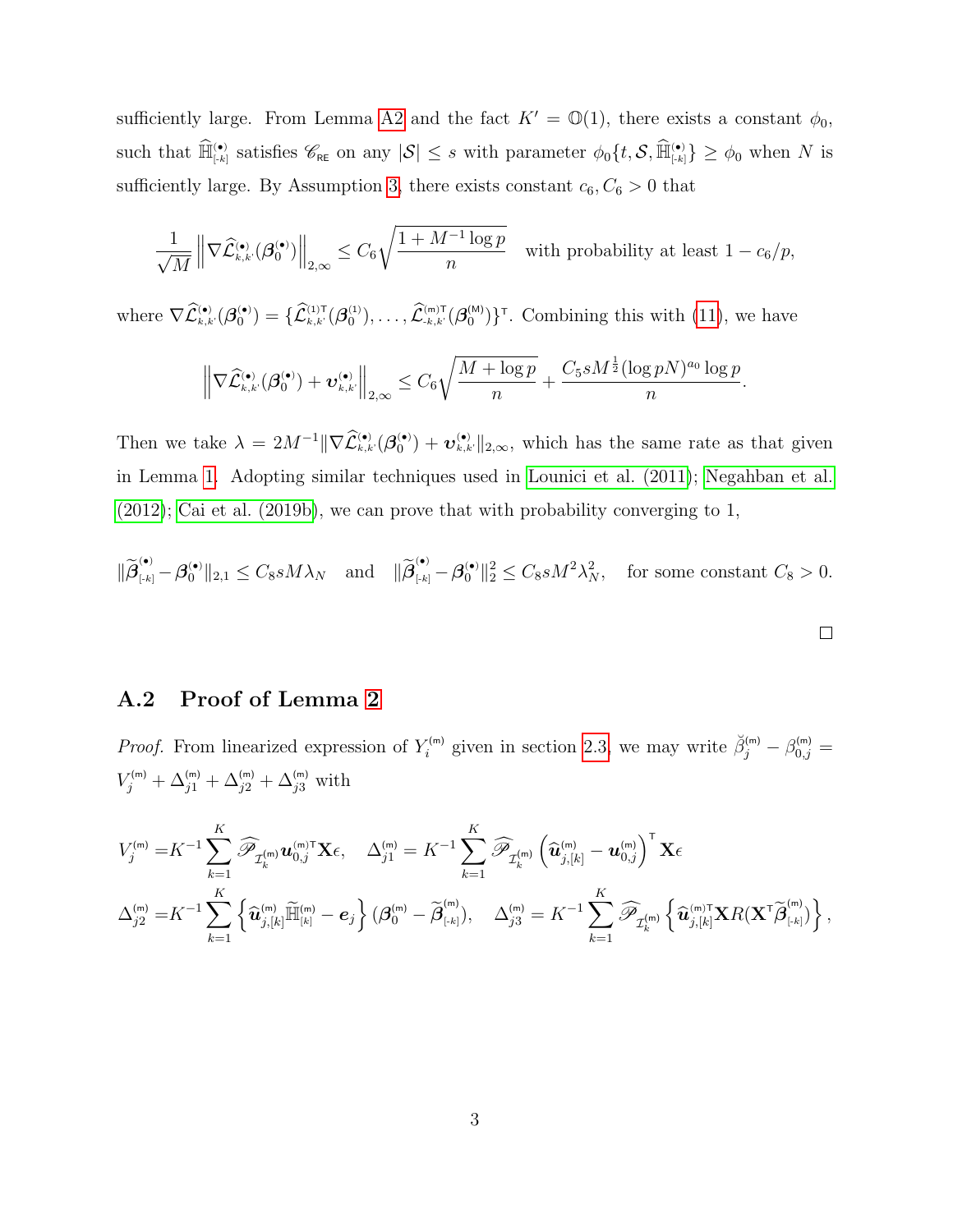where  $R(\cdot)$  is the remainder term defined in Section [2.1.](#page-6-1) We next bound  $\sum_{m=1}^{M} |\Delta_{jt}^{(m)}|$  for  $t = 1, 2, 3$  $t = 1, 2, 3$  $t = 1, 2, 3$  separately. First, for  $|\Delta_{j2}^{(m)}|$  and  $|\Delta_{j3}^{(m)}|$ , by Lemma 1 and [\(5\)](#page-9-2) we have

<span id="page-33-0"></span>
$$
\sum_{m=1}^{M} |\Delta_{j2}^{(m)}| \leq K^{-1} \sum_{k=1}^{K} \left\| \widehat{\mathbf{u}}_{j,[k]}^{(\bullet)} \widetilde{\mathbb{H}}_{[k]}^{(\bullet)} - e_j \right\|_{2,\infty} \left\| \beta_0^{(\bullet)} - \widetilde{\beta}_{[k]}^{(\bullet)} \right\|_{2,1}
$$
  
\n
$$
= O_P \left\{ \left( \frac{M + \log p}{n} \right)^{\frac{1}{2}} \right\} \cdot O_P \left\{ s \left( \frac{M + \log p}{n} \right)^{\frac{1}{2}} + \frac{s^2 M^{\frac{1}{2}} (\log p N)^{a_0} \log p}{n} \right\}
$$
  
\n
$$
= O_P \left\{ \frac{s(M + \log p)}{n} + \frac{s^2 M^{\frac{1}{2}} (M + \log p)^{\frac{1}{2}} (\log p N)^{a_0} \log p}{n^{\frac{3}{2}}} \right\},
$$
\n(13)

uniformly for all  $j=2,\ldots,p$  and that

$$
\sum_{m=1}^{M} |\Delta_{j3}^{(\mathsf{m})}| \leq K^{-1} \max_{i,j,m} |X_{ij}^{(\mathsf{m})}| \max_{k,m} ||\widehat{\mathbf{u}}_{j,[k]}^{(\mathsf{m})}||_1 \sum_{k=1}^{K} \sum_{m=1}^{M} \widehat{\mathscr{P}}_{\mathcal{I}_{k}^{(\mathsf{m})}} R(\mathbf{X}^{\mathsf{T}} \widetilde{\boldsymbol{\beta}}_{[k]}^{(\mathsf{m})}),
$$

respectively. By Assumption [2](#page-14-1) and mean value theorem, for  $i \in \mathcal{I}_k^{(m)}$ , there exists  $\check{\theta}_{ki}^{(m)}$  lying between  $\mathbf{X}_{i}^{(\text{m})\text{T}} \boldsymbol{\beta}_{0}^{(\text{m})}$  and  $\mathbf{X}_{i}^{(\text{m})\text{T}} \widetilde{\boldsymbol{\beta}}_{\text{\tiny{[-k]}}}^{(\text{m})}$  $\binom{m}{[k]}$ , such that

$$
\begin{split} |R_i^{(\textnormal{\texttt{m}})}(\mathbf{X}_i^{(\textnormal{\texttt{m}})\textnormal{\texttt{T}}}\widetilde{\boldsymbol{\beta}}_{\textnormal{\texttt{[-k]}}}^{(\textnormal{\texttt{m}})})| &= \bigg| \dot{\phi}(\mathbf{X}_i^{(\textnormal{\texttt{m}})\textnormal{\texttt{T}}}\boldsymbol{\beta}_0^{(\textnormal{\texttt{m}})}) - \dot{\phi}(\mathbf{X}_i^{(\textnormal{\texttt{m}})\textnormal{\texttt{T}}}\widetilde{\boldsymbol{\beta}}_{\textnormal{\texttt{[-k]}}}^{(\textnormal{\texttt{m}})}) - \ddot{\phi}(\mathbf{X}_i^{(\textnormal{\texttt{m}})\textnormal{\texttt{T}}}\widetilde{\boldsymbol{\beta}}_{\textnormal{\texttt{[-k]}}}^{(\textnormal{\texttt{m}})})\mathbf{X}_i^{(\textnormal{\texttt{m}})\textnormal{\texttt{T}}}\left(\boldsymbol{\beta}_0^{(\textnormal{\texttt{m}})} - \widetilde{\boldsymbol{\beta}}_{\textnormal{\texttt{[-k]}}}^{(\textnormal{\texttt{m}})}\right) \bigg| \\ &= \bigg| \ddot{\phi}(\mathbf{X}_i^{(\textnormal{\texttt{m}})\textnormal{\texttt{T}}}\widetilde{\boldsymbol{\beta}}_{\textnormal{\texttt{[-k]}}}^{(\textnormal{\texttt{m}})}) - \ddot{\phi}(\breve{\theta}_{ki}^{(\textnormal{\texttt{m}})})\bigg| \bigg| \mathbf{X}_i^{(\textnormal{\texttt{m}})\textnormal{\texttt{T}}}\left(\boldsymbol{\beta}_0^{(\textnormal{\texttt{m}})} - \widetilde{\boldsymbol{\beta}}_{\textnormal{\texttt{[-k]}}}^{(\textnormal{\texttt{m}})}\right) \bigg|^2 \\ &\leq C_L \left\{ \mathbf{X}_i^{(\textnormal{\texttt{m}})\textnormal{\texttt{T}}}\left(\boldsymbol{\beta}_0^{(\textnormal{\texttt{m}})} - \widetilde{\boldsymbol{\beta}}_{\textnormal{\texttt{[-k]}}}^{(\textnormal{\texttt{m}})}\right) \bigg|^2. \end{split}
$$

Since  $\mathbf{X}_{i}^{(m)}$  is sub-gaussian and  $\widetilde{\boldsymbol{\beta}}_{\left[ -k\right] }^{(m)}$  $\mathcal{L}_{[k]}^{(m)}$  is independent of  $\{X_i^{(m)}, i \in \mathcal{I}_k^{(m)}\}$ , it follows from concentration bounds like Theorem 3.4 in [Kuchibhotla and Chakrabortty \(2018\)](#page-50-8) that

$$
\sum_{k=1}^{K} \sum_{m=1}^{M} \widehat{\mathscr{P}}_{\mathcal{I}_{k}^{(m)}} R(\mathbf{X}^{\mathsf{T}} \widetilde{\boldsymbol{\beta}}_{\left[\cdot k\right]}^{(m)}) \leq C_{L} \sum_{k=1}^{K} \sum_{m=1}^{M} \widehat{\mathscr{P}}_{\mathcal{I}_{k}^{(m)}} \left\{ \mathbf{X}^{\mathsf{T}} \left( \boldsymbol{\beta}_{0}^{(m)} - \widetilde{\boldsymbol{\beta}}_{\left[\cdot k\right]}^{(m)} \right) \right\}^{2}
$$
  

$$
\leq C_{L} \sum_{k=1}^{K} \sum_{m=1}^{M} \mathsf{E} \left[ \left\{ \mathbf{X}_{i}^{(m)\mathsf{T}} \left( \boldsymbol{\beta}_{0}^{(m)} - \widetilde{\boldsymbol{\beta}}_{\left[\cdot k\right]}^{(m)} \right) \right\}^{2} \left| \widetilde{\boldsymbol{\beta}}_{\left[\cdot k\right]}^{(m)} \right| \left( 1 + O_{\mathsf{P}} \{ n^{-\frac{1}{2}} \} \right) \right.
$$
  

$$
= \left( C_{L} + O_{\mathsf{P}} \{ n^{-\frac{1}{2}} \} \right) \sum_{k=1}^{K} \sum_{m=1}^{M} (\boldsymbol{\beta}_{0}^{(m)} - \widetilde{\boldsymbol{\beta}}_{\left[\cdot k\right]}^{(m)})^{\mathsf{T}} \mathscr{P}_{m}(\mathbf{X} \mathbf{X}^{\mathsf{T}}) (\boldsymbol{\beta}_{0}^{(m)} - \widetilde{\boldsymbol{\beta}}_{\left[\cdot k\right]}^{(m)}),
$$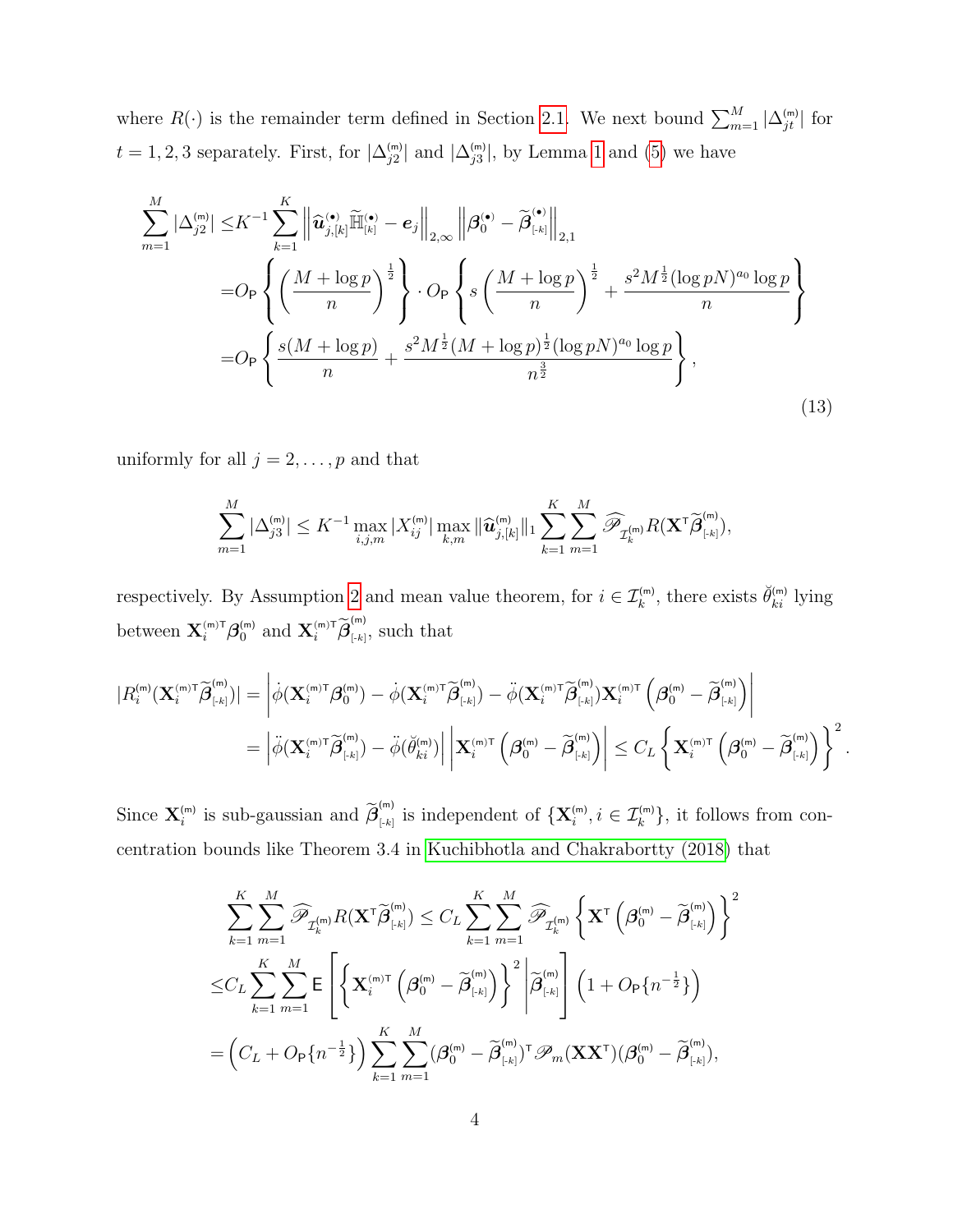for *n* is sufficiently large. It then follows that under Assumption  $4(a)$  or  $4(b)$ , Lemma [1](#page-15-1) and Lemma [A3,](#page-46-0)

<span id="page-34-1"></span>
$$
\sum_{m=1}^{M} |\Delta_{j3}^{(m)}| = O_{\mathsf{P}}\{(\log pN)^{a_0}\} \cdot O_{\mathsf{P}}\left(\left\|\boldsymbol{\beta}_{0}^{(\bullet)} - \widetilde{\boldsymbol{\beta}}_{\lfloor k \rfloor}^{(\bullet)}\right\|_{2}^{2}\right)
$$
\n
$$
= O_{\mathsf{P}}\left\{\frac{s(\log pN)^{a_0}(M + \log p)}{n} + \frac{s^{3}M(\log p)^{2}(\log pN)^{3a_0}}{n^{2}}\right\},
$$
\n(14)

uniformly for all  $j = 2, ..., p$ . We next derive the rate of  $\sum_{m=1}^{M} |\Delta_{j1}^{(m)}|$ . Since  $\widehat{u}_{j,[k]}^{(m)}$  only depends on  $\{X_i^{(m)}, i \in \mathcal{I}_k^{(m)}\}$  and data complement to the fold k, we have  $\mathsf{E}(\epsilon_i^{(m)} | \widehat{\bm{u}}_{j,[k]}^{(m)}, \mathbf{X}_i^{(m)}) = 0$ when  $i \in \mathcal{I}_k^{(m)}$ . Thus

<span id="page-34-0"></span>
$$
\mathsf{E}\left\{\widehat{\mathscr{P}}_{\mathcal{I}_k^{(\mathsf{m})}}(\widehat{\mathbf{u}}_{j,[k]}^{(\mathsf{m})}-\mathbf{u}_{0,j}^{(\mathsf{m})})^{\mathsf{T}}\mathbf{X}\epsilon\bigg|\mathbf{X},\widehat{\mathbf{u}}_{j,[k]}^{(\mathsf{m})}\right\}=0.
$$
\n(15)

We denote the conditional variance of  $(n/K)^{\frac{1}{2}} \widehat{\mathscr{P}}_{\mathcal{I}_k^{(m)}}(\widehat{\mathbf{u}}_{j,[k]}^{(m)} - \mathbf{u}_{0,j}^{(m)})^{\intercal} \mathbf{X}_{\epsilon}$  given  $\mathbf{X}^{(m)}$  and  $\widehat{\mathbf{u}}_{j,[k]}^{(m)}$ as  $\delta_{j,k}^{(m)}$  and by Assumption [3,](#page-14-2)  $\delta_{j,k}^{(m)}$  satisfies

$$
\delta_{j,k}^{(\mathsf{m})}\leq\left(\widehat{\boldsymbol{u}}_{j,[k]}^{(\mathsf{m})}-\boldsymbol{u}_{0,j}^{(\mathsf{m})}\right)^{\mathsf{T}}\left\{\widehat{\mathscr{P}}_{\mathcal{I}^{(\mathsf{m})}_k}\mathbf{X}\mathbf{X}^{\mathsf{T}}\ddot{\phi}(\mathbf{X}^{\mathsf{T}}\boldsymbol{\beta}_0^{(\mathsf{m})})\right\}\left(\widehat{\boldsymbol{u}}_{j,[k]}^{(\mathsf{m})}-\boldsymbol{u}_{0,j}^{(\mathsf{m})}\right)\cdot\max_{i,m}\ddot{\phi}^{-1}(\mathbf{X}^{(\mathsf{m})}_i\boldsymbol{\beta}_0^{(\mathsf{m})})\kappa^2(\mathbf{X}^{(\mathsf{m})}_i).
$$

It then follows from Assumption [3](#page-14-2) that there exists constant  $C_{10}$ , with probability 1,

<span id="page-34-2"></span>
$$
\delta_{j,k}^{(m)} \leq C_{\epsilon} \left( \left\| \widehat{\mathbf{u}}_{j,[k]}^{(m)} \right\|_{1} + \left\| \mathbf{u}_{0,j}^{(m)} \right\|_{1} \right) \cdot \left\| \left\{ \widehat{\mathcal{P}}_{\mathcal{I}_{k}^{(m)}} \mathbf{X} \mathbf{X}^{\mathsf{T}} \ddot{\phi} (\mathbf{X}^{\mathsf{T}} \boldsymbol{\beta}_{0}^{(m)}) \right\} \left( \widehat{\mathbf{u}}_{j,[k]}^{(m)} - \mathbf{u}_{0,j}^{(m)} \right) \right\|_{\infty} \n\leq C_{10} \left\| \left\{ \widehat{\mathcal{P}}_{\mathcal{I}_{k}^{(m)}} \mathbf{X} \mathbf{X}^{\mathsf{T}} \ddot{\phi} (\mathbf{X}^{\mathsf{T}} \boldsymbol{\beta}_{0}^{(m)}) \right\} \mathbf{u}_{0,j}^{(m)} - \left\{ \widehat{\mathcal{P}}_{\mathcal{I}_{k}^{(m)}} \mathbf{X} \mathbf{X}^{\mathsf{T}} \ddot{\phi} (\mathbf{X}^{\mathsf{T}} \widetilde{\boldsymbol{\beta}}_{[k]}^{(m)}) \right\} \widehat{\mathbf{u}}_{j,[k]}^{(m)} \right\|_{\infty} + C_{10} \left\| \widehat{\mathcal{P}}_{\mathcal{I}_{k}^{(m)}} \mathbf{X} \mathbf{X}^{\mathsf{T}} \{ \ddot{\phi} (\mathbf{X}^{\mathsf{T}} \boldsymbol{\beta}_{0}^{(m)}) - \ddot{\phi} (\mathbf{X}^{\mathsf{T}} \widetilde{\boldsymbol{\beta}}_{[k]}^{(m)}) \} \right\|_{\max} \left\| \widehat{\mathbf{u}}_{j,[k]}^{(m)} \right\|_{1} .
$$
\n(16)

Again using Assumption [2,](#page-14-1) we have

$$
\begin{split}\label{eq:Riccati} & \left\| \widehat{\mathscr{P}}_{\mathcal{I}^{(m)}_k} \mathbf{X} \mathbf{X}^\mathsf{T} \{ \ddot{\phi}(\mathbf{X}^\mathsf{T} \boldsymbol{\beta}_0^{(m)}) - \ddot{\phi}(\mathbf{X}^\mathsf{T} \widetilde{\boldsymbol{\beta}}_{\lfloor \cdot k \rfloor}^{(m)}) \} \right\|_{\max} \\ & \leq \max_{r,j \in [p]} \left\{ \widehat{\mathscr{P}}_{\mathcal{I}^{(m)}_k} |X_r X_j| \left| \ddot{\phi}(\mathbf{X}^\mathsf{T} \boldsymbol{\beta}_0^{(m)}) - \ddot{\phi}(\mathbf{X}^\mathsf{T} \widetilde{\boldsymbol{\beta}}_{\lfloor \cdot k \rfloor}^{(m)}) \right| \right\} \leq \max_{r,j \in [p]} \left\{ \widehat{\mathscr{P}}_{\mathcal{I}^{(m)}_k} |X_r X_j| C_L \left| \mathbf{X}^\mathsf{T} \left( \boldsymbol{\beta}_0^{(m)} - \widetilde{\boldsymbol{\beta}}_{\lfloor \cdot k \rfloor}^{(m)} \right) \right| \right\} \\ & \leq C_L \max_{r,j \in [p]} \left[ \widehat{\mathscr{P}}_{\mathcal{I}^{(m)}_k} X_r^2 X_j^2 \widehat{\mathscr{P}}_{\mathcal{I}^{(m)}_k} \left\{ \mathbf{X}^\mathsf{T} \left( \boldsymbol{\beta}_0^{(m)} - \widetilde{\boldsymbol{\beta}}_{\lfloor \cdot k \rfloor}^{(m)} \right) \right\}^2 \right]^\frac{1}{2} . \end{split}
$$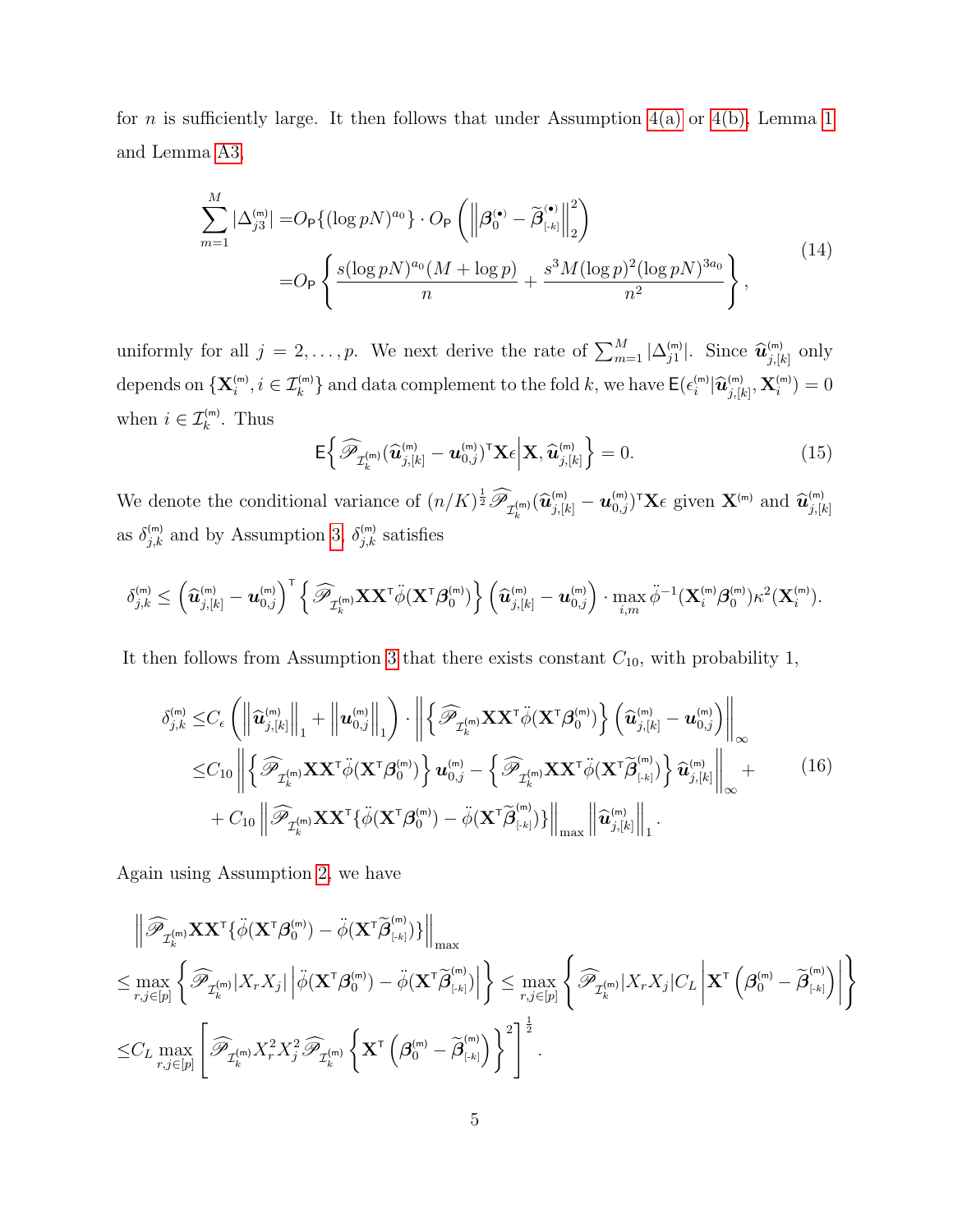Again using Theorem 3.4 in [\(Kuchibhotla and Chakrabortty, 2018\)](#page-50-8) and when  $n > \log p$ ,

<span id="page-35-0"></span>
$$
\left\| \widehat{\mathscr{P}}_{\mathcal{I}_{k}^{(m)}} \mathbf{X} \mathbf{X}^{\mathsf{T}} \{\ddot{\phi}(\mathbf{X}^{\mathsf{T}} \boldsymbol{\beta}_{0}^{(m)}) - \ddot{\phi}(\mathbf{X}^{\mathsf{T}} \widetilde{\boldsymbol{\beta}}_{\mathsf{[-k]}}^{(m)}) \} \right\|_{\max}
$$
\n
$$
\leq C_{L} \max_{r,j \in [p]} \left[ \left( 1 + O_{\mathsf{P}} \left\{ \frac{(\log p)^{\frac{1}{2}}}{n^{\frac{1}{2}}} \right\} \right) \left\{ \mathscr{P}^{(m)} | X_{r}^{2} X_{j}^{2} | \} (\boldsymbol{\beta}_{0}^{(m)} - \widetilde{\boldsymbol{\beta}}_{\mathsf{[-k]}}^{(m)})^{\mathsf{T}} \left\{ \mathscr{P}^{(m)}(\mathbf{X} \mathbf{X}^{\mathsf{T}}) \right\} (\boldsymbol{\beta}_{0}^{(m)} - \widetilde{\boldsymbol{\beta}}_{\mathsf{[-k]}}^{(m)}) \right\} \right]^{\frac{1}{2}}
$$
\n
$$
= O_{\mathsf{P}} \left\{ \frac{s^{\frac{1}{2}} (M + \log p)^{\frac{1}{2}}}{n^{\frac{1}{2}}} + \frac{s^{\frac{3}{2}} M^{\frac{1}{2}} (\log p N)^{a_{0}} \log p}{n} \right\}. \tag{17}
$$

It can be verified that the

$$
\frac{s^3 M (\log pN)^{2a_0} (\log p)^2}{n^2} \le O\left\{\frac{s(M + \log p)}{n}\right\}, \text{ as } s = o\left\{\frac{n^{\frac{1}{2}}}{(M + \log p)(\log pN)^{a_0}(\log p)^{\frac{1}{2}}}\right\}.
$$

It then follows that

$$
\left\| \left\{ \widehat{\mathscr{P}}_{\mathcal{I}_k^{(m)}} \mathbf{X} \mathbf{X}^\mathsf{T} \ddot{\phi} (\mathbf{X}^\mathsf{T} \boldsymbol{\beta}_0^{(m)}) \right\} u_{0,j}^{(m)} - \left\{ \widehat{\mathscr{P}}_{\mathcal{I}_k^{(m)}} \mathbf{X} \mathbf{X}^\mathsf{T} \ddot{\phi} (\mathbf{X}^\mathsf{T} \widetilde{\boldsymbol{\beta}}_{\lfloor \mathsf{k} \rfloor}^{(m)}) \right\} \widehat{\boldsymbol{u}}_{j,[k]}^{(m)} \right\|_{\infty} = O_\mathsf{P} \left\{ \frac{s^{\frac{1}{2}} (M + \log p)^{\frac{1}{2}}}{n^{\frac{1}{2}}} \right\}.
$$

Consequently  $\delta_{j,k}^{(m)} = O_P \left\{ s^{\frac{1}{2}} (M + \log p)^{\frac{1}{2}} n^{-\frac{1}{2}} \right\}$  by Lemma [A3](#page-46-0) and its proof. Combining this with [\(15\)](#page-34-0) and the concentration bound, we have that uniformly for all  $j = 2, \ldots, p$ ,

$$
\sum_{m=1}^{M} |\Delta_{j1}^{(m)}| = M \cdot O_P\left\{\frac{s^{\frac{1}{4}}(M + \log p)^{\frac{1}{4}}}{n^{\frac{1}{4}}} \cdot \frac{(M^{\frac{1}{2}} \log p)^{\frac{1}{2}}}{n^{\frac{1}{2}}}\right\} = O_P\left\{\frac{s^{\frac{1}{4}}M(\log p)^{\frac{1}{2}}(M + \log p)^{\frac{1}{4}}}{n^{\frac{3}{4}}}\right\}.
$$

Combining this with [\(13\)](#page-33-0), [\(14\)](#page-34-1) and the assumption that

$$
s = o\left\{\frac{n^{\frac{1}{2}}}{(M+\log p)(\log p N)^{a_0}(\log p)^{\frac{1}{2}}}\wedge \frac{n}{M^4(\log p)^4(M+\log p)}\right\},\,
$$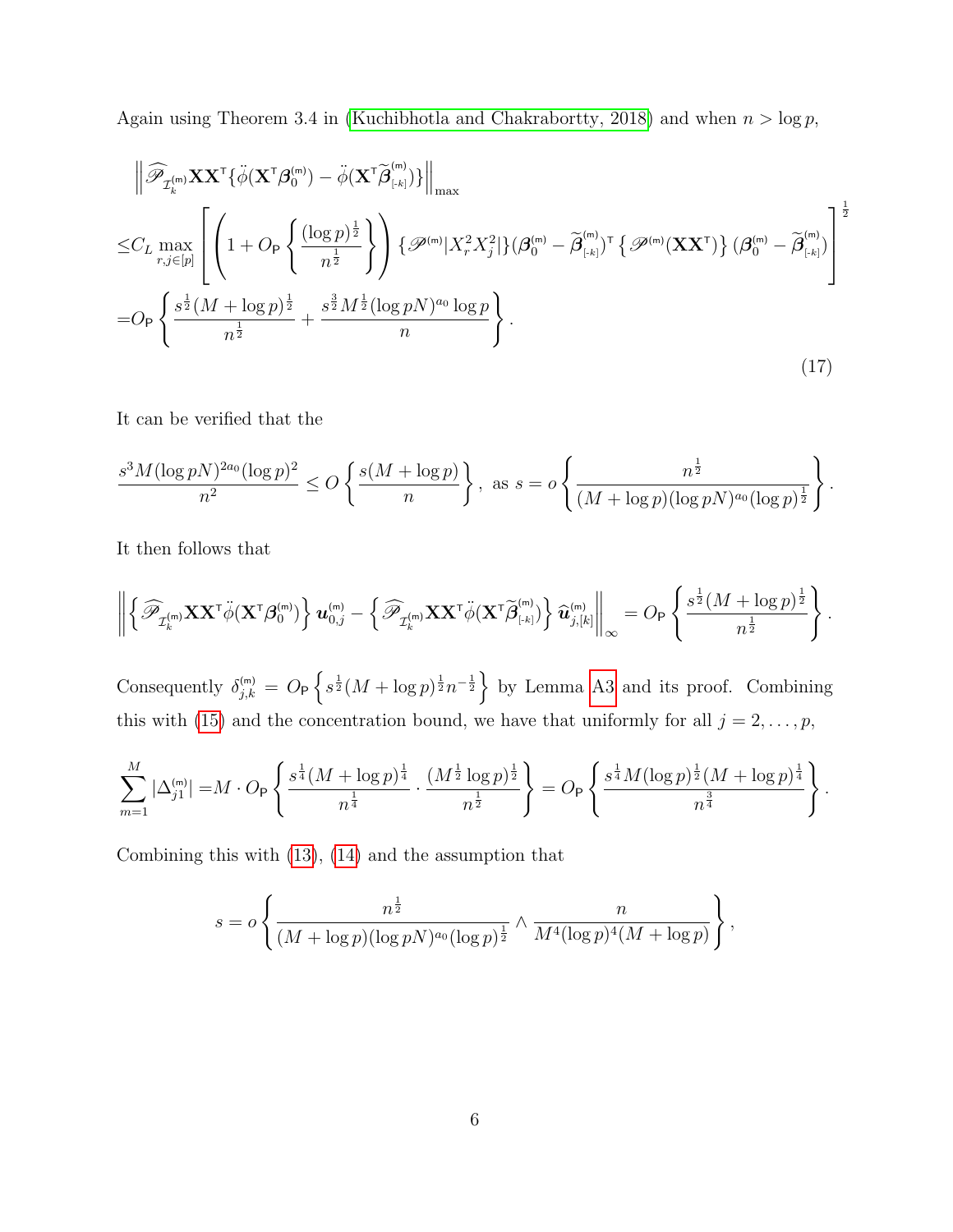we can derive the rate for the bias term  $\sum_{m=1}^{M} |\Delta_j^{(m)}|$ :

$$
\sum_{m=1}^{M} |\Delta_j^{(m)}| \leq \sum_{m=1}^{M} (|\Delta_{j1}^{(m)}| + |\Delta_{j2}^{(m)}| + |\Delta_{j3}^{(m)}|)
$$
  
= 
$$
O_P\left\{\frac{s^{\frac{1}{4}}M(\log p)^{\frac{1}{2}}(M + \log p)^{\frac{1}{4}}}{n^{\frac{3}{4}}}\right\} + O_P\left\{\frac{s^2M^{\frac{1}{2}}(\log pN)^{a_0}(M + \log p)^{\frac{1}{2}}\log p}{n^{\frac{3}{2}}}\right\}
$$
  
+ 
$$
O_P\left\{\frac{s(\log pN)^{a_0}(M + \log p)}{n} + \frac{s^3M(\log pN)^{3a_0}(\log p)^2}{n^2}\right\} = o_P\left\{\frac{1}{(n\log p)^{\frac{1}{2}}}\right\},
$$

In above equation, we again use the fact that as  $s = o\left\{n^{\frac{1}{2}}(\log p)^{-\frac{1}{2}}(\log pN)^{-a_0}(M + \log p)^{-1}\right\},$ 

$$
\frac{s^2 M^{\frac{1}{2}} (\log pN)^{a_0} (M + \log p)^{\frac{1}{2}} \log p}{n^{\frac{3}{2}}} \le O\left\{\frac{s (\log pN)^{a_0} (M + \log p)}{n}\right\};
$$
  
and 
$$
\frac{s^3 M (\log pN)^{a_0} (\log p)^2}{n^2} \le O\left\{\frac{s (\log pN)^{a_0} (M + \log p)}{n}\right\}.
$$

Then we finish showing the result for  $\sum_{m=1}^{M} |\Delta_j^{(m)}|$ . At last, we prove that  $|(\widehat{\sigma}_j^{(m)})^2 - (\sigma_{0,j}^{(m)})^2|$  =  $o_P\left\{(\log p)^{-1}\right\}$  uniformly for all  $j = 2, \ldots, p$ . Recalling that  $(\widehat{\sigma}_j^{(m)})^2 = K^{-1} \sum_{k=1}^K \widehat{\bm{u}}_{j,[k]}^{(m)} \widetilde{\bm{u}}_{[k]}^{(m)} \widehat{\bm{u}}_{j,[k]}^{(m)}$ we only need to prove that  $\left|\widehat{\mathbf{u}}_{j,[k]}^{(\text{m})}\widetilde{\mathbf{u}}_{j,[k]}^{(\text{m})}\widehat{\mathbf{u}}_{j,[k]}^{(\text{m})} - (\sigma_{0,j}^{(\text{m})})^2\right| = o_{\mathsf{P}}\left\{(\log p)^{-1}\right\}$ . To prove this, we let  $\mathscr{E}_{j,[k]}^{(m)} = \widehat{\mathbf{u}}_{j,[k]}^{(m)} \mathbf{X} \mathbf{X}^{\mathsf{T}} \widehat{\mathbf{u}}_{j,[k]}^{(m)}$  and first note that

$$
\begin{split}\n&\left|\widehat{\mathbf{u}}_{j,[k]}^{\text{(m)}\top\widetilde{\mathbf{u}}_{[m]}^{\text{(m)}}}\widehat{\mathbf{u}}_{j,[k]}^{\text{(m)}}-\widehat{\mathbf{P}}_{\mathcal{I}_{k}^{\text{(m)}}}\widehat{\mathbf{u}}_{j,[k]}^{\text{(m)}}\mathbf{X}\mathbf{X}^{\top}\widehat{\mathbf{u}}_{j,[k]}^{\text{(m)}}\mathbf{X}\mathbf{X}^{\top}\widehat{\mathbf{u}}_{j,[k]}^{\text{(m)}}\mathbf{X}\mathbf{X}^{\top}\widehat{\mathbf{u}}_{j,[k]}^{\text{(m)}}\left\{\dot{Y}-\dot{\phi}(\mathbf{X}^{\top}\boldsymbol{\beta}_{0}^{\text{(m)}})\right\}^{2}\right| \\
&\leq&2\left|\widehat{\mathbf{P}}_{\mathcal{I}_{k}^{\text{(m)}}}\widehat{\mathbf{u}}_{j,[k]}^{\text{(m)}}\mathbf{X}\mathbf{X}^{\top}\widehat{\mathbf{u}}_{j,[k]}^{\text{(m)}}\left\{\dot{\phi}(\mathbf{X}^{\top}\boldsymbol{\beta}_{0}^{\text{(m)}})\right\}\left\{\dot{\phi}(\mathbf{X}^{\top}\boldsymbol{\beta}_{0}^{\text{(m)}})-\dot{\phi}(\mathbf{X}^{\top}\widetilde{\boldsymbol{\beta}}_{0}^{\text{(m)}})\right\}^{2}\right| \\
&\leq&2\left[\widehat{\mathbf{P}}_{\mathcal{I}_{k}^{\text{(m)}}}\widehat{\mathbf{e}}_{j,[k]}^{\text{(m)}}\left\{\dot{\phi}(\mathbf{X}^{\top}\boldsymbol{\beta}_{0}^{\text{(m)}})-\dot{\phi}(\mathbf{X}^{\top}\widetilde{\boldsymbol{\beta}}_{0}^{\text{(m)}})\right\}^{2}\right]^{2}\left[\widehat{\mathbf{P}}_{\mathcal{I}_{k}^{\text{(m)}}}\widehat{\mathbf{e}}_{j,[k]}^{\text{(m)}}\left\{\dot{\phi}(\mathbf{X}^{\top}\boldsymbol{\beta}_{0}^{\text{(m)}})-\dot{\phi}(\mathbf{X}^{\top}\widetilde{\boldsymbol{\beta}}_{0}^{\text{(m)}})\right\}^{2}\right]^{2}\right]^{2} \\
&+\left|\widehat{\mathbf{P}}_{\mathcal{I}_{k}^{\text{(m)}}}\widehat{\mathbf{e}}_{j,[k]}^{\text
$$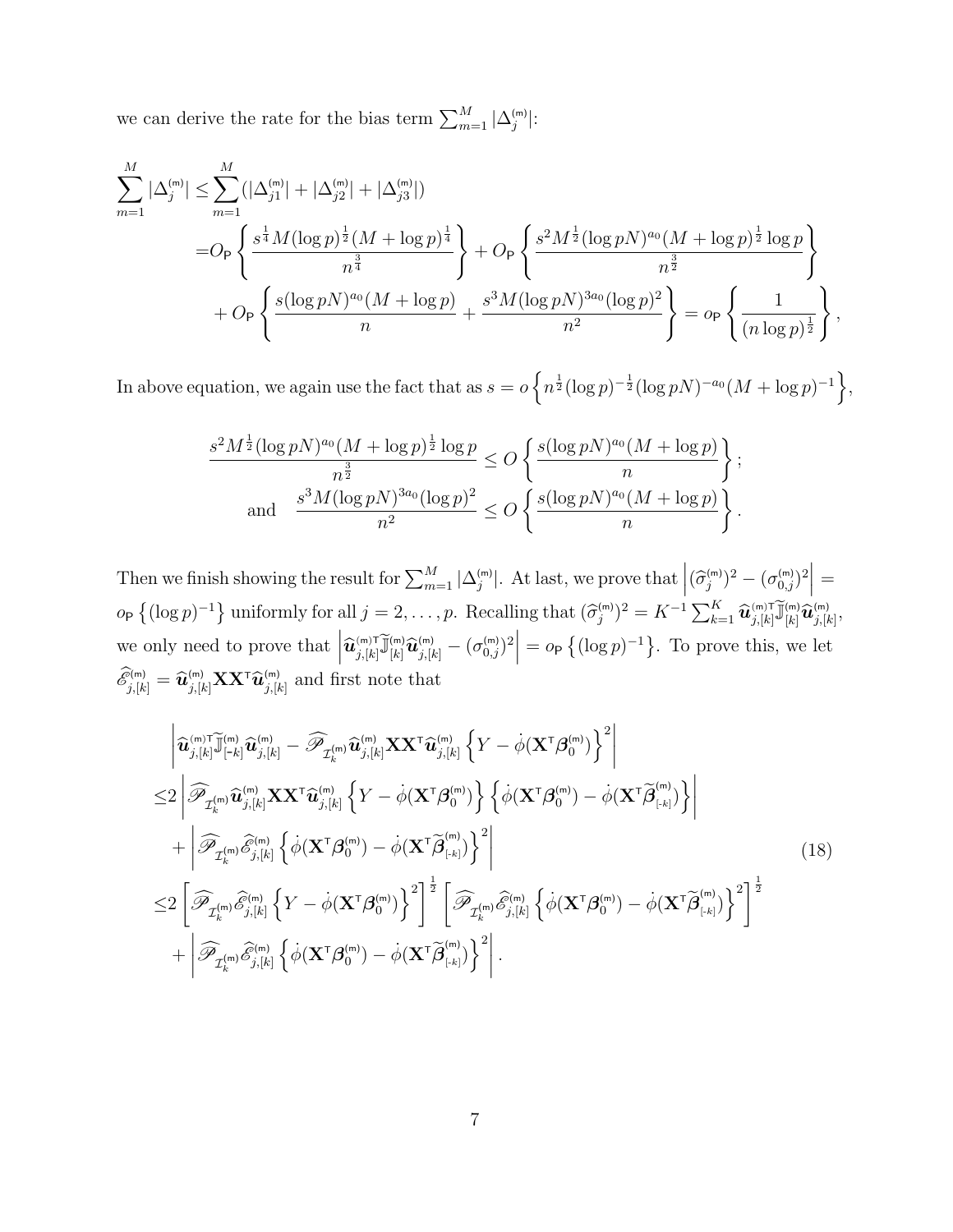Using Taylor series expansion, there exists  $\check{\theta}_{ki}^{(m)}$  lying between  $\mathbf{X}_{i}^{(m)\mathsf{T}}\boldsymbol{\beta}_{0}^{(m)}$  and  $\mathbf{X}_{i}^{(m)\mathsf{T}}\widetilde{\boldsymbol{\beta}}_{\left[\cdot,k\right]}^{(m)}$  $\binom{n+1}{k}$ 

$$
\begin{aligned} &\left|\dot{\phi}(\mathbf{X}^{^{(m)\mathsf{T}}}_{i}\boldsymbol{\beta}^{^{(m)}}_{0})-\dot{\phi}(\mathbf{X}^{^{(m)\mathsf{T}}}_{i}\widetilde{\boldsymbol{\beta}}^{^{(m)}}_{[-k]})\right|=\left|\ddot{\phi}(\breve{\theta}^{^{(m)}}_{ki})\left(\mathbf{X}^{^{(m)\mathsf{T}}}_{i}\boldsymbol{\beta}^{^{(m)}}_{0}-\mathbf{X}^{^{(m)\mathsf{T}}}_{i}\widetilde{\boldsymbol{\beta}}^{^{(m)}}_{[-k]}\right)\right|\\ \leq&\left|\ddot{\phi}(\breve{\theta}^{^{(m)}}_{ki})-\ddot{\phi}(\mathbf{X}^{^{(m)\mathsf{T}}}_{i}\boldsymbol{\beta}^{^{(m)}}_{0})\right|\left|\mathbf{X}^{^{(m)\mathsf{T}}}_{i}\boldsymbol{\beta}^{^{(m)}}_{0}-\mathbf{X}^{^{(m)\mathsf{T}}}_{i}\widetilde{\boldsymbol{\beta}}^{^{(m)}}_{[-k]}\right|+\ddot{\phi}(\mathbf{X}^{^{(m)\mathsf{T}}}_{i}\boldsymbol{\beta}^{^{(m)}}_{0})\left|\mathbf{X}^{^{(m)\mathsf{T}}}_{i}\boldsymbol{\beta}^{^{(m)}}_{0}-\mathbf{X}^{^{(m)\mathsf{T}}}_{i}\widetilde{\boldsymbol{\beta}}^{^{(m)}}_{[-k]}\right|\\ \leq &C_{L}\left(\mathbf{X}^{^{(m)\mathsf{T}}}_{i}\boldsymbol{\beta}^{^{(m)}}_{0}-\mathbf{X}^{^{(m)\mathsf{T}}}_{i}\widetilde{\boldsymbol{\beta}}^{^{(m)}}_{[-k]}\right)^{2}+\ddot{\phi}(\mathbf{X}^{^{(m)\mathsf{T}}}_{i}\boldsymbol{\beta}^{^{(m)}}_{0})\left|\mathbf{X}^{^{(m)\mathsf{T}}}_{i}\boldsymbol{\beta}^{^{(m)}}_{0}-\mathbf{X}^{^{(m)\mathsf{T}}}_{i}\widetilde{\boldsymbol{\beta}}^{^{(m)}}_{[-k]}\right|, \end{aligned}
$$

where we again use Assumption [2](#page-14-1) for the last inequality. Then similar to  $(17)$  where we use the concentration results, using Assumptions [1, 4\(a\)](#page-14-0) or [4\(b\)](#page-14-1) and the boundness of  $\left\|\widehat{\bm{u}}_{j,[k]}^{\text{(m)}}\right\|$  $\Big\|_1,$ we have

$$
\begin{split}\n&\left|\widehat{\mathscr{P}}_{\mathcal{I}_{k}^{(\text{m})}}\widehat{u}_{j,[k]}^{(\text{m})}\mathbf{X}\mathbf{X}^{\intercal}\widehat{u}_{j,[k]}^{(\text{m})}\left\{\dot{\phi}(\mathbf{X}^{\intercal}\boldsymbol{\beta}_{0}^{(\text{m})})-\dot{\phi}(\mathbf{X}^{\intercal}\widetilde{\boldsymbol{\beta}}_{[-k]}^{(\text{m})})\right\}^{2}\right| \\
&\leq & C_{L}^{2}\left|\widehat{\mathscr{P}}_{\mathcal{I}_{k}^{(\text{m})}}\widehat{\mathscr{E}}_{j,[k]}^{(\text{m})}\left(\mathbf{X}^{\intercal}\boldsymbol{\beta}_{0}^{(\text{m})}-\mathbf{X}^{\intercal}\widetilde{\boldsymbol{\beta}}_{[-k]}^{(\text{m})}\right)^{4}\right| + \widehat{\mathscr{P}}_{\mathcal{I}_{k}^{(\text{m})}}\widehat{\mathscr{E}}_{j,[k]}^{(\text{m})}\ddot{\phi}^{2}(\mathbf{X}^{\intercal}\boldsymbol{\beta}_{0}^{(\text{m})})\left(\mathbf{X}^{\intercal}\boldsymbol{\beta}_{0}^{(\text{m})}-\mathbf{X}^{\intercal}\widetilde{\boldsymbol{\beta}}_{[-k]}^{(\text{m})}\right)^{2} \\
&\leq & \left\|\widehat{u}_{j,[k]}^{(\text{m})}\right\|_{1}^{2}\left(c_{L}^{2}\left\|\widehat{\mathscr{P}}_{\mathcal{I}_{k}^{(\text{m})}}\mathbf{x}\mathbf{x}^{\intercal}\left(\mathbf{x}^{\intercal}\boldsymbol{\beta}_{0}^{(\text{m})}-\mathbf{x}^{\intercal}\widetilde{\boldsymbol{\beta}}_{[-k]}^{(\text{m})}\right)^{4}\right\|_{\max} + \left\|\widehat{\mathscr{P}}_{\mathcal{I}_{k}^{(\text{m})}}\mathbf{x}\mathbf{x}^{\intercal}\ddot{\phi}^{2}(\mathbf{x}^{\intercal}\boldsymbol{\beta}_{0}^{(\text{m})})\left(\mathbf{x}^{\intercal}\boldsymbol{\beta}_{0}^{(\text{m})}-\mathbf{x}^{\intercal}\widetilde{\boldsymbol{\beta}}_{[-k]}^{(\text{m})}\right)^{2}\right\|_{\max} \\
&\leq & c_{L}\left\|\widehat{u}_{j,[k]}^{(\text{m})}\right\|_{1}^{2}\max_{
$$

using the sparsity assumption of Lemma [2](#page-16-0) at last. Combining this with [\(17\)](#page-35-0), we have

<span id="page-37-0"></span>
$$
\left| \widehat{\mathbf{u}}_{j,[k]}^{(m)} \widetilde{\mathbf{u}}_{[-k]}^{(m)} \widehat{\mathbf{u}}_{j,[k]}^{(m)} - \widehat{\mathscr{P}}_{\mathcal{I}_k^{(m)}} \widehat{\mathscr{E}}_{j,[k]}^{(m)} \left\{ Y - \dot{\phi} (\mathbf{X}^{\mathsf{T}} \boldsymbol{\beta}_0^{(m)}) \right\}^2 \right|
$$
  
=2O<sub>P</sub>  $\left\{ \frac{s^{\frac{1}{2}} (M + \log p)^{\frac{1}{2}}}{n^{\frac{1}{2}}} \right\} \left[ \widehat{\mathscr{P}}_{\mathcal{I}_k^{(m)}} \widehat{\mathscr{E}}_{j,[k]}^{(m)} \left\{ Y - \dot{\phi} (\mathbf{X}^{\mathsf{T}} \boldsymbol{\beta}_0^{(m)}) \right\}^2 \right]^{\frac{1}{2}} + OP \left\{ \frac{s (M + \log p)}{n} \right\}.$  (19)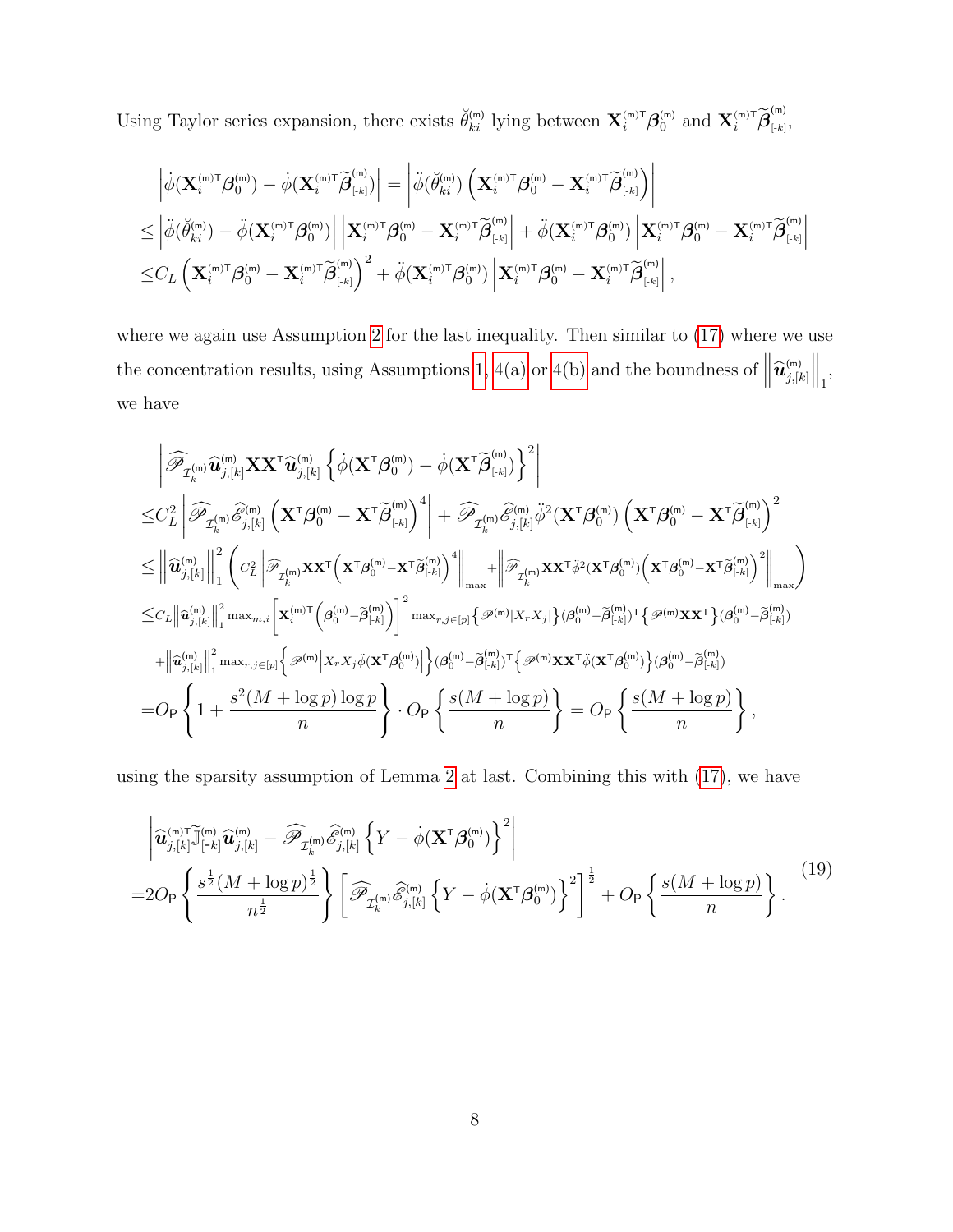Then use Assumption [3](#page-14-2) and results in [\(16\)](#page-34-2) and [\(17\)](#page-35-0) to derive that uniformly for all  $m, j, k$ :

$$
\begin{split} &\left|\widehat{\mathscr{P}}_{\mathcal{I}^{(\mathsf{m})}_{k}}\widehat{\mathbf{u}}^{(\mathsf{m})}_{j,[k]} \mathbf{X}^{(\mathsf{m})}_{i} \mathbf{X}^{(\mathsf{m}) \mathsf{T}}_{i} \widehat{\mathbf{u}}^{(\mathsf{m})}_{j,[k]} \left\{Y^{(\mathsf{m})}_{i} - \dot{\phi}(\mathbf{X}^{(\mathsf{m}) \mathsf{T}}_{i} \boldsymbol{\beta}^{(\mathsf{m})}_{0})\right\}^{2} - (\sigma_{0,j}^{(\mathsf{m})})^{2} \right| \\ &\leq \left| \left(\widehat{\mathbf{u}}^{(\mathsf{m})}_{j,[k]} - \mathbf{u}^{(\mathsf{m})}_{0,j}\right)^{\mathsf{T}} \left\{\widehat{\mathscr{P}}_{\mathcal{I}^{(\mathsf{m})}_{k}} \mathbf{X} \mathbf{X}^{\mathsf{T}} \left\{Y - \dot{\phi}(\mathbf{X}^{\mathsf{T}} \boldsymbol{\beta}^{(\mathsf{m})}_{0})\right\}^{2}\right\} \left(\widehat{\mathbf{u}}^{(\mathsf{m})}_{j,[k]} + \mathbf{u}^{(\mathsf{m})}_{0,j}\right) \right| + O_{\mathsf{P}}\left\{ (n^{-1} \log p)^{1/2} \right\} \\ &\leq & \left(\widehat{\mathbf{u}}^{(\mathsf{m})}_{j,[k]} - \mathbf{u}^{(\mathsf{m})}_{0,j}\right)^{\mathsf{T}} \left\{\widehat{\mathscr{P}}_{\mathcal{I}^{(\mathsf{m})}_{k}} \mathbf{X} \mathbf{X}^{\mathsf{T}} \ddot{\phi}(\mathbf{X}^{\mathsf{T}} \boldsymbol{\beta}^{(\mathsf{m})}_{0})\right\} \left(\widehat{\mathbf{u}}^{(\mathsf{m})}_{j,[k]} - \mathbf{u}^{(\mathsf{m})}_{0,j}\right) \cdot \max_{i,m} \ddot{\phi}^{-1}(\mathbf{X}^{(\mathsf{m})} \boldsymbol{\beta}^{(\mathsf{m})}_{0}) \kappa^{2}(\mathbf{X}^{(\mathsf{m})}) + O_{\mathsf{P}}\left\{ (n^{-1} \log p)^{1/2} \right\} \\ &\leq & O_{\mathsf{P}}\left(\left\|\left\{\widehat{\mathscr{P}}_{\mathcal{I}^{(\mathsf{m})}_{k}} \mathbf{
$$

where we again use the fact that  $\|\hat{\bm{u}}_{j,[k]}^{(m)}\|_1$  and  $\|\bm{u}_0^{(m)}\|_1$  are bounded by some absolute constant, as well as Theorem 3.4 in [\(Kuchibhotla and Chakrabortty, 2018\)](#page-50-8) to concentrate the zero-mean sum as  $O_P\{(\log p)^{\frac{1}{2}}n^{-\frac{1}{2}}\}$  simultaneously. Combining this with [\(19\)](#page-37-0) and again using the assumption for s, we have  $\left| (\widehat{\sigma}_{j}^{(m)})^2 - (\sigma_{0,j}^{(m)})^2 \right| = o_P \left\{ (\log p)^{-1} \right\}.$  $\Box$ 

### A.3 Proof of Theorem [1](#page-17-0)

*Proof.* Let  $Z_{ij}^{(m)} = (\boldsymbol{u}_{0,j}^{(m)T} \mathbf{X}_i^{(m)}) \epsilon_i^{(m)}/\sigma_{0,j}^{(m)}$  for  $i \in [n_m]$ ,

$$
W_j^{(m)} = n_m^{\frac{1}{2}} \frac{\check{\beta}_j^{(m)}}{\hat{\sigma}_j^{(m)}}, \quad \widehat{U}_j^{(m)} = n_m^{\frac{1}{2}} \frac{V_j^{(m)}}{\hat{\sigma}_{0,j}^{(m)}} \quad \text{and} \quad U_j^{(m)} = n_m^{\frac{1}{2}} \frac{V_j^{(m)}}{\sigma_{0,j}^{(m)}} = n_m^{-\frac{1}{2}} \sum_{i=1}^{n_m} Z_{ij}^{(m)}.
$$

To bound the difference between the test statistic  $\check{\zeta}_j = \sum_{m=1}^M (W_j^{(m)})^2$  and its asymptotic representation  $S_j = \sum_{m=1}^{M} (U_j^{(m)})^2$ , we first note that

$$
\max_{m,j} |V_j^{(m)}| = O_P\{ (\log p)^{\frac{1}{2}} n^{-\frac{1}{2}} \}, \quad \widehat{\sigma}_j^{(m)} = \mathbb{O}_P(1), \quad \sigma_{0,j}^{(m)} = \mathbb{O}(1).
$$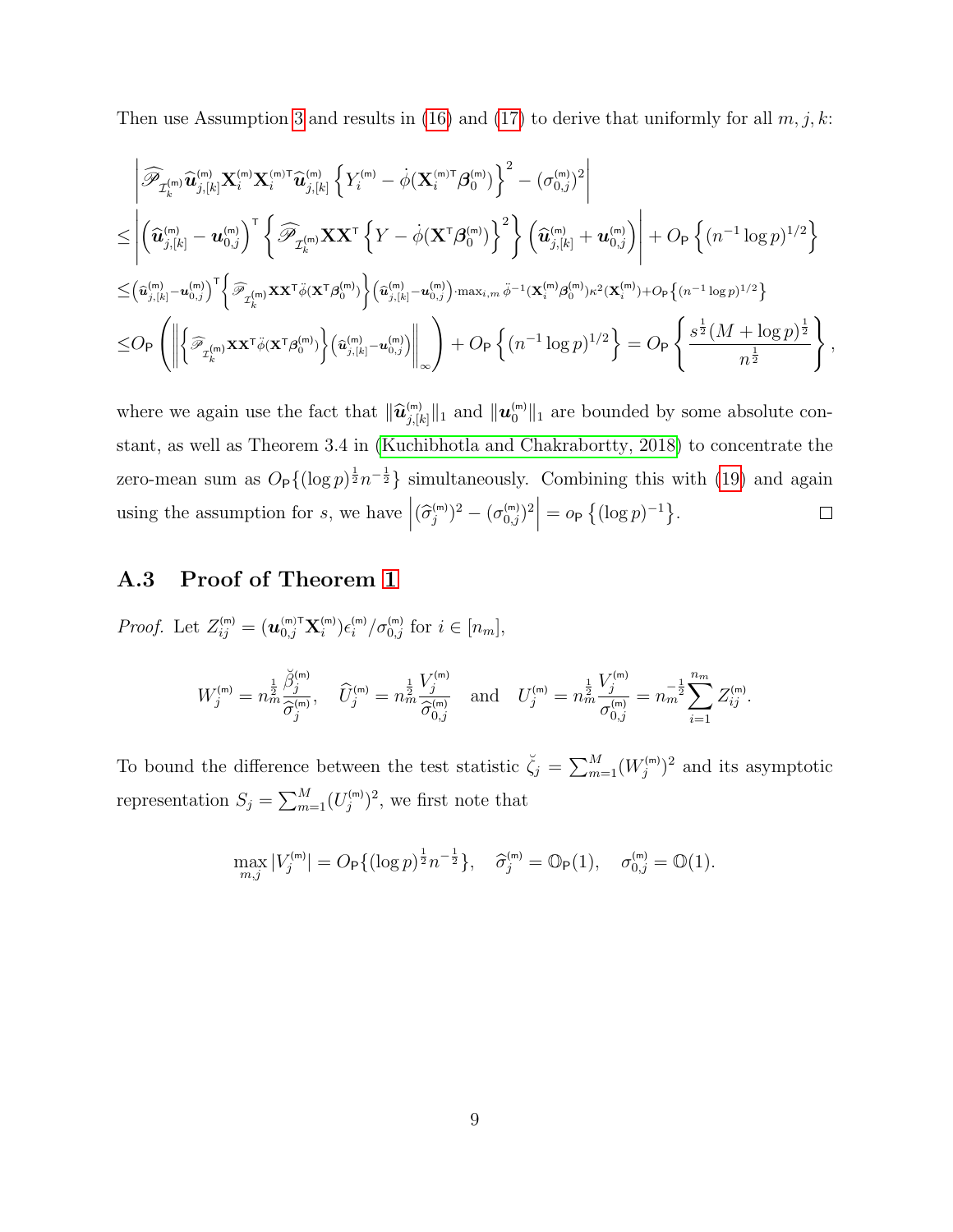Under the null  $\beta_{0,j}^{(m)} = 0$  and using lemma [2,](#page-16-0) we have

$$
\left| \xi_{j} - S_{j} \right| = \left| \sum_{m=1}^{M} \left\{ U_{j}^{(m)} + \left( \widehat{U}_{j}^{(m)} - U_{j}^{(m)} \right) + n_{m}^{\frac{1}{2}} \frac{\Delta_{j}^{(m)}}{\widehat{\sigma}_{j}^{(m)}} \right\}^{2} - S_{j} \right|
$$
\n
$$
\leq 2 \sum_{m=1}^{M} \left| U_{j}^{(m)} \right| \cdot \left| \widehat{U}_{j}^{(m)} - U_{j}^{(m)} \right| + 2 \sum_{m=1}^{M} \left| U_{j}^{(m)} \right| \cdot n_{m}^{\frac{1}{2}} \left| \frac{\Delta_{j}^{(m)}}{\widehat{\sigma}_{j}^{(m)}} \right|
$$
\n
$$
+ 2 \sum_{m=1}^{M} \left\{ \left( \widehat{U}_{j}^{(m)} - U_{j}^{(m)} \right)^{2} + n_{m} \left( \frac{\Delta_{j}^{(m)}}{\widehat{\sigma}_{j}^{(m)}} \right)^{2} \right\}
$$
\n
$$
= O_{\mathsf{P}} \left\{ n \sum_{m=1}^{M} (V_{j}^{(m)})^{2} \left| (\widehat{\sigma}_{j}^{(m)})^{2} - (\sigma_{0,j}^{(m)})^{2} \right| \right\} + O_{\mathsf{P}} \left\{ \left( n \max_{m} |V_{j}^{(m)}| + |\Delta_{j}^{(m)}| \right) \sum_{m=1}^{M} |\Delta_{j}^{(m)}| \right\}
$$
\n
$$
\leq o_{\mathsf{P}} \left\{ n \cdot \frac{\log p}{n} \cdot (\log p)^{-1} \right\} + o_{\mathsf{P}} \left\{ (n \log p)^{\frac{1}{2}} \cdot \frac{1}{(n \log p)^{\frac{1}{2}}} \right\},
$$

which indicates that  $\check{\zeta}_j = S_j + o_P(1)$  under the null  $\beta_{0,j} = 0$ , uniformly for all  $j \in \mathcal{H}$ . Lemma [2](#page-16-0) and the above derivations also indicate that  $W_j^{(m)} = U_j^{(m)} + o_p \{ (\log p)^{-1/2} \}.$ 

We next show that

$$
\sup_{t} |\mathsf{P}(S_j \le t) - \mathsf{P}(\chi_M^2 \le t)| \to 0, \text{ as } n, p \to \infty.
$$

It is equivalent to show that, for any  $t$ ,

<span id="page-39-0"></span>
$$
\mathsf{P}\Big\{\sum_{m=1}^{M} (U_j^{(m)})^2 \le t\Big\} \to \mathsf{P}(\chi_M^2 \le t). \tag{20}
$$

By Assumptions [1](#page-14-0) (i), [3](#page-14-2) and [4\(a\)](#page-14-0) or [4\(b\),](#page-14-1) there exists some constant  $c > 0$  such that  $P(\max_{j\in\mathcal{H}}\max_{1\leq i\leq n_m}|Z_{ij}^{(m)}|\geq \tau_n)=O\{(p+n)^{-2}\}\text{ with }\tau_n=c\log(p+n).$  Define  $U_{j,\tau_n}^{(m)}=C\{u,\tau_n\}$  $n_m^{-\frac{1}{2}} \sum_{i=1}^{n_m} Z_{ij,\tau_n}^{(m)}$ ,  $Z_{ij,\tau_n}^{(m)} = Z_{ij}^{(m)} I(|Z_{ij}^{(m)}| \leq \tau_n) - \mathsf{E}\{Z_{ij}^{(m)} I(|Z_{ij}^{(m)}| \leq \tau_n)\}\.$  By Assumptions [3,](#page-14-2) [4\(a\)](#page-14-0)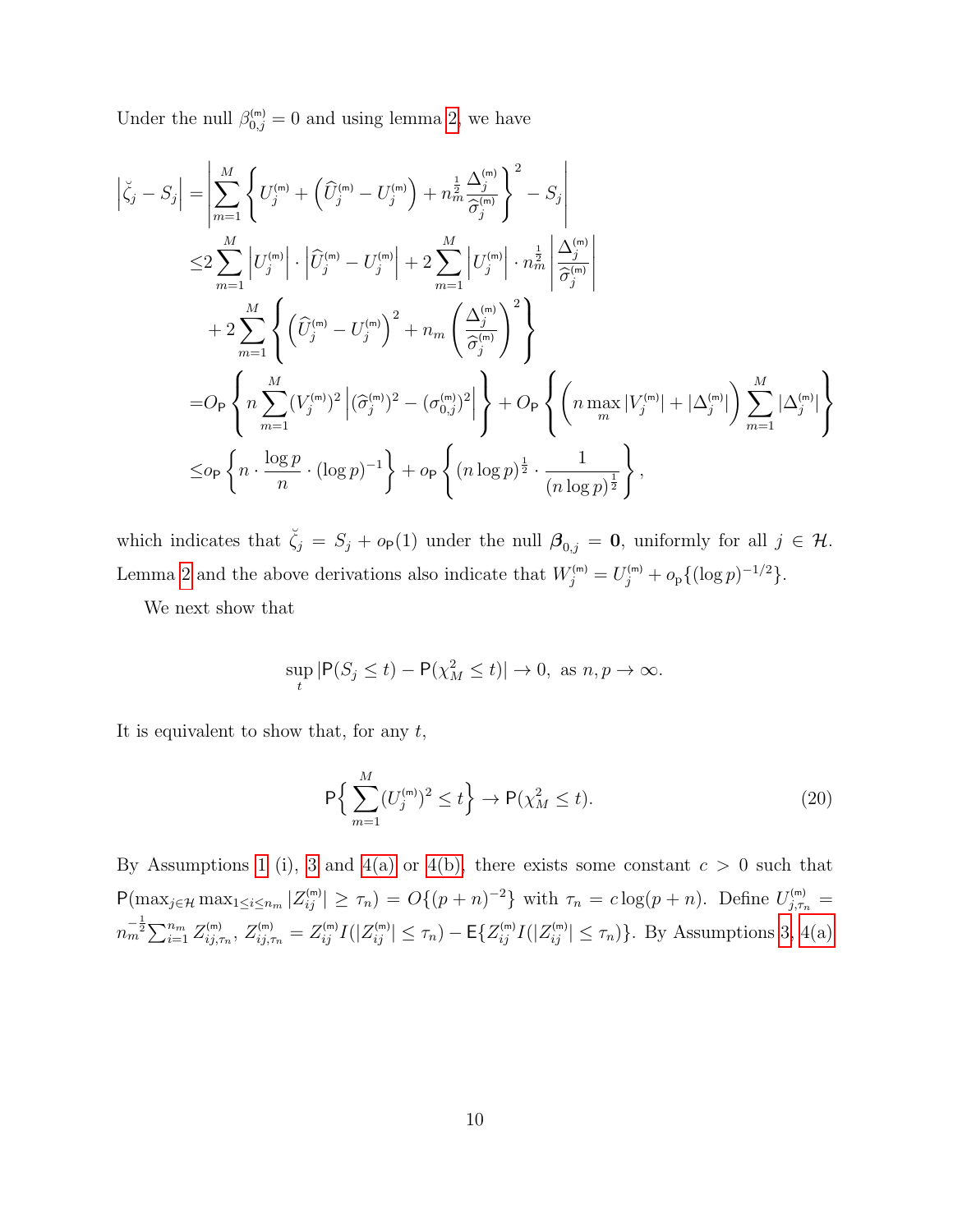or [4\(b\),](#page-14-1) it can be easily seen that

$$
\max_{j \in \mathcal{H}} n_m^{-1/2} \sum_{i=1}^{n_m} \mathsf{E}[|Z_{ij}^{(m)}| I\{|Z_{ij}^{(m)}| \ge \tau_n\}]
$$
  

$$
\le C n_m^{1/2} \max_{1 \le k \le n} \max_{1 \le i \le p} \mathsf{E}[|Z_{ij}^{(m)}| I\{|Z_{ij}^{(m)}| \ge \tau_n\}]
$$
  

$$
\le C n_m^{1/2} (p+n)^{-2},
$$

for any sufficiently large constant  $C' > 0$ . Hence,

<span id="page-40-3"></span>
$$
\mathsf{P}\Big\{\max_{j\in\mathcal{H}}|U_j^{(\mathsf{m})} - U_{j,\tau_n}^{(\mathsf{m})}| \ge (\log p)^{-2}\Big\} \le \mathsf{P}\Big(\max_{j\in\mathcal{H}}\max_{1\le i\le n_m}|Z_{ij}^{(\mathsf{m})}| \ge \tau_n\Big) = O(p^{-2}).\tag{21}
$$

By the fact that

$$
\left| \max_{j \in \mathcal{H}} \sum_{m=1}^{M} (U_j^{(m)})^2 - \max_{j \in \mathcal{H}} \sum_{m=1}^{M} (U_{j,\tau_n}^{(m)})^2 \right| \le 2M \max_{j \in \mathcal{H}} \max_{1 \le m \le M} |U_{j,\tau_n}^{(m)}| \max_{j \in \mathcal{H}} \max_{1 \le m \le M} |U_j^{(m)} - U_{j,\tau_n}^{(m)}| + M \max_{j \in \mathcal{H}} \max_{1 \le m \le M} |U_j^{(m)} - U_{j,\tau_n}^{(m)}|^2,
$$

it suffices to prove that, for any t, simultaneously for all  $j \in \mathcal{H}$ ,

<span id="page-40-0"></span>
$$
\mathsf{P}\Big\{\sum_{m=1}^{M} (U_{j,\tau_n}^{(m)})^2 \le t\Big\} \to \mathsf{P}(\chi_M^2 \le t). \tag{22}
$$

It follows from Theorem 1 in Zaïtsev  $(1987)$  that

<span id="page-40-1"></span>
$$
\mathsf{P}\Big(\Big|n_m^{-1/2}\sum_{i=1}^{n_m}Z_{ij,\tau_n}^{(\mathsf{m})}\Big|\geq t\Big)\leq 2\bar{\Phi}\{t-\epsilon_{n,p}(\log p)^{-1})\}+c_1\exp\Bigg\{-\frac{n_m^{1/2}\epsilon_{n,p}}{c_2\tau_n(\log p)}\Bigg\},\tag{23}
$$

and that

<span id="page-40-2"></span>
$$
\mathsf{P}\Big(\Big|n_m^{-1/2}\sum_{i=1}^{n_m} Z_{ij,\tau_n}^{(\mathsf{m})}\Big| \ge t\Big) \ge 2\bar{\Phi}\{t + \epsilon_{n,p}(\log p)^{-1})\} - c_1 \exp\Bigg\{-\frac{n_m^{1/2}\epsilon_{n,p}}{c_2\tau_n(\log p)}\Bigg\},\tag{24}
$$

where  $c_1 > 0$  and  $c_2 > 0$  are constants,  $\epsilon_{n,p} \to 0$  which will be specified later. Because  $\log p = o(N^{1/C'})$  and  $M \leq C \log p$  for some constants  $C > 0$  and  $C' > 7$ , by Lemma [A4,](#page-46-1)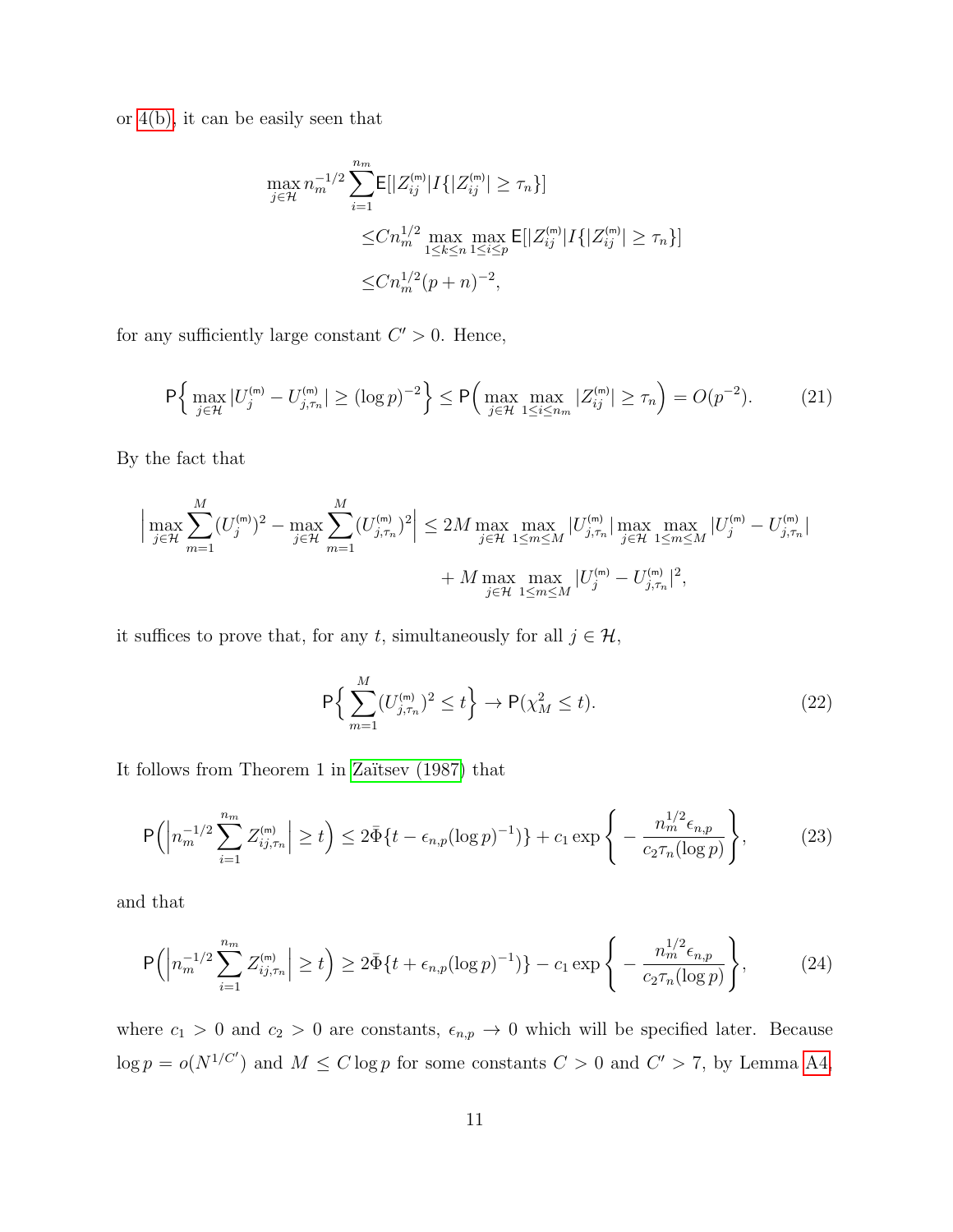we let  $\epsilon_{n,p} = O\{(\log p)^{(7-C'')/2}\}\$ for some constant  $C'' \in (7, C')$ . This yields that

$$
c_1 \exp\left\{-\frac{n_m^{1/2}\epsilon_{n,p}}{c_2 \tau_n(\log p)}\right\} = O(p^{-M})
$$

for sufficiently large  $M > 0$ , and

<span id="page-41-0"></span>
$$
\mathsf{P}\left\{\sum_{m=1}^{M} (U_{j,\tau_n}^{(m)})^2 \ge t\right\} = (1+o(1))\mathsf{P}(\chi_M^2 \ge t). \tag{25}
$$

Hence [\(22\)](#page-40-0) is proved.

### A.4 Proof of Theorem [2](#page-17-1)

*Proof.* Recall that  $\mathcal{N}_j = \bar{\Phi}^{-1} \left\{ \mathbb{F}_M(\zeta_j)/2 \right\}$ . We shall first show that

$$
P\Big[\sum_{j\in\mathcal{H}_0} I\{\mathcal{N}_j \ge (2\log q)^{1/2}\} = 0\Big] \to 1 \quad \text{as } (n,p) \to \infty,
$$

and then we focus on the event that  $\hat{t}$  in [\(9\)](#page-11-0) exists. Then we will show the FDP result by dividing the null set into small subsets and controlling the variance of  $R_0(t)$  for each subset. The FDR result will follow as well. To this end, we first note that

$$
\mathsf{P}\Big[\sum_{j\in\mathcal{H}_0} I\{\mathcal{N}_j \ge (2\log q)^{1/2}\} \ge 1\Big] \le q_0 \max_{j\in\mathcal{H}_0} \mathsf{P}\{\mathcal{N}_j \ge (2\log q)^{1/2}\},\
$$

and that,  $P{\max_{j\in\mathcal{H}_0}|\zeta_j-S_j|} = o(1) = 1$ . Then based on Lemma [A4,](#page-46-1) equations [\(23\)](#page-40-1),  $(24)$ ,  $(20)$  and  $(25)$  in the proof of Theorem [1,](#page-17-0) we have

$$
P\Big[\sum_{j\in\mathcal{H}_0} I\{\mathcal{N}_j \ge (2\log q)^{1/2}\} \ge 1\Big] \le q_0 G\{(2\log q)^{1/2}\}\{1+o(1)\}+o(1)=o(1),
$$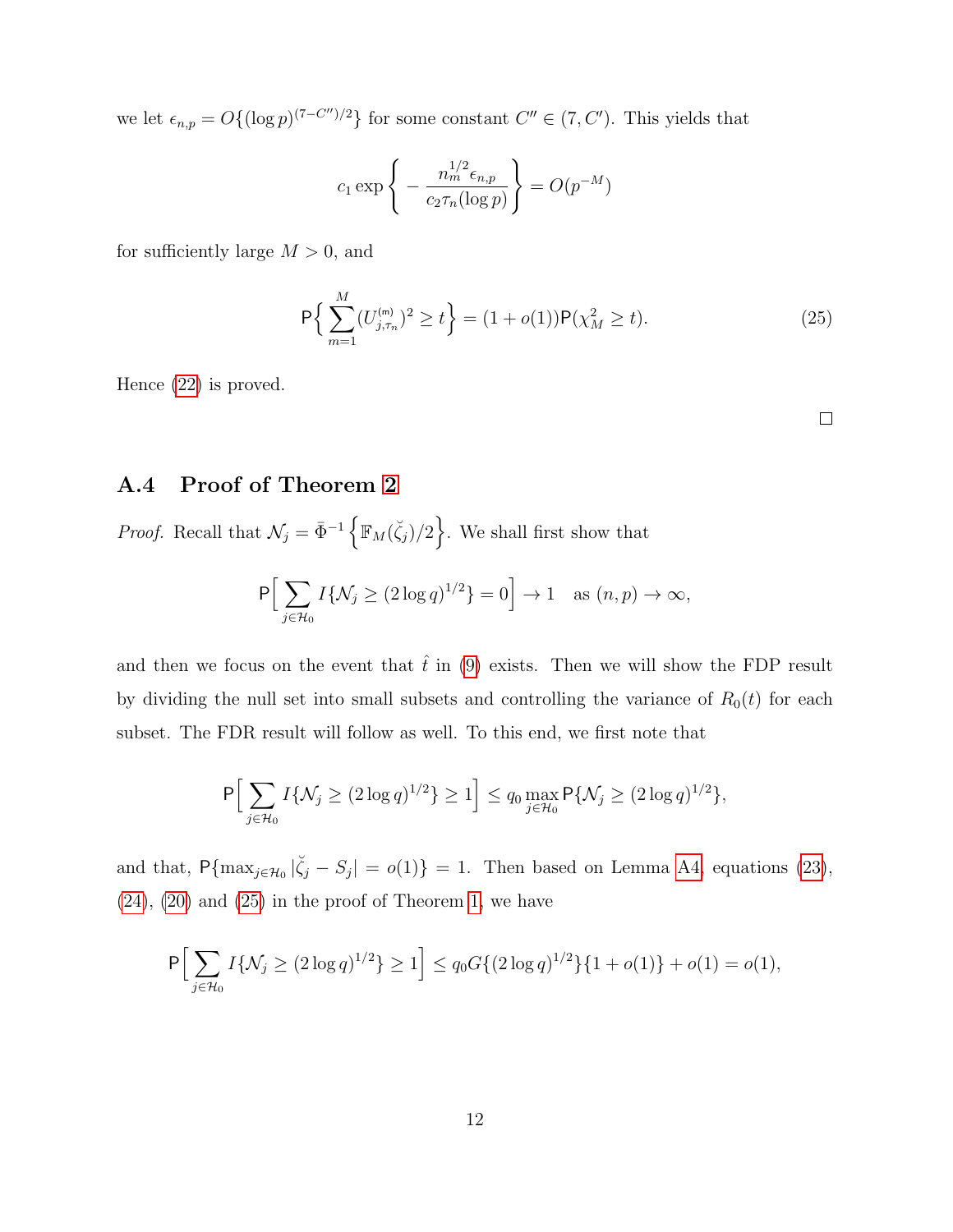where  $G(t) = 2\bar{\Phi}(t)$ . Hence, we focus on the event  $\{\hat{t} \text{ exists in the range } [0,(2\log q 2\log\log q$ <sup>1/2</sup>]. By definition of  $\hat{t}$ , it is easy to show that

$$
\frac{2\{1-\Phi(\hat{t})\}q}{\max\{\sum_{i\in\mathcal{H}}I(\mathcal{N}_j\geq \hat{t}),1\}}=\alpha.
$$

Let  $t_q = (2 \log q - 2 \log \log q)^{1/2}$ . It suffices to show that

$$
\sup_{0 \le t \le t_q} \left| \frac{\sum_{j \in \mathcal{H}_0} \{ I(\mathcal{N}_j \ge t) - G(t) \}}{qG(t)} \right| \to 0,
$$

in probability. Let  $0 \le t_0 < t_1 < \cdots < t_b = t_q$  such that  $t_i - t_{i-1} = v_q$  for  $1 \le \iota \le b-1$ and  $t_b - t_{b-1} \le v_q$ , where  $v_q = {\log q(\log_4 q)}^{-1/2}$ . Thus we have  $b \sim t_q/v_q$ . For any t such that  $t_{\iota-1} \leq t \leq t_{\iota}$ , we have

$$
\frac{\sum_{j\in \mathcal{H}_0} I(\mathcal{N}_j\geq t_\iota)}{q_0G(t_\iota)}\frac{G(t_\iota)}{G(t_{\iota-1})}\leq \frac{\sum_{j\in \mathcal{H}_0} I(\mathcal{N}_j\geq t)}{q_0G(t)}\leq \frac{\sum_{j\in \mathcal{H}_0} I(\mathcal{N}_j\geq t_{\iota-1})}{q_0G(t_{\iota-1})}\frac{G(t_{\iota-1})}{G(t_\iota)}.
$$

Hence, it is enough to show that

$$
\max_{0 \leq t \leq b} \left| \frac{\sum_{j \in \mathcal{H}_0} \{ I(\mathcal{N}_j \geq t_\iota) - G(t_\iota) \}}{qG(t_\iota)} \right| \to 0,
$$

in probability. Define  $F_j = \sum_{1 \le m \le M} (U_{j,\tau_n}^{(m)})^2$  and  $M_j = \bar{\Phi}^{-1} \{ \mathbb{F}_M(F_j)/2 \}$ . By equation [\(21\)](#page-40-3), we have  $\max_{j \in \mathcal{H}_0} |S_j - F_j| = o_p(1)$ . Note that, by Lemma [A4,](#page-46-1) we have

$$
P\{\chi_M^2 \ge t + o(1)\}/P(\chi_M^2 \ge t) = 1 + o(1),
$$

for any t, and that  $G[t + o\{(\log q)^{-1/2}\}]/G(t) = 1 + o(1)$  uniformly in  $0 \le t \le (2 \log q)^{1/2}$ . Thus it suffices to prove that

$$
\max_{0 \leq \iota \leq b} \left| \frac{\sum_{j \in \mathcal{H}_0} \{ I(M_j \geq t_\iota) - G(t_\iota) \}}{q_0 G(t_\iota)} \right| \to 0
$$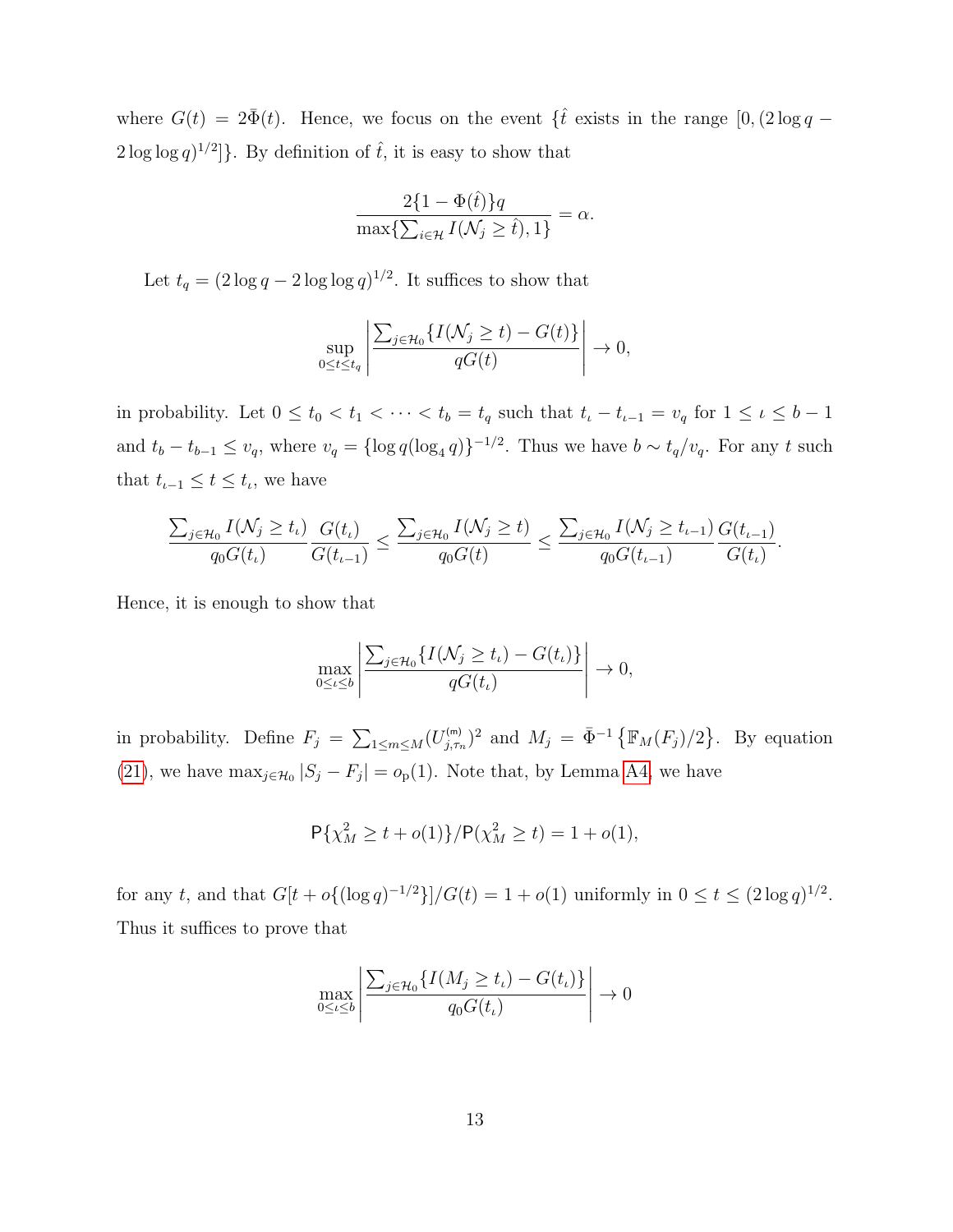in probability. Note that

$$
\mathsf{P}\left[\max_{0\leq\iota\leq b}\left|\frac{\sum_{j\in\mathcal{H}_0}\{I(M_j\geq t_\iota)-G(t_\iota)\}}{q_0G(t_\iota)}\right|\geq\epsilon\right]\leq\sum_{\iota=1}^b\mathsf{P}\left[\left|\frac{\sum_{j\in\mathcal{H}_0}\{I(M_j\geq t_\iota)-G(t_\iota)\}}{q_0G(t_\iota)}\right|\geq\epsilon\right]\leq\epsilon\right]
$$

$$
\leq\frac{1}{v_q}\int_0^{t_q}\mathsf{P}\left\{\left|\frac{\sum_{j\in\mathcal{H}_0}I(M_j\geq t)}{q_0G(t)}-1\right|\geq\epsilon\right\}dt+\sum_{\iota=b-1}^b\mathsf{P}\left[\left|\frac{\sum_{j\in\mathcal{H}_0}\{I(M_j\geq t_\iota)-G(t_\iota)\}}{q_0G(t_\iota)}\right|\geq\epsilon\right].
$$

Thus, it suffices to show, for any  $\epsilon > 0$ ,

<span id="page-43-1"></span>
$$
\int_0^{t_q} P\left[\left|\frac{\sum_{j\in\mathcal{H}_0} \{I(M_j \ge t) - P(M_j \ge t)\}}{q_0 G(t)}\right| \ge \epsilon\right] dt = o(v_q). \tag{26}
$$

Note that

$$
\mathsf{E}\left|\frac{\sum_{j\in\mathcal{H}_0}\{I(M_j\geq t)-\mathsf{P}(M_j\geq t)\}}{q_0G(t)}\right|^2 = \frac{\sum_{j_1,j_2\in\mathcal{H}_0}\{\mathsf{P}(M_{j_1}\geq t,M_{j_2}\geq t)-\mathsf{P}(M_{j_1}\geq t)\mathsf{P}(M_{j_2}\geq t)\}}{q_0^2G^2(t)}.
$$

For some small enough constant  $\gamma > 0$ , define

$$
\Gamma_j(\gamma) = \{i : |v_{ij}^{(m)}| \geq (\log q)^{-2-\gamma}, \text{ for some } m = 1, ..., M\},\
$$

where  $[v_{i,j}^{(m)}]_{p\times p} = \mathbb{U}_{0}^{(m)} \mathbb{U}_{0}^{(m)}$ . Let  $[v_{i,j}^{(m)}]_{p\times p} = \mathbb{U}_{0}^{(m)} \mathbb{U}_{0}^{(m)}$  and  $\xi_{i,j}^{(m)} = v_{i,j}^{(m)}/(v_{i,i}^{(m)}v_{j,j}^{(m)})^{1/2}$  for  $i, j = 1, \ldots, p$  $i, j = 1, \ldots, p$  $i, j = 1, \ldots, p$ . By Assumption 1 and  $\mathbb{U}_{0}^{(m)} = [\mathbb{H}_{0}^{(m)}]^{-1}$ , we have  $C_{\Lambda}^{-1} \leq \Lambda_{\min}(\mathbb{U}_{0}^{(m)}\mathbb{J}_{0}^{(m)}\mathbb{U}_{0}^{(m)}) \leq$  $\Lambda_{\max}(\mathbb{U}_{0}^{(m)}\mathbb{U}_{0}^{(m)})\leq C_{\Lambda}$ . It yields that  $\max_{j\in\mathcal{H}_{0}}|\Gamma_{j}(\gamma)|=o(q^{\tau})$  for any  $\tau>0$ , and that  $\max_{i \leq j} |\xi_{i,j}^{(m)}| \leq \xi$  for some constant  $\xi \in (0,1)$ .

We divide the indices  $j_1, j_2 \in \mathcal{H}_0$  into three subsets:  $\mathcal{H}_{01} = \{j_1, j_2 \in \mathcal{H}_0, j_1 = j_2\}, \mathcal{H}_{02} =$  $\{j_1, j_2 \in \mathcal{H}_0, j_1 \neq j_2, j_1 \in \Gamma_{j_2}(\gamma) \}$ , or  $j_2 \in \Gamma_{j_1}(\gamma) \}$ , which contains the highly correlated pairs, and  $\mathcal{H}_{03} = \mathcal{H}_0 \setminus (\mathcal{H}_{01} \cup \mathcal{H}_{02})$ . Then we have

<span id="page-43-0"></span>
$$
\frac{\sum_{j_1,j_2 \in \mathcal{H}_{01}} \{P(M_{j_1} \ge t, M_{j_2} \ge t) - P(M_{j_1} \ge t)P(M_{j_2} \ge t)\}}{q_0^2 G^2(t)} \le \frac{C}{q_0 G(t)}.\tag{27}
$$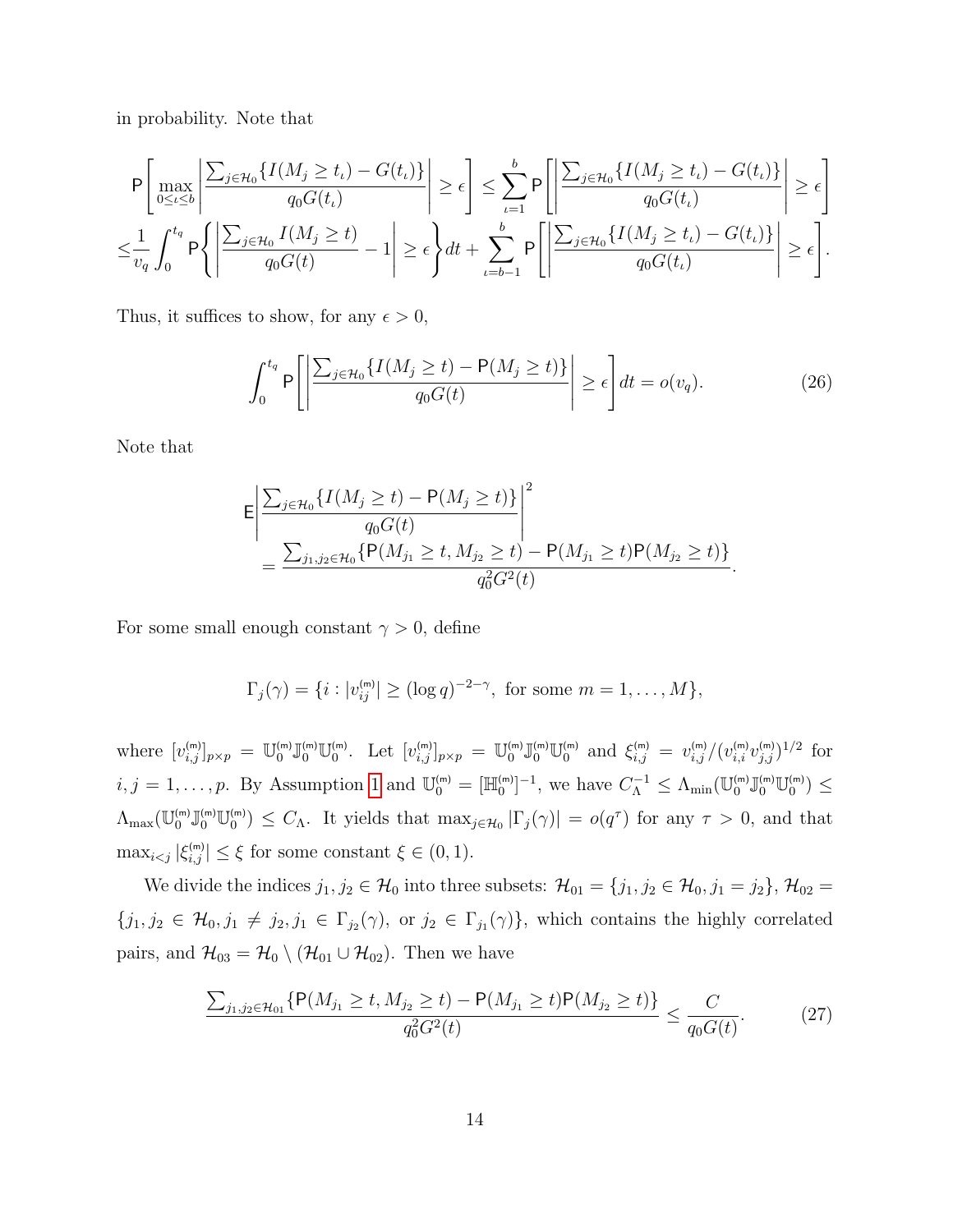Then by Lemma [A6](#page-47-0) and Lemma 6.2 in [Liu \(2013\)](#page-50-9), and the condition that  $p \leq cN^r$  for sufficiently large constants  $c, r > 0$ , we have

<span id="page-44-0"></span>
$$
\frac{\sum_{j_1, j_2 \in \mathcal{H}_{02}} \{P(M_{j_1} \ge t, M_{j_2} \ge t) - P(M_{j_1} \ge t) P(M_{j_2} \ge t)\}}{q_0^2 G^2(t)} \le C \frac{q^{1+\tau} t^{-2} \exp\{-t^2/(1+\xi_1)\}}{q^2 G^2(t)} \le \frac{C}{q^{1-\tau} \{G(t)\}^{2\xi_1/(1+\xi_1)}},
$$
\n(28)

where  $\xi_1$  is a constant that satisfies  $0 < \xi < \xi_1 < 1$ .

It remains to consider the subset  $\mathcal{H}_{03}$ , in which  $M_{j_1}$  and  $M_{j_2}$  are weakly correlated with each other. Similarly as [\(23\)](#page-40-1) and [\(24\)](#page-40-2), by choosing  $\epsilon_{n,p} = 1/(\log p)^2$ , based on the condition that  $p \leq cN^r$  for sufficiently large constants  $c, r > 0$ , it is easy to check that,

$$
\max_{j_1,j_2 \in \mathcal{H}_{03}} P(M_{j_1} \ge t, M_{j_2} \ge t) = [1 + O\{(\log q)^{-1-\gamma}\}]G^2(t).
$$

Thus we have

<span id="page-44-1"></span>
$$
\frac{\sum_{j_1,j_2 \in \mathcal{H}_{03}} \{P(M_{j_1} \ge t, M_{j_2} \ge t) - P(M_{j_1} \ge t)P(M_{j_2} \ge t)\}}{q_0^2 G^2(t)} = O\{(\log q)^{-1-\gamma}\}.
$$
 (29)

Therefore, by combining [\(27\)](#page-43-0), [\(28\)](#page-44-0) and [\(29\)](#page-44-1), Equation [\(26\)](#page-43-1) follows.

 $\Box$ 

### A.5 Proof of Theorem [3](#page-18-2)

Proof. Note that, by the assumptions of Theorem [3,](#page-18-2) we have, with probability tending to 1,

$$
\sum_{j \in \mathcal{H}} I\{\mathcal{N}_j \ge (2 \log q)^{1/2}\} \ge \{1/(\pi^{1/2}\alpha) + \delta\} (\log q)^{1/2}.
$$

Therefore, with probability going to one, we have

$$
\frac{q}{\sum_{j\in\mathcal{H}}I\{\mathcal{N}_j\geq (2\log q)^{1/2}\}}\leq q\{1/(\pi^{1/2}\alpha)+\delta\}^{-1}(\log q)^{-1/2}.
$$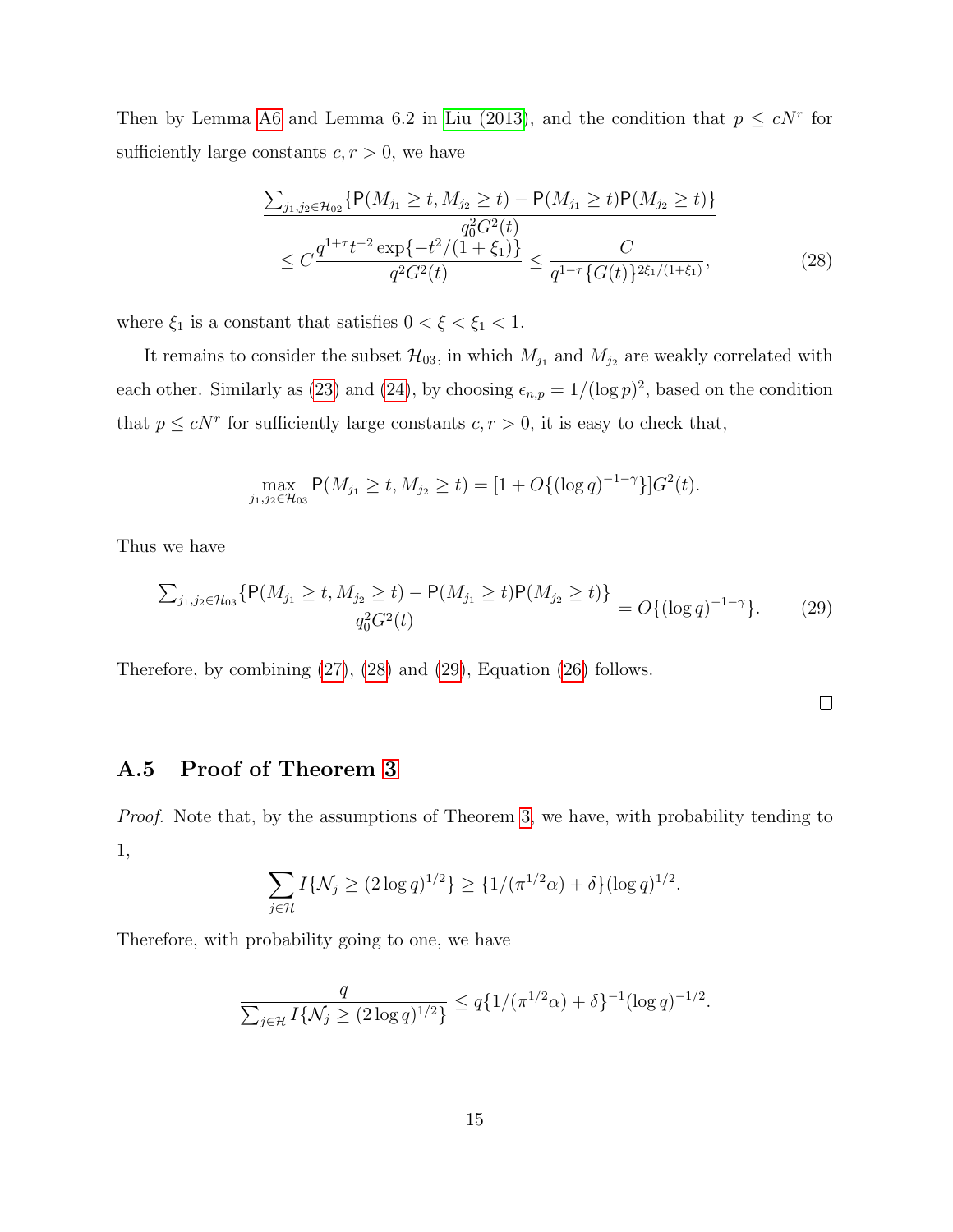Recall that  $t_q = (2 \log q - 2 \log \log q)^{1/2}$ . By the fact that  $\bar{\Phi}(t_q) \sim 1/\{(2\pi)^{1/2} t_q\} \exp(-t_q^2/2)$ , we have  $P(1 \leq \hat{t} \leq t_q) \to 1$  according to the definition of  $\hat{t}$  in [\(9\)](#page-11-0). That is, we have

$$
\mathsf{P}(\hat{t} \text{ exists in } [0, t_q]) \to 1.
$$

Hence, Theorem [3](#page-18-2) is proved based on the proof of Theorem [2.](#page-17-1)

 $\Box$ 

### <span id="page-45-0"></span>A.6 Technical Lemmas

**Lemma A1.** Under assumptions of Lemma [1,](#page-15-1) there exists constants  $c_3, c'_3, C_3 > 0$  and  $\lambda_n^{(m)} \asymp (\log p/n)^{\frac{1}{2}}$  that when  $n_m \geq c_3 s \log p$ , with probability at least  $1 - c_3'M/p$ , the local LASSO estimator satisfies

$$
\|\widehat{\beta}_{\text{\tiny{[-k,-k']}}}^{\text{\tiny{(m)}}} - \beta_0^{\text{\tiny{(m)}}}\|_1 \leq C_3 s \sqrt{\frac{\log p}{n_m}} \text{ and } \|\widehat{\beta}_{\text{\tiny{[-k,-k']}}}^{\text{\tiny{(m)}}} - \beta_0^{\text{\tiny{(m)}}}\|_2^2 \leq \frac{C_3 s \log p}{n_m}
$$

for all  $m \in [M]$ .

*Proof.* By Assumption [2,](#page-14-1) the conditional variance of  $Y_i^{(m)}$  given  $X_i^{(m)}$  is upper-bounded by  $C_u$ . Then under Assumptions [1-](#page-14-0)[3](#page-14-2) and [4\(a\)](#page-14-0) or [4\(b\),](#page-14-1) Lemma [A1](#page-15-1) is a result of Section 4.4 in [Negahban et al. \(2012\)](#page-51-5).

 $\Box$ 

**Lemma A2.** Under Assumptions in Lemma [1,](#page-15-1) for any constant  $t > 0$  and given  $\beta^{(0)}$ satisfying  $\|\boldsymbol{\beta}^{(m)} - \boldsymbol{\beta}_0^{(m)}\|_2 = o(1)$  for  $m \in [M]$ , there exists constants  $C_2, c_2 > 0$  and  $\phi_0 > 0$ such that: as  $N \geq C_2Ms \log p$ , with probability at least  $1 - c_2M/p$ ,  $\mathscr{C}_{RE}$  is satisfied for  $\widehat{\mathbb{H}}_{\boldsymbol{\beta}^{(\bullet)}}^{(\bullet)}=\textsf{diag}\{\widehat{\mathbb{H}}_{\boldsymbol{\beta}^{(1)}}^{(1)},\ldots,\widehat{\mathbb{H}}_{\boldsymbol{\beta}^{(\mathsf{M})}}^{(\mathsf{M})}\}$  on any  $|\mathcal{S}|\leq s$  with parameter  $\phi_0\{t,\mathcal{S},\widehat{\mathbb{H}}_{\boldsymbol{\beta}^{(\bullet)}}^{(\bullet)}\}\geq\phi_0.$ 

*Proof.* By Assumption [4\(a\)](#page-14-0) or [4\(b\),](#page-14-1)  $\mathbf{X}_{i}^{(m)}$  is sub-gaussian with covariance matrix of eigenvalues bounded away from 0 and  $\infty$ . By Lemma [A5,](#page-47-1)  $\mathbb{H}_{\text{alt}}^{(m)}$  $\beta_{\beta^{(m)}}^{^{(m)}}$  has bounded eigenvalues away from 0 and  $\infty$ . Then we can refer to [Negahban et al. \(2012\)](#page-51-5) (restricted strong convexity) for the proof of Lemma [A2.](#page-16-0)  $\Box$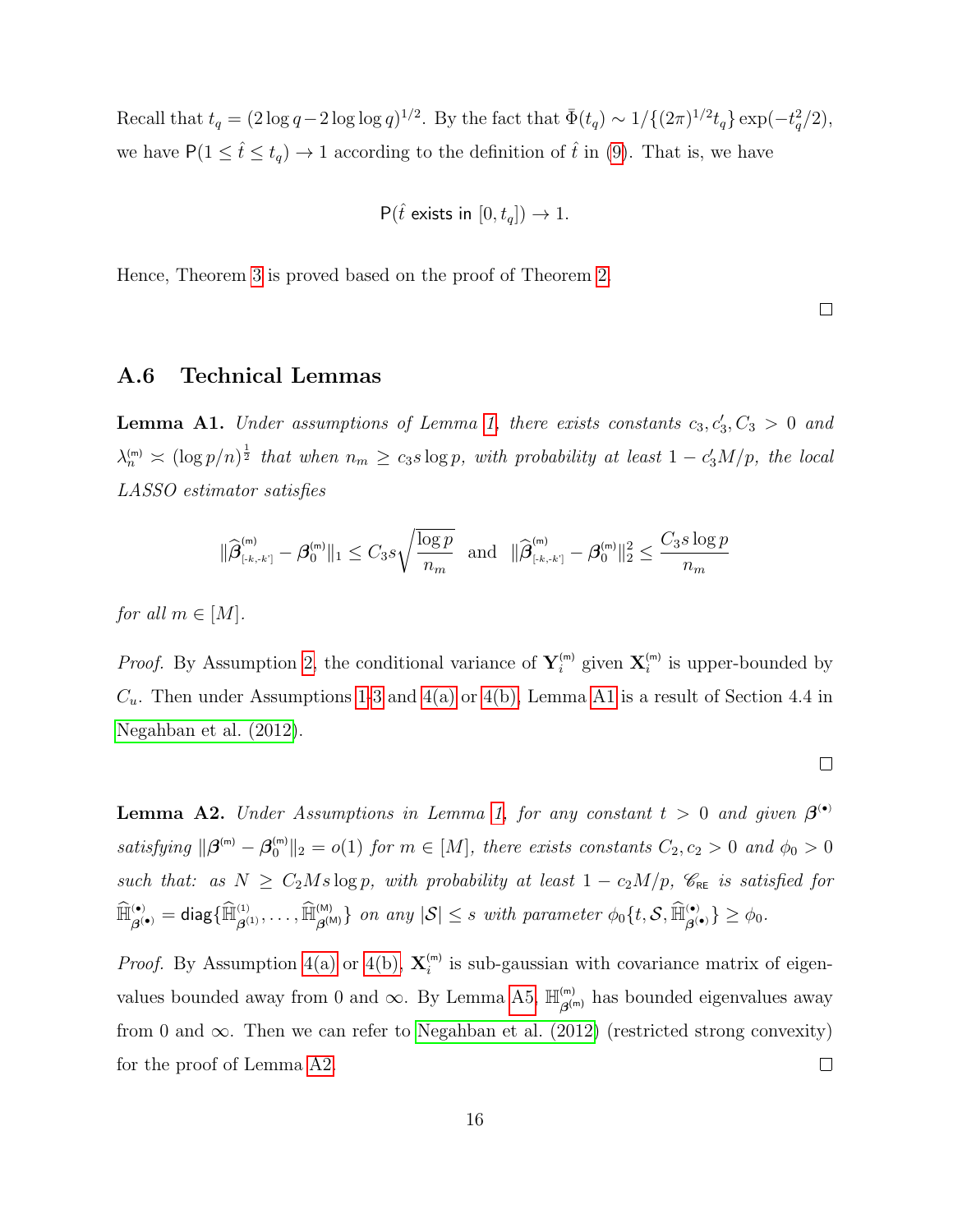<span id="page-46-0"></span>Lemma A3. Under the assumptions of Lemma [2,](#page-16-0) there exists

$$
\tau \asymp \frac{M^{\frac{1}{2}}(M+\log p)^{\frac{1}{2}}}{N^{\frac{1}{2}}}
$$

such that, with probability converging to 1, the group dantzig selector type problem [\(5\)](#page-9-2) has a feasible solution with  $\max_{m} \|\widehat{\bm{u}}_{j,[k]}^{(\mathsf{m})}\|_1$  bounded by some absolute constant for all  $j \in \{2,...,p\}$ ,  $m \in [M]$  and  $k \in [K]$ .

*Proof.* For simplicity, we use  $\tilde{\mathbf{u}}_j^{(m)}$  to represent the j<sup>th</sup> row of the inverse of the population covariance matrix  $\mathbb{U}^{(m)}_{\leq 0}$  $\widetilde{\bm{\beta}}_{[-k]}^{(\bullet)}$  $=$   $[\mathbb{H}^{(m)}_{\sim}$  $\widetilde{\bm{\beta}}_{[{\text{-}k}]}^{(\bullet)}$  $]^{-1}$ , weighted with the plugged-in estimator  $\widetilde{\beta}_{\left[k\right]}^{(\bullet)}$  $\sum_{k=1}^{N}$  and let  $\widetilde{\mathbf{u}}_j^{(\bullet)} = (\widetilde{\mathbf{u}}_j^{(1)\mathsf{T}}, \ldots, \widetilde{\mathbf{u}}_j^{(M)\mathsf{T}})^{\mathsf{T}}$ . First, we prove that there exists  $\tau \asymp \sqrt{M(\log p + M)/N}$ , with probability converging to 1,  $\tilde{u}_j^{(m)}$  belongs to the feasible set of [\(5\)](#page-9-2) for all  $j = 2, \ldots, p$ . Since  $\|\widetilde{\beta}_{[k]}^{(\bullet)} - \beta_0^{(m)} \|_2 = o_P(1)$  by Lemma [1](#page-15-1) and  $s = o\{N[M(\log p + M)]^{-1}\}\)$ , by Lemma [A5,](#page-47-1) we have  $\mathbf{X}^{\scriptscriptstyle{\mathsf{(m)}}}$  $\widetilde{\beta}^{(\mathsf{m})}_{[i,\widetilde{\beta}^{(\bullet)}_{[-k]}}$  is sub-gaussian given  $\widetilde{\beta}^{(\bullet)}_{[-k]}$  $\left( \begin{matrix} \cdot \\ \cdot \\ \cdot \end{matrix} \right)$ , with probability converging to 1. Then there exists constant  $C_9 > 0$  that with probability converging to 1,

$$
\|\widetilde{\mathbb{H}}^{(\bullet)}_{[k]}\widetilde{\boldsymbol{u}}^{(\bullet)}_j-\boldsymbol{e}^{(\bullet)}_j\|_{2,\infty}\leq C_9\sqrt{\frac{M(\log p+M)}{N}},
$$

which indicates that problem [\(5\)](#page-9-2) has feasible solution. Since (5) minimizes  $\max_{m \in [M]} \|\bm{u}^{(m)}_j\|_1$ and  $\widetilde{\mathbf{u}}_j^{(\bullet)}$  belongs to the feasible set, we have  $\max_{m \in [M]} \|\widehat{\mathbf{u}}_{j,[k]}^{(m)}\|_1 \leq \max_{m \in [M]} \|\widetilde{\mathbf{u}}_j^{(m)}\|_1$  and then the boundness of  $\max_{m \in [M]} ||\hat{\boldsymbol{u}}_{j,[k]}^{(m)}||_1$  follows from Assumption [1](#page-14-0) (i).

 $\Box$ 

<span id="page-46-1"></span>**Lemma A4** [\(Zolotarev \(1961\)](#page-53-7)). Let Y be a nondegenerate gaussian mean zero random variable (r.v.) with covariance operator  $\Sigma$ . Let  $\sigma^2$  be the largest eigenvalue of  $\Sigma$  and d be the dimension of the corresponding eigenspace. Let  $\sigma_i^2$ ,  $1 \leq i < d'$ , be the positive eigenvalues of  $\Sigma$  arranged in a nonincreasing order and taking into account the multiplicities. Further, if  $d' < \infty$ , put  $\sigma_i^2 = 0$ ,  $i \ge d'$ . Let  $H(\mathbf{\Sigma}) := \prod_{i=d+1}^{\infty} (1 - \sigma_i^2/\sigma^2)^{-1/2}$ . Then for  $y > 0$ ,

$$
P\{\|\boldsymbol{Y}\| > y\} \sim 2A\sigma^2 y^{d-2} \exp(-y^2/(2\sigma^2)), \text{ as } y \to \infty,
$$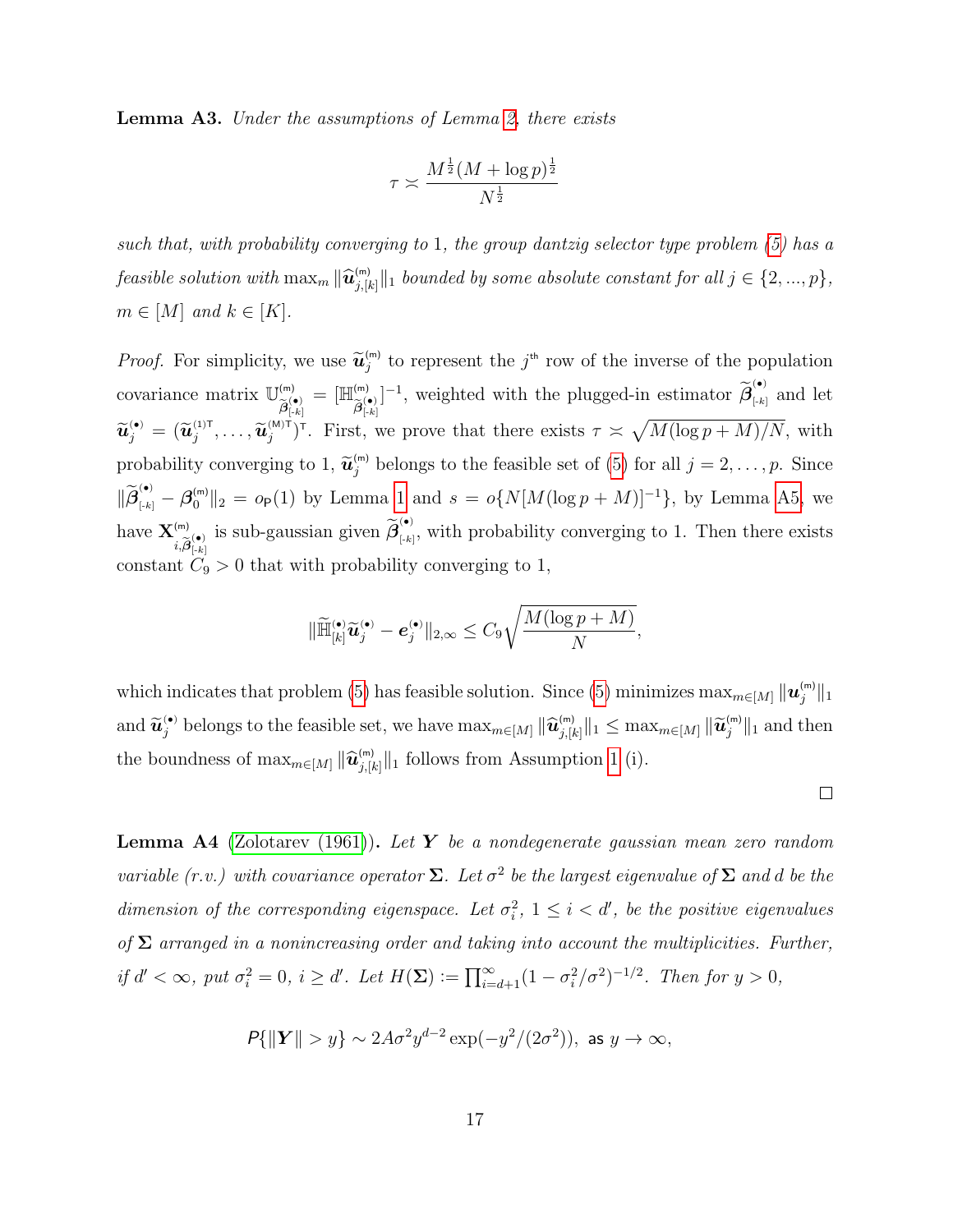where  $A := (2\sigma^2)^{-d/2} \Gamma^{-1}(d/2) H(\Sigma)$  with  $\Gamma(\cdot)$  the gamma function.

<span id="page-47-1"></span>**Lemma A5.** Under the same assumptions of Lemma [1,](#page-15-1) for any  $m \in [M]$  and any given  $\boldsymbol{\beta}^{\textsf{(m)}}$  satisfying  $\|\boldsymbol{\beta}^{\textsf{(m)}}-\boldsymbol{\beta}_0^{\textsf{(m)}}\|_2 = o(1)$ , there exists constant  $C_0 > 0$  such that

$$
C_0^{-1}\leq \Lambda_{\min}\left\{{\mathbb H}_{\boldsymbol{\beta}^{(\mathsf{m})}}^{^{(\mathsf{m})}}\right\}\leq \Lambda_{\max}\left\{{\mathbb H}_{\boldsymbol{\beta}^{(\mathsf{m})}}^{^{(\mathsf{m})}}\right\}\leq C_0.
$$

*Proof.* For any  $\mathbf{x} \in \mathbb{R}^p$  satisfying  $\|\mathbf{x}\|_2 = 1$ , by Assumption [2,](#page-14-1) we have

$$
\begin{aligned} &|\boldsymbol{x}^{\mathsf{T}}\mathbb{H}^{\scriptscriptstyle{(m)}}_{\boldsymbol{\beta}^{\scriptscriptstyle{(m)}}_0}\boldsymbol{x}-\boldsymbol{x}^{\mathsf{T}}\mathbb{H}^{\scriptscriptstyle{(m)}}_{\boldsymbol{\beta}^{\scriptscriptstyle{(m)}}}\boldsymbol{x} | =|\mathsf{E}(\boldsymbol{x}^{\mathsf{T}}\mathbf{X}^{\scriptscriptstyle{(m)}}_i)^2\{\ddot{\phi}(\mathbf{X}^{\scriptscriptstyle{(m)}\mathsf{T}}_i\boldsymbol{\beta}^{\scriptscriptstyle{(m)}}_0)-\ddot{\phi}(\mathbf{X}^{\scriptscriptstyle{(m)}\mathsf{T}}_i\boldsymbol{\beta}^{\scriptscriptstyle{(m)}})\} | \\ \leq & \mathsf{E}(\boldsymbol{x}^{\mathsf{T}}\mathbf{X}^{\scriptscriptstyle{(m)}}_i)^2C_L|\mathbf{X}^{\scriptscriptstyle{(m)}}_i\{\boldsymbol{\beta}^{\scriptscriptstyle{(m)}\mathsf{T}}_i-\boldsymbol{\beta}^{\scriptscriptstyle{(m)}\mathsf{T}}\}|\leq C_L\left(\mathsf{E}[\boldsymbol{x}^{\mathsf{T}}\mathbf{X}^{\scriptscriptstyle{(m)}}_i]^4\cdot\mathsf{E}[\mathbf{X}^{\scriptscriptstyle{(m)}}_i\{\boldsymbol{\beta}^{\scriptscriptstyle{(m)}\mathsf{T}}_i-\boldsymbol{\beta}^{\scriptscriptstyle{(m)}\mathsf{T}}\}]^2\right)^{\frac{1}{2}}. \end{aligned}
$$

By Assumption [1](#page-14-0) (i) and Assumption [4\(a\)](#page-14-0) or [4\(b\),](#page-14-1) we have that  $E[\mathbf{x}^{\mathsf{T}} \mathbf{X}_{i}^{(m)}]$ <sup>4</sup> is bounded by some absolute constant for all  $\boldsymbol{x}$  and  $\mathsf{E}[\mathbf{X}_i^{(\mathsf{m})} \{ \boldsymbol{\beta}_0^{(\mathsf{m})\mathsf{T}} \} \mathbf{A}^{(\mathsf{m})\mathsf{T}} \}]^2 = o(1)$  since  $\|\boldsymbol{\beta}^{(\mathsf{m})} \!-\! \boldsymbol{\beta}_0^{(\mathsf{m})}\|_2 = o(1)$ . Thus, we have

$$
|\boldsymbol{x}^{\mathsf{T}}\mathbb{H}_{\boldsymbol{\beta}_0^{(m)}}^{^{(m)}}\boldsymbol{x}-\boldsymbol{x}^{\mathsf{T}}\mathbb{H}_{\boldsymbol{\beta}^{(m)}}^{^{(m)}}\boldsymbol{x}|=o(1),
$$

 $\Box$ 

and the conclusion follows directly from Assumption [1](#page-14-0) (i).

<span id="page-47-0"></span>**Lemma A6** [\(Berman \(1962\)](#page-48-9)). If X and Y have a bivariate normal distribution with expectation zero, unit variance and correlation coefficient  $\rho$ , then

$$
\lim_{c \to \infty} \frac{P(X > c, Y > c)}{\left\{2\pi (1 - \rho)^{1/2} c^2\right\}^{-1} \exp\left(-\frac{c^2}{1 + \rho}\right) (1 + \rho)^{1/2}} = 1,
$$

uniformly for all  $\rho$  such that  $|\rho| \leq \delta$ , for any  $\delta$ ,  $0 < \delta < 1$ .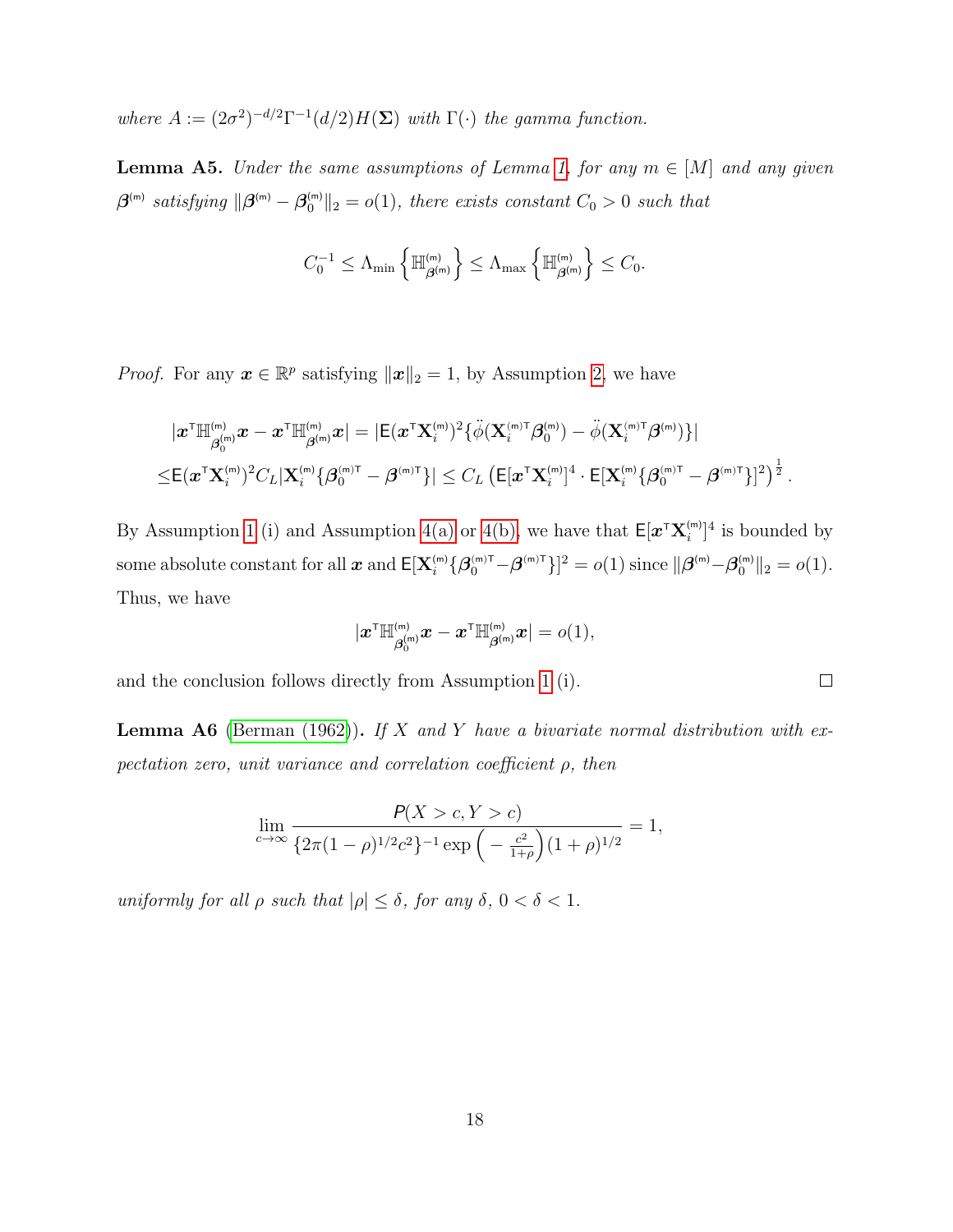# References

- <span id="page-48-0"></span>Allen, M., Bourhis, J., Burrell, N., and Mabry, E. (2002). Comparing student satisfaction with distance education to traditional classrooms in higher education: A meta-analysis. The American Journal of Distance Education, 16(2):83–97.
- <span id="page-48-3"></span>Battey, H., Fan, J., Liu, H., Lu, J., Zhu, Z., et al. (2018). Distributed testing and estimation under sparse high dimensional models. The Annals of Statistics, 46(3):1352–1382.
- <span id="page-48-5"></span>Belloni, A., Chernozhukov, V., Chetverikov, D., Hansen, C., and Kato, K. (2018). Highdimensional econometrics and regularized gmm.  $arXiv$  preprint  $arXiv:1806.01888$ .
- <span id="page-48-9"></span>Berman, S. M. (1962). A law of large numbers for the maximum in a stationary Gaussian sequence. Ann. Math. Statist., 33:93–97.
- <span id="page-48-2"></span>Bradfield, J. P., Taal, H. R., Timpson, N. J., Scherag, A., Lecoeur, C., Warrington, N. M., Hypponen, E., Holst, C., Valcarcel, B., Thiering, E., et al. (2012). A genome-wide association meta-analysis identifies new childhood obesity loci. Nature genetics, 44(5):526.
- <span id="page-48-7"></span>Cai, T., Li, H., Ma, J., and Xia, Y. (2019a). Differential markov random field analysis with an application to detecting differential microbial community networks. *Biometrika*, 106(2):401–416.
- <span id="page-48-4"></span>Cai, T., Liu, M., and Xia, Y. (2019b). Individual data protected integrative regression analysis of high-dimensional heterogeneous data. arXiv preprint arXiv:1902.06115.
- <span id="page-48-8"></span>Cai, T., Liu, W., and Luo, X. (2011). A constrained l1 minimization approach to sparse precision matrix estimation. Journal of the American Statistical Association, 106(494):594– 607.
- <span id="page-48-6"></span>Caner, M. and Kock, A. B. (2018). High dimensional linear gmm. arXiv preprint arXiv:1811.08779.
- <span id="page-48-1"></span>Card, D., Kluve, J., and Weber, A. (2010). Active labour market policy evaluations: A meta-analysis. The economic journal, 120(548):F452–F477.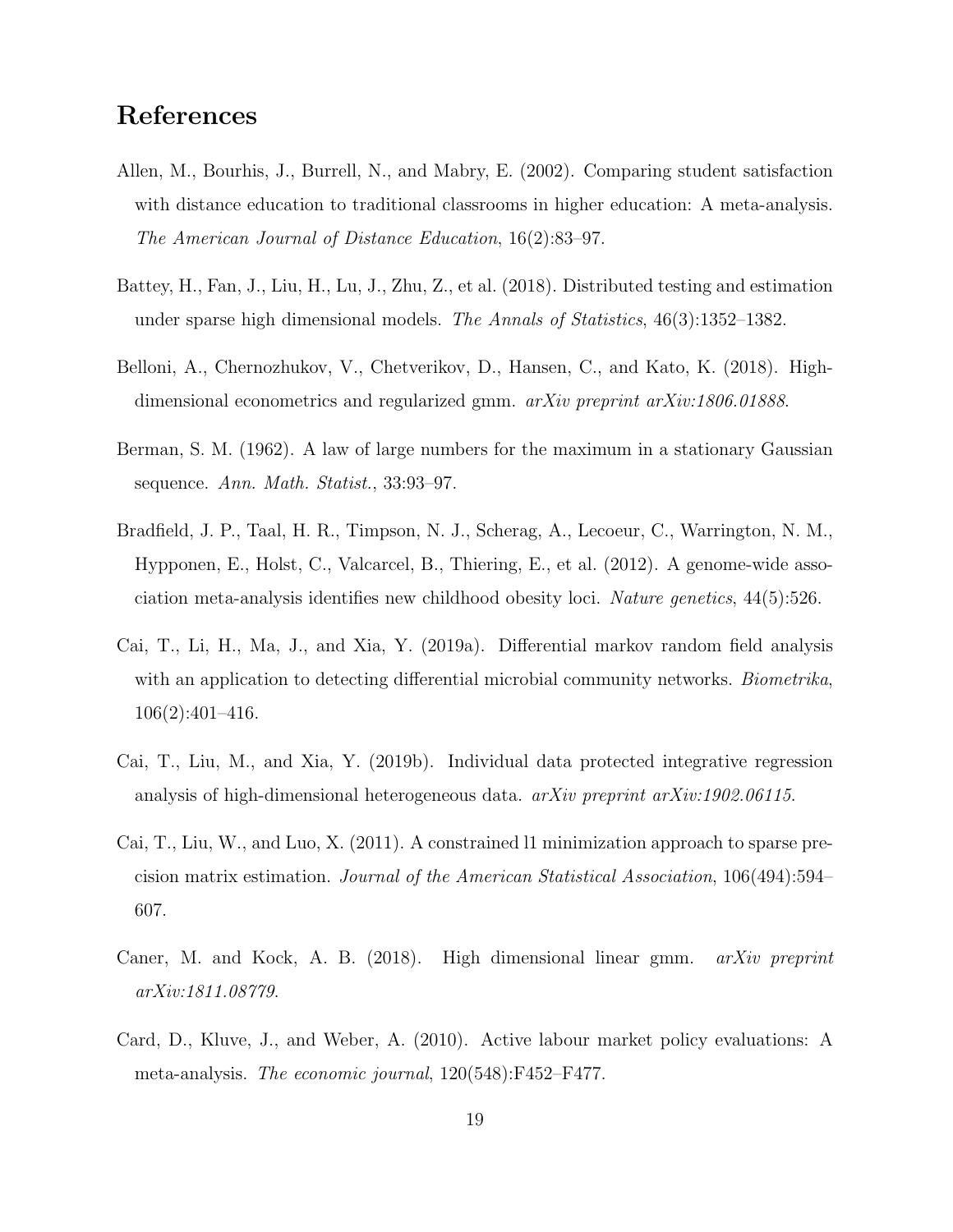- <span id="page-49-7"></span>Carter, A. A., Gomes, T., Camacho, X., Juurlink, D. N., Shah, B. R., and Mamdani, M. M. (2013). Risk of incident diabetes among patients treated with statins: population based study. Bmj, 346:f2610.
- <span id="page-49-5"></span>Chernozhukov, V., Chetverikov, D., Demirer, M., Duflo, E., Hansen, C., and Newey, W. K. (2016). Double machine learning for treatment and causal parameters. Technical report, cemmap working paper.
- <span id="page-49-0"></span>Chernozhukov, V., Newey, W., and Robins, J. (2018). Double/de-biased machine learning using regularized riesz representers. arXiv preprint arXiv:1802.08667.
- <span id="page-49-8"></span>Chu, A. Y., Giulianini, F., Barratt, B. J., Ding, B., Nyberg, F., Mora, S., Ridker, P. M., and Chasman, D. I. (2015). Differential genetic effects on statin-induced changes across lowdensity lipoprotein–related measures. Circulation: Cardiovascular Genetics, 8(5):688– 695.
- <span id="page-49-1"></span>DerSimonian, R. (1996). Meta-analysis in the design and monitoring of clinical trials. Statistics in medicine, 15(12):1237–1248.
- <span id="page-49-3"></span>Doiron, D., Burton, P., Marcon, Y., Gaye, A., Wolffenbuttel, B. H., Perola, M., Stolk, R. P., Foco, L., Minelli, C., Waldenberger, M., et al. (2013). Data harmonization and federated analysis of population-based studies: the BioSHaRE project. Emerging themes in epidemiology,  $10(1):12$ .
- <span id="page-49-6"></span>Foster, D. P. and George, E. I. (1994). The risk inflation criterion for multiple regression. The Annals of Statistics, pages 1947–1975.
- <span id="page-49-2"></span>Franke, A., McGovern, D. P., Barrett, J. C., Wang, K., Radford-Smith, G. L., Ahmad, T., Lees, C. W., Balschun, T., Lee, J., Roberts, R., et al. (2010). Genome-wide metaanalysis increases to 71 the number of confirmed crohn's disease susceptibility loci. Nature genetics, 42(12):1118.
- <span id="page-49-4"></span>Gaye, A., Marcon, Y., Isaeva, J., LaFlamme, P., Turner, A., Jones, E. M., Minion, J., Boyd, A. W., Newby, C. J., Nuotio, M.-L., et al. (2014). DataSHIELD: taking the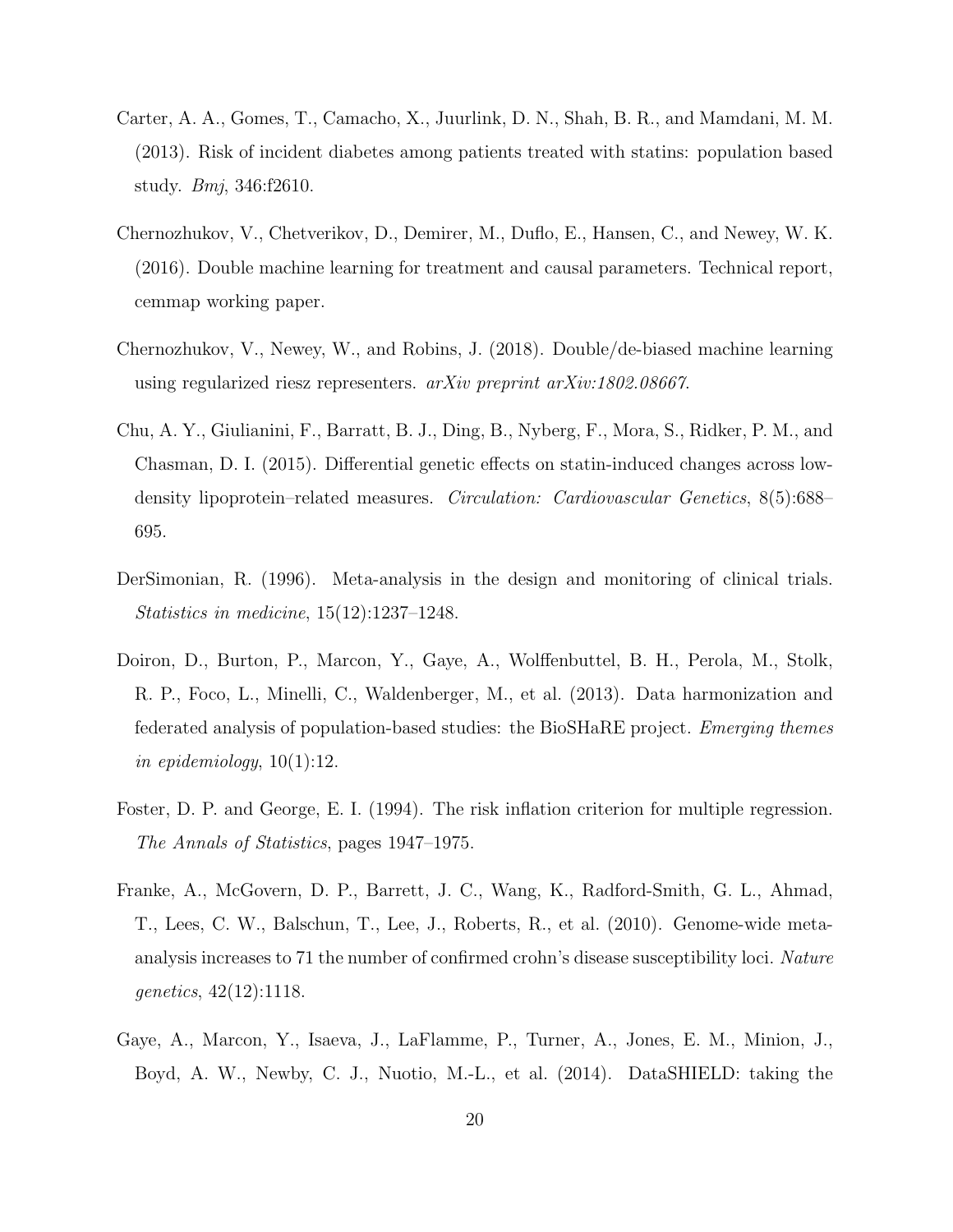analysis to the data, not the data to the analysis. International journal of epidemiology, 43(6):1929–1944.

- <span id="page-50-4"></span>Huang, J. and Zhang, T. (2010). The benefit of group sparsity. The Annals of Statistics, 38(4):1978–2004.
- <span id="page-50-5"></span>Janková, J. and Van De Geer, S. (2016). Confidence regions for high-dimensional generalized linear models under sparsity. arXiv preprint arXiv:1610.01353.
- <span id="page-50-0"></span>Javanmard, A. and Montanari, A. (2014). Confidence intervals and hypothesis testing for high-dimensional regression. The Journal of Machine Learning Research, 15(1):2869– 2909.
- <span id="page-50-1"></span>Jones, E., Sheehan, N., Masca, N., Wallace, S., Murtagh, M., and Burton, P. (2012). DataSHIELD–shared individual-level analysis without sharing the data: a biostatistical perspective. Norsk epidemiologi, 21(2).
- <span id="page-50-3"></span>Jordan, M. I., Lee, J. D., and Yang, Y. (2019). Communication-efficient distributed statistical inference. Journal of the American Statistical Association, 526(114):668–681.
- <span id="page-50-7"></span>Kozak, L. and Anunciado-Koza, R. (2009). Ucp1: its involvement and utility in obesity. International journal of obesity, 32(S7):S32.
- <span id="page-50-8"></span>Kuchibhotla, A. K. and Chakrabortty, A. (2018). Moving beyond sub-gaussianity in highdimensional statistics: Applications in covariance estimation and linear regression. arXiv preprint arXiv:1804.02605.
- <span id="page-50-2"></span>Lee, J. D., Liu, Q., Sun, Y., and Taylor, J. E. (2017). Communication-efficient sparse regression. Journal of Machine Learning Research, 18(5):1–30.
- <span id="page-50-6"></span>Li, W., Liu, H., Yang, P., and Xie, W. (2016). Supporting regularized logistic regression privately and efficiently. PloS one, 11(6):e0156479.
- <span id="page-50-9"></span>Liu, W. (2013). Gaussian graphical model estimation with false discovery rate control. Ann. Statist., 41(6):2948–2978.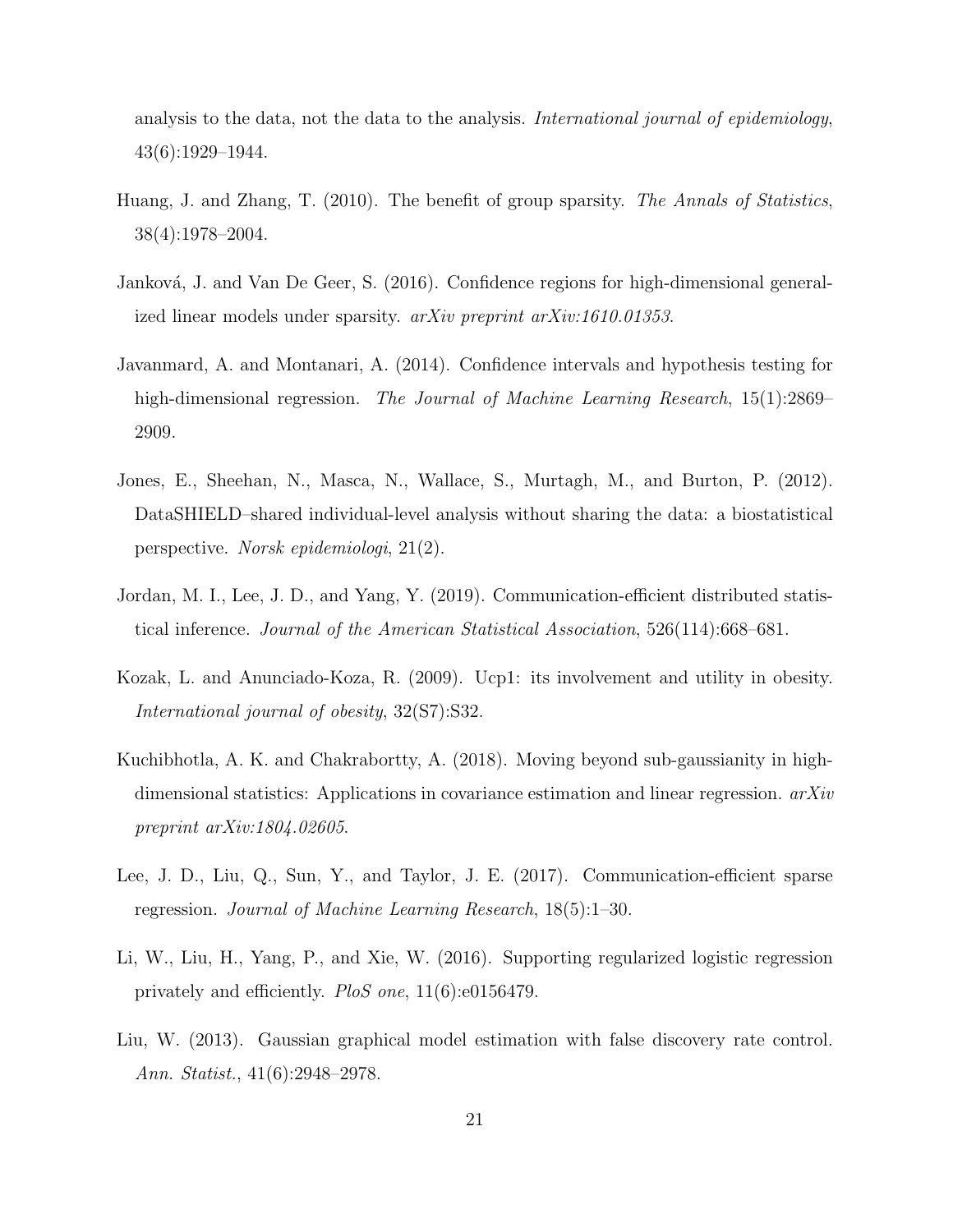- <span id="page-51-3"></span>Liu, W. and Luo, S. (2014). Hypothesis testing for high-dimensional regression models. Technical report.
- <span id="page-51-1"></span>Lounici, K., Pontil, M., Van De Geer, S., Tsybakov, A. B., et al. (2011). Oracle inequalities and optimal inference under group sparsity. The Annals of Statistics, 39(4):2164–2204.
- <span id="page-51-4"></span>Ma, R., Tony Cai, T., and Li, H. (2020). Global and simultaneous hypothesis testing for high-dimensional logistic regression models. Journal of the American Statistical Association, pages 1–15.
- <span id="page-51-2"></span>Mitra, R., Zhang, C.-H., et al. (2016). The benefit of group sparsity in group inference with de-biased scaled group lasso. Electronic Journal of Statistics, 10(2):1829–1873.
- <span id="page-51-5"></span>Negahban, S. N., Ravikumar, P., Wainwright, M. J., Yu, B., et al. (2012). A unified framework for high-dimensional analysis of m-estimators with decomposable regularizers. Statistical Science, 27(4):538–557.
- <span id="page-51-6"></span>Nissen, S. E., Tuzcu, E. M., Schoenhagen, P., Crowe, T., Sasiela, W. J., Tsai, J., Orazem, J., Magorien, R. D., O'Shaughnessy, C., and Ganz, P. (2005). Statin therapy, ldl cholesterol, c-reactive protein, and coronary artery disease. New England Journal of Medicine,  $352(1):29-38.$
- <span id="page-51-0"></span>Panagiotou, O. A., Willer, C. J., Hirschhorn, J. N., and Ioannidis, J. P. (2013). The power of meta-analysis in genome-wide association studies. Annual review of genomics and human genetics, 14:441–465.
- <span id="page-51-7"></span>Rajpathak, S. N., Kumbhani, D. J., Crandall, J., Barzilai, N., Alderman, M., and Ridker, P. M. (2009). Statin therapy and risk of developing type 2 diabetes: a meta-analysis. Diabetes care, 32(10):1924–1929.
- <span id="page-51-8"></span>Rodrigues, A. C., Sobrino, B., Genvigir, F. D. V., Willrich, M. A. V., Arazi, S. S., Dorea, E. L., Bernik, M. M. S., Bertolami, M., Faludi, A. A., Brion, M., et al. (2013). Genetic variants in genes related to lipid metabolism and atherosclerosis, dyslipidemia and atorvastatin response. Clinica Chimica Acta, 417:8–11.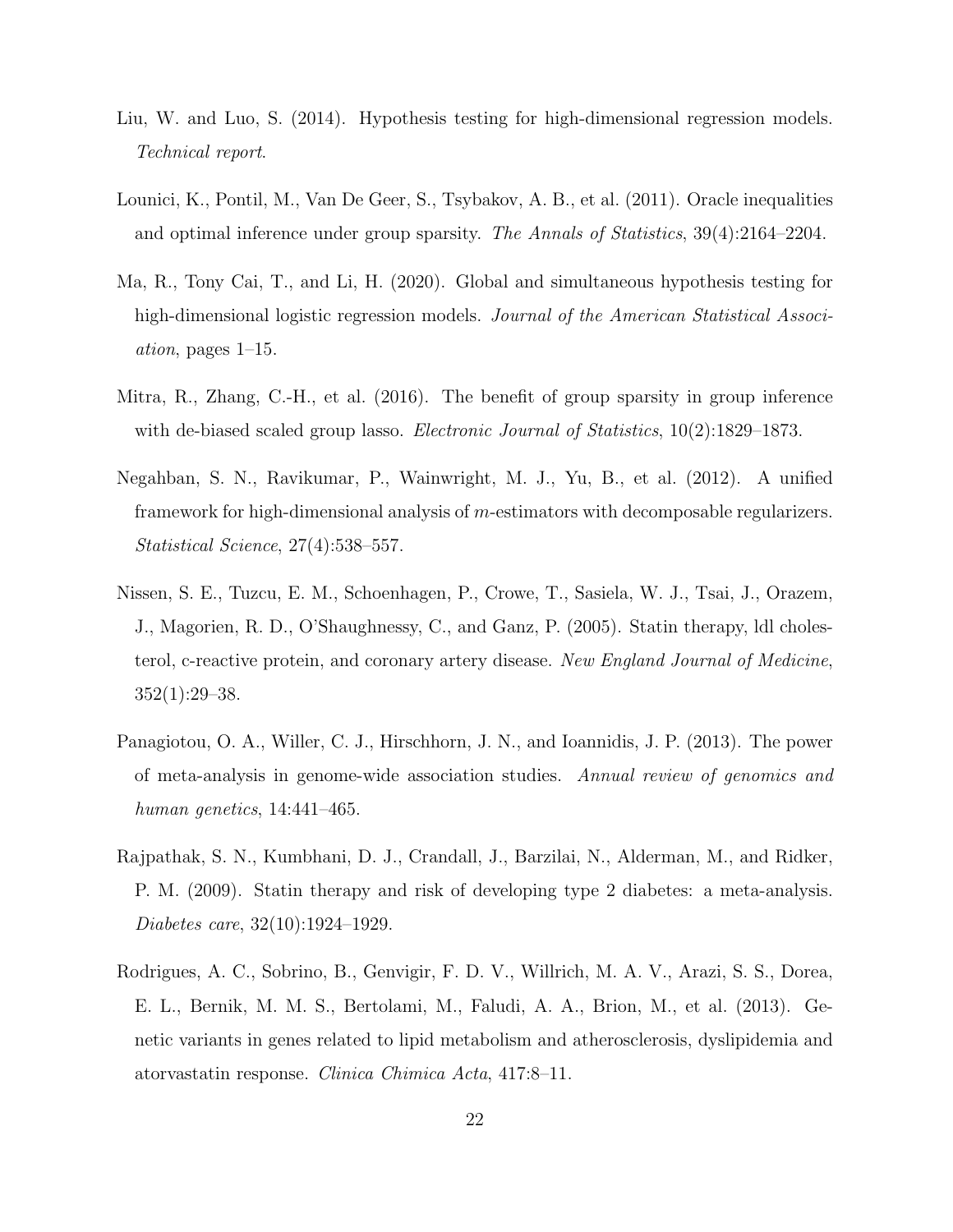<span id="page-52-1"></span>Stewart, G. (2010). Meta-analysis in applied ecology. Biology letters, 6(1):78–81.

- <span id="page-52-2"></span>Study, C. et al. (2008). Meta-analysis of genome-wide association data identifies four new susceptibility loci for colorectal cancer. Nature genetics, 40(12):1426.
- <span id="page-52-7"></span>Swerdlow, D. I., Preiss, D., Kuchenbaecker, K. B., Holmes, M. V., Engmann, J. E., Shah, T., Sofat, R., Stender, S., Johnson, P. C., Scott, R. A., et al. (2015). Hmg-coenzyme a reductase inhibition, type 2 diabetes, and bodyweight: evidence from genetic analysis and randomised trials. The Lancet, 385(9965):351–361.
- <span id="page-52-4"></span>Tang, L., Zhou, L., and Song, P. X.-K. (2016). Method of divide-and-combine in regularized generalized linear models for big data.  $a\overline{r}Xiv$  preprint  $a\overline{r}Xiv$ :1611.06208.
- <span id="page-52-3"></span>Tong, J., Duan, R., Li, R., Scheuemie, M. J., Moore, J. H., and Chen, Y. (2020). Robustodal: Learning from heterogeneous health systems without sharing patient-level data. In Pacific Symposium on Biocomputing. Pacific Symposium on Biocomputing, volume 25, page 695. World Scientific.
- <span id="page-52-0"></span>Van de Geer, S., Bühlmann, P., Ritov, Y., Dezeure, R., et al. (2014). On asymptotically optimal confidence regions and tests for high-dimensional models. The Annals of Statistics, 42(3):1166–1202.
- <span id="page-52-5"></span>Wang, H., Li, B., and Leng, C. (2009). Shrinkage tuning parameter selection with a diverging number of parameters. Journal of the Royal Statistical Society: Series B (Statistical Methodology), 71(3):671–683.
- <span id="page-52-6"></span>Wang, J., Kolar, M., Srebro, N., and Zhang, T. (2017). Efficient distributed learning with sparsity. In Proceedings of the 34th International Conference on Machine Learning-Volume 70, pages 3636–3645. JMLR. org.
- <span id="page-52-8"></span>Waters, D. D., Ho, J. E., Boekholdt, S. M., DeMicco, D. A., Kastelein, J. J., Messig, M., Breazna, A., and Pedersen, T. R. (2013). Cardiovascular event reduction versus newonset diabetes during atorvastatin therapy: effect of baseline risk factors for diabetes. Journal of the American College of Cardiology, 61(2):148–152.